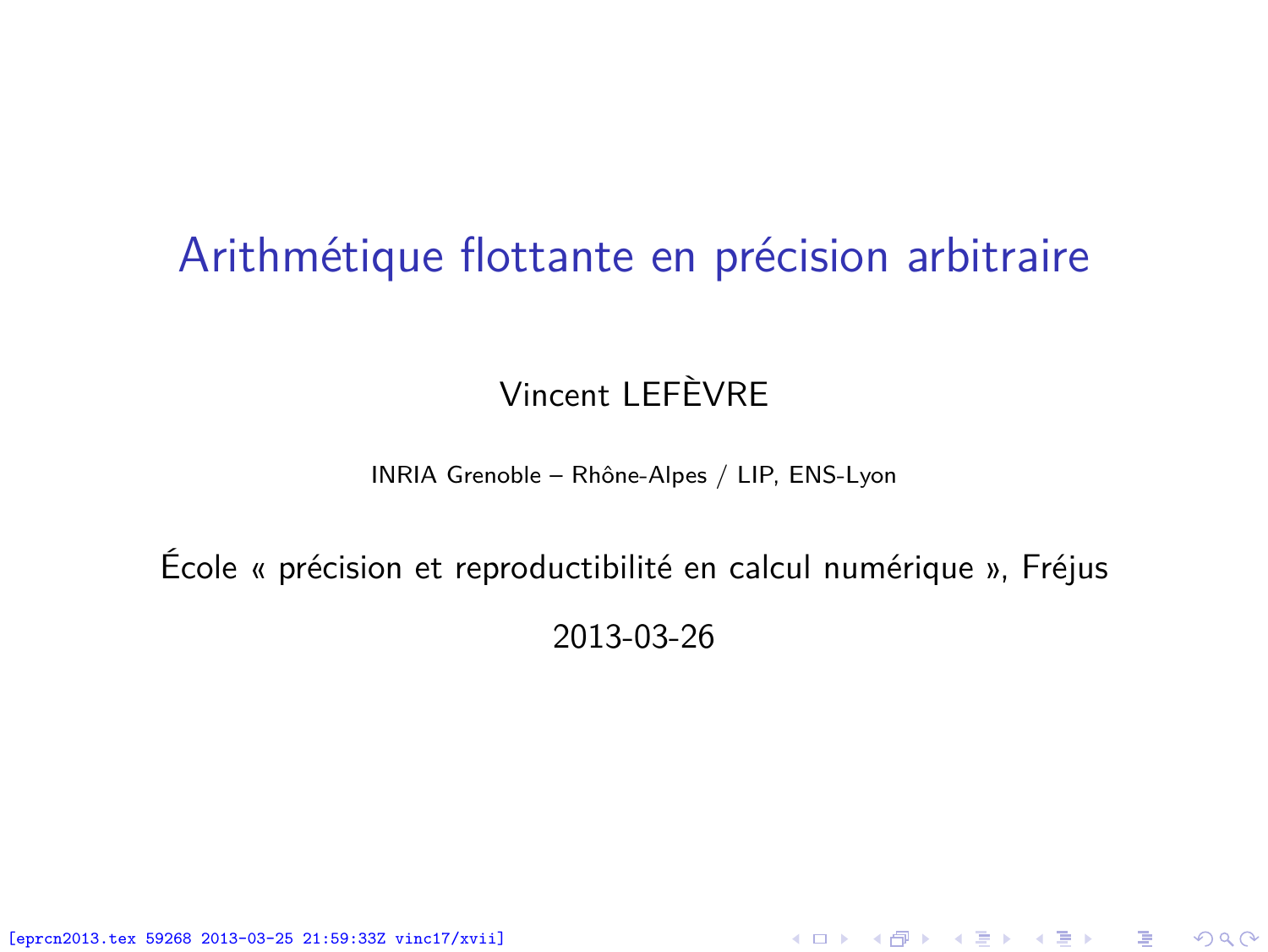## **Outline**

- **•** [Introduction](#page-2-0)
- **[Presentation of GNU MPFR, History](#page-7-0)**
- [Why MPFR?](#page-10-0)
- **[MPFR Basics](#page-24-0)**
- **[Output Functions](#page-31-0)**
- [Test of MPFR \(](#page-34-0)make check)
- **•** [Applications](#page-39-0)
- **•** [Timings](#page-56-0)
- **•** [Conclusion](#page-58-0)

[eprcn2013.tex 59268 2013-03-25 21:59:33Z vinc17/xvii]

活

 $\left\{ \begin{array}{ccc} 1 & 0 & 0 \\ 0 & 1 & 0 \end{array} \right.$  ,  $\left\{ \begin{array}{ccc} \frac{1}{2} & 0 & 0 \\ 0 & 0 & 0 \end{array} \right.$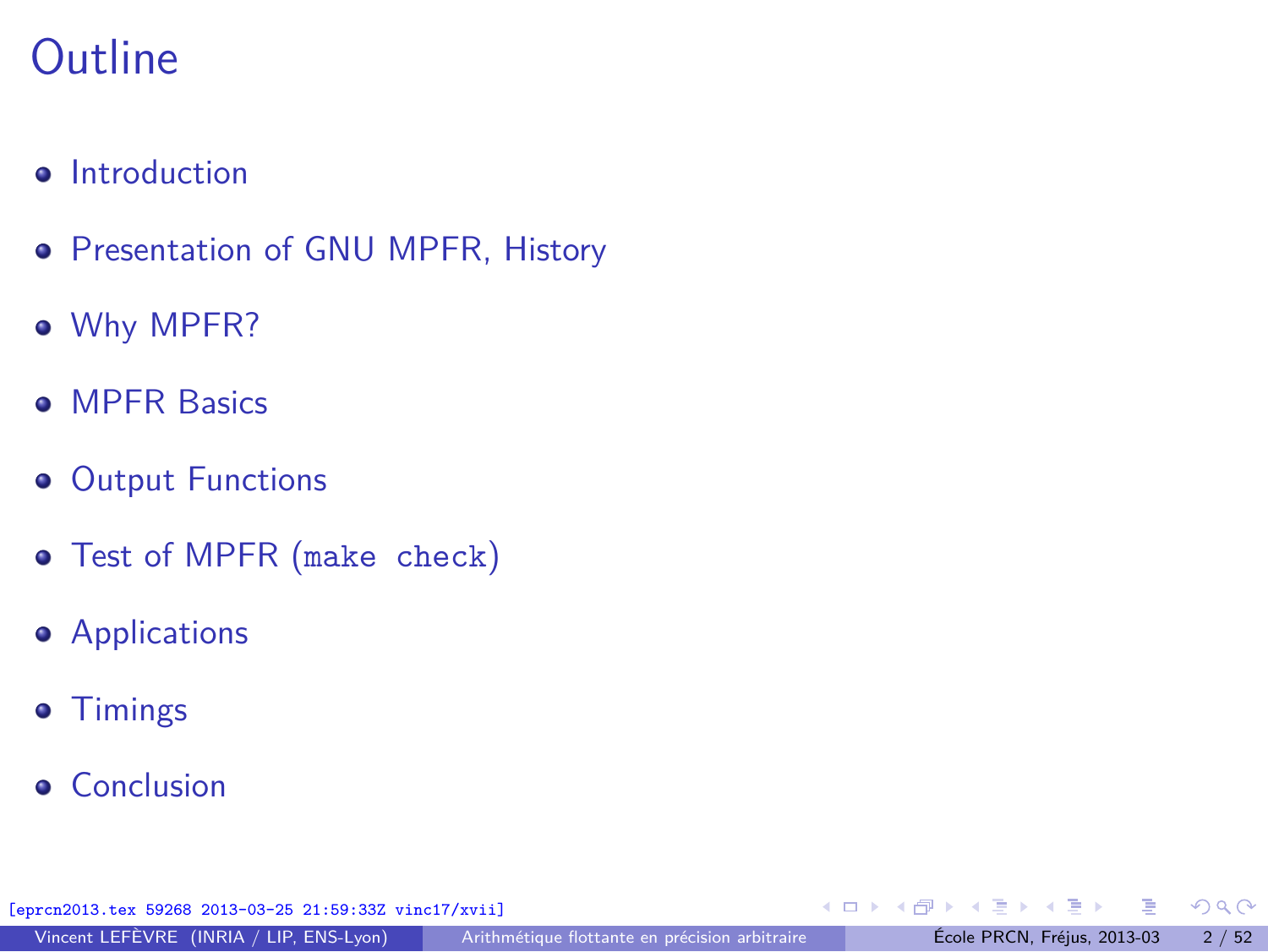**Arbitrary precision:** the ability to perform calculations on numbers whose "size" can be arbitrarily large, with environmental limits (available memory, size of basic data types, etc.).

<span id="page-2-0"></span> $\Omega$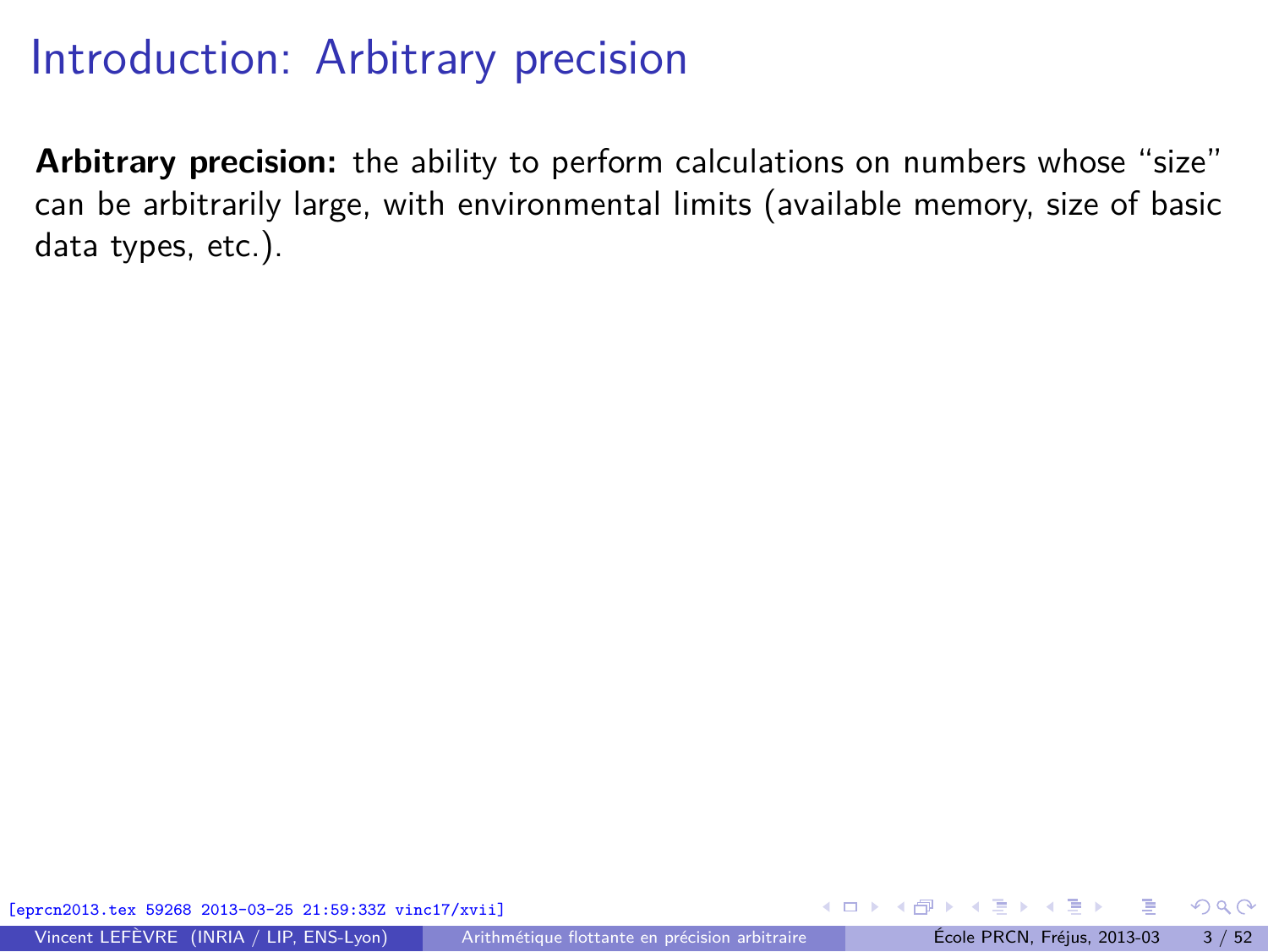**Arbitrary precision:** the ability to perform calculations on numbers whose "size" can be arbitrarily large, with environmental limits (available memory, size of basic data types, etc.).

Different kinds of (arbitrary-precision) arithmetics: integer (e.g., GMP/mpz), rational (e.g., GMP/mpq), fixed-point, **floating-point**, etc.

[eprcn2013.tex 59268 2013-03-25 21:59:33Z vinc17/xvii]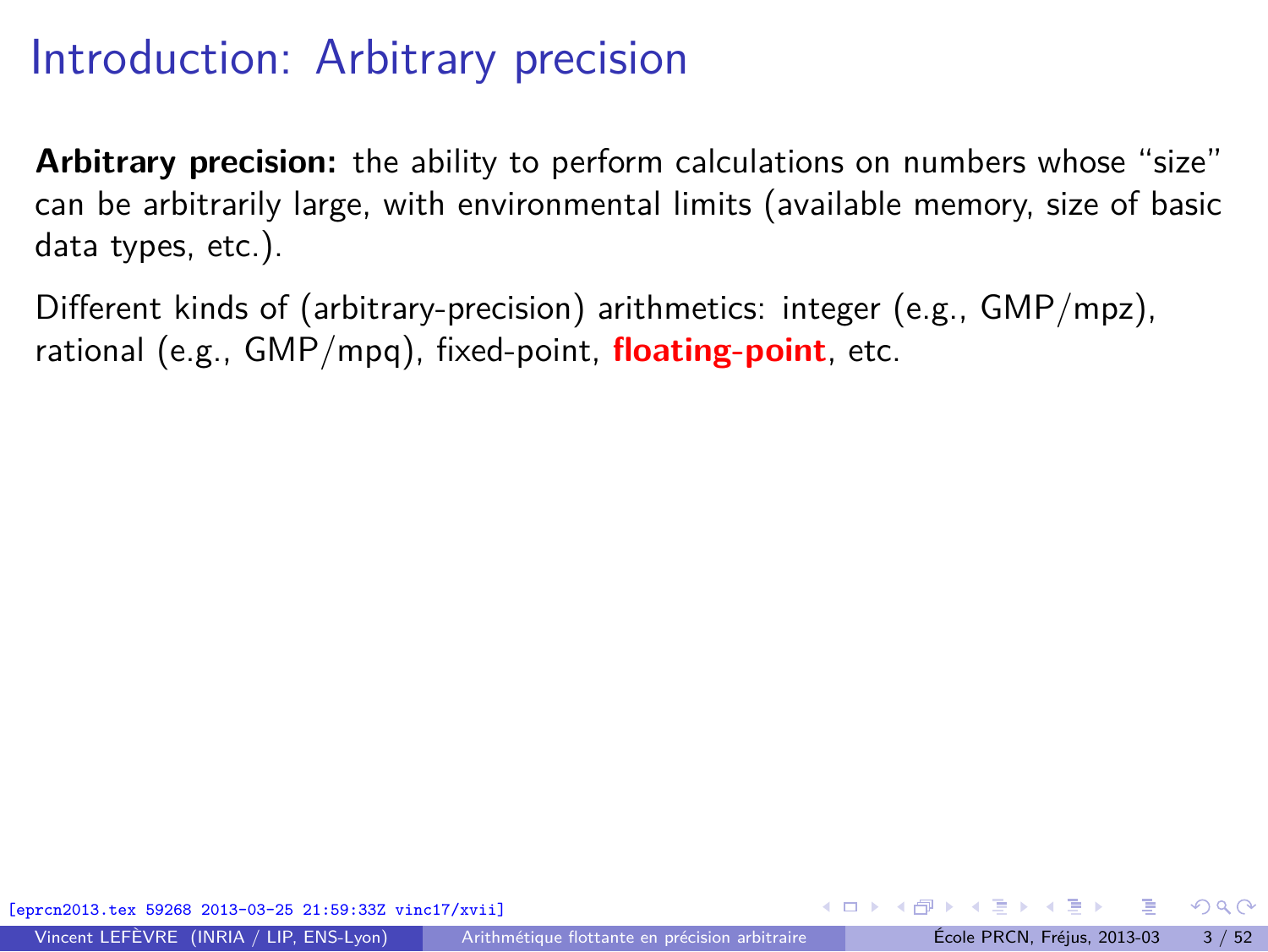**Arbitrary precision:** the ability to perform calculations on numbers whose "size" can be arbitrarily large, with environmental limits (available memory, size of basic data types, etc.).

Different kinds of (arbitrary-precision) arithmetics: integer (e.g., GMP/mpz), rational (e.g., GMP/mpq), fixed-point, **floating-point**, etc.

Different kinds of floating-point-based arbitrary-precision arithmetics:

- **digit-based** (floating-point arithmetic):
	- ightharpoonthing high radix (GMP/mpf:  $2^{32}$  or  $2^{64}$ ) or small radix (e.g., 2 [MPFR] or 10) with digits packed in a basic (fixed-size) data type;
	- $\triangleright$  basic data type: integer (high or small radix) or floating-point (high radix);

 $\Omega$ 

 $\left\{ \begin{array}{ccc} \square & \times & \overline{c} & \overline{c} & \rightarrow & \overline{c} & \rightarrow & \overline{c} & \rightarrow & \overline{c} & \rightarrow & \overline{c} & \rightarrow & \overline{c} & \rightarrow & \overline{c} & \rightarrow & \overline{c} & \rightarrow & \overline{c} & \rightarrow & \overline{c} & \rightarrow & \overline{c} & \rightarrow & \overline{c} & \rightarrow & \overline{c} & \rightarrow & \overline{c} & \rightarrow & \overline{c} & \rightarrow & \overline{c} & \rightarrow & \overline{c} & \rightarrow & \overline{c} & \rightarrow & \overline{c} & \rightarrow & \overline{c}$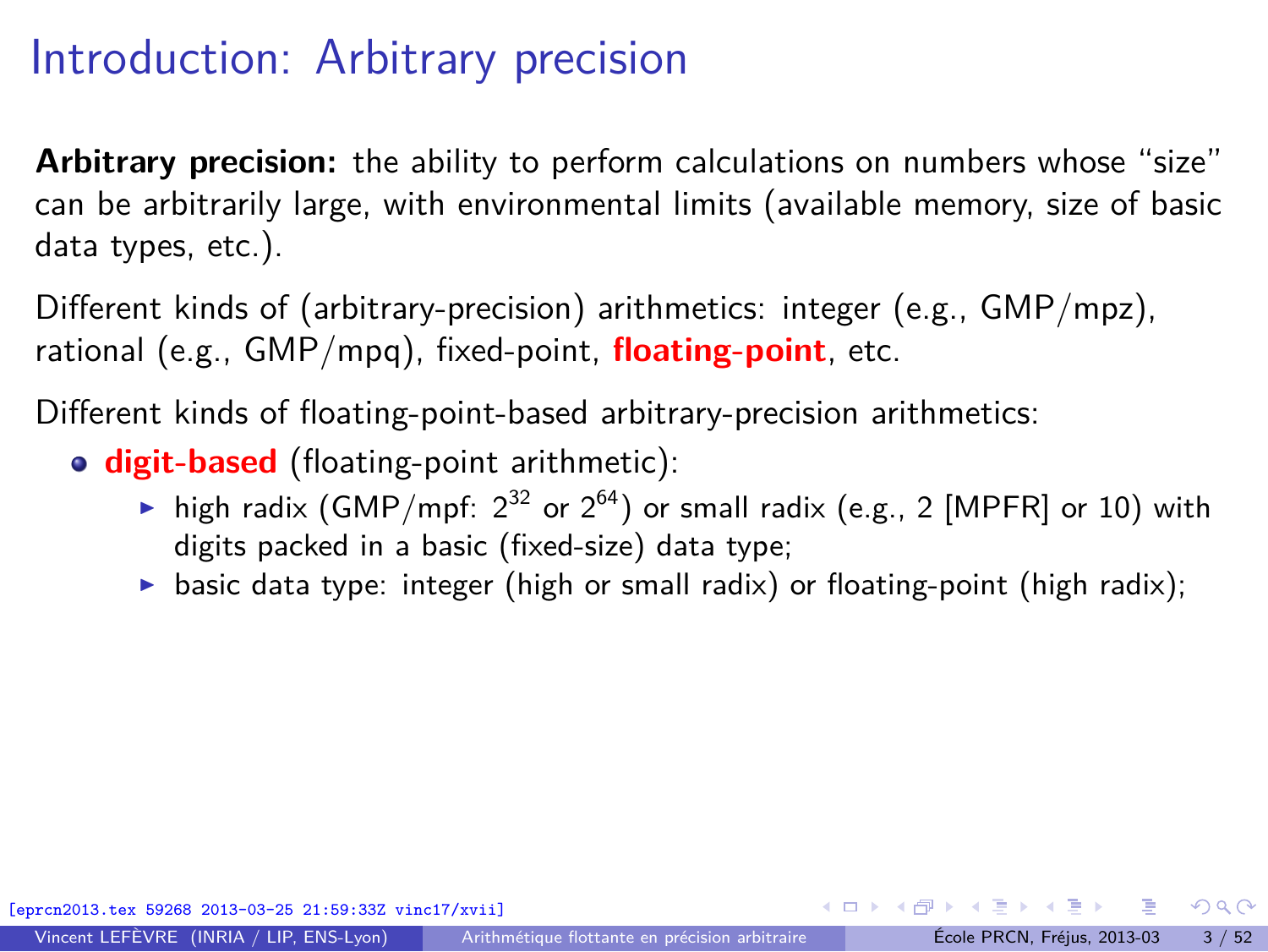**Arbitrary precision:** the ability to perform calculations on numbers whose "size" can be arbitrarily large, with environmental limits (available memory, size of basic data types, etc.).

Different kinds of (arbitrary-precision) arithmetics: integer (e.g., GMP/mpz), rational (e.g., GMP/mpq), fixed-point, **floating-point**, etc.

Different kinds of floating-point-based arbitrary-precision arithmetics:

**digit-based** (floating-point arithmetic):

- ightharpoonthing high radix (GMP/mpf:  $2^{32}$  or  $2^{64}$ ) or small radix (e.g., 2 [MPFR] or 10) with digits packed in a basic (fixed-size) data type;
- basic data type: integer (high or small radix) or floating-point (high radix);
- floating-point expansions. Value x represented by a tuple  $(x_1, x_2, x_3, \ldots, x_n)$ of fixed-precision floating-point numbers, with constraints like:  $x_i = 0$  or  $|x_i| < u$ lp $(x_{i-1})$ . Value represented:  $x = x_1 + x_2 + x_3 + \cdots + x_n$  (exactly). **Note:** In practice, *n* small (e.g.  $n = 2$  for the long double C type of the PowerPC ABI), thus no arbitrary precision for these implementations.

[eprcn2013.tex 59268 2013-03-25 21:59:33Z vinc17/xvii]

 $QQ$ 

 $\mathbf{A} \oplus \mathbf{A} \rightarrow \mathbf{A} \oplus \mathbf{A} \rightarrow \mathbf{A} \oplus \mathbf{A} \rightarrow \mathbf{A} \oplus \mathbf{A}$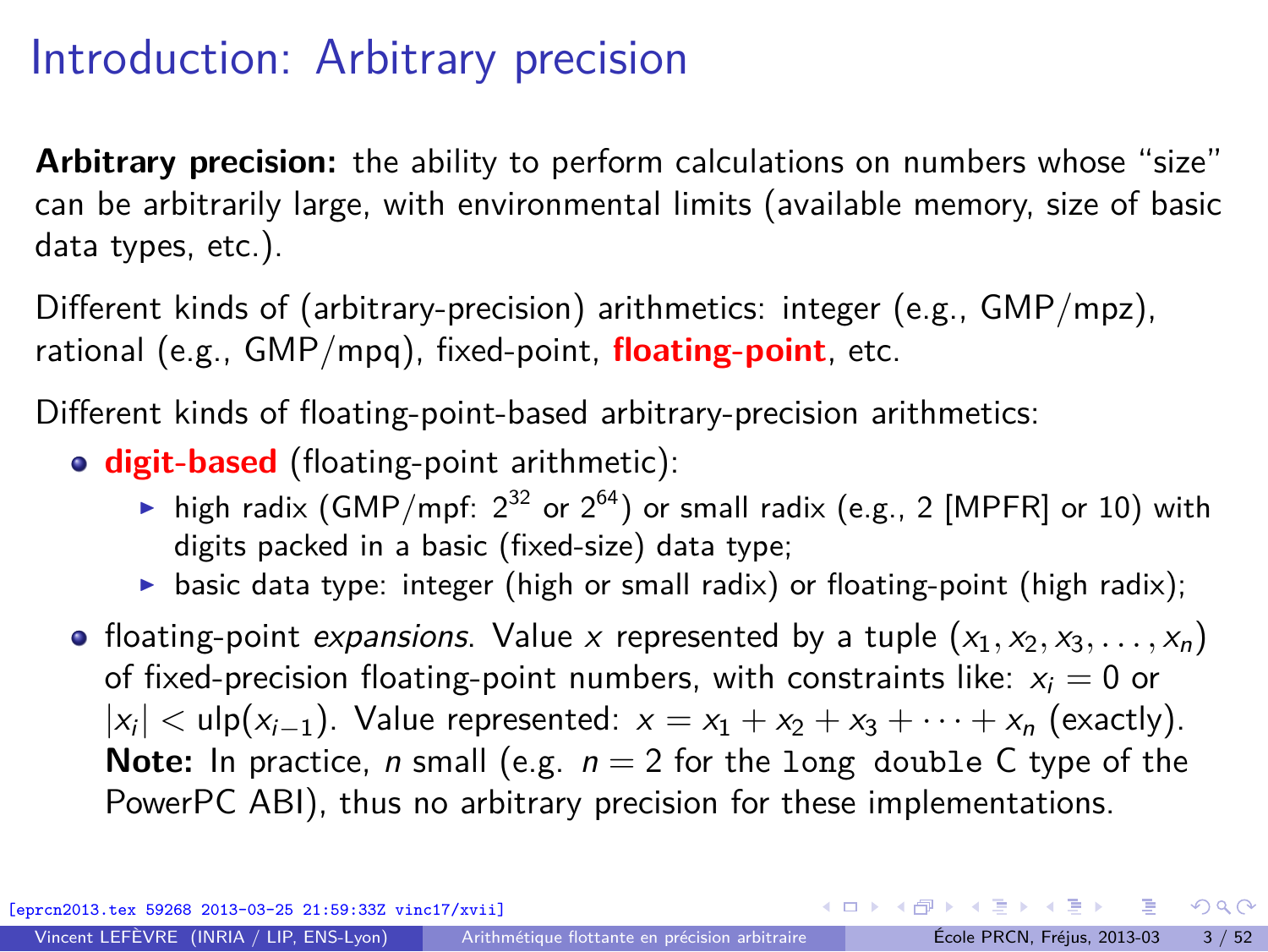## What About Accuracy and Reproducibility?

About the same problems as in fixed precision, though no standards similar to IEEE 754.

Accuracy and/or reproducibility (in a language, library or application) can be documented for:

Operations. But most often, no documented error bounds. In a fixed radix, reproducibility across platforms can be implied by correct rounding.

Example of Maple: radix 10; the *precision* can be chosen by setting the Digits variable. No directed roundings, accuracy is not documented. Problem for interval arithmetic: intpak assumed a maximum error of 0*.*6 ulp, but counter-examples had been found. Now intpakX assumes a maximum error of 1 ulp, but is that the case?  $\rightarrow$  Results are not guaranteed. Example of GMP/mpf: the radix depends on the platform  $(2^{32}$  or  $2^{64})$ .

- $\rightarrow$  The results (though accurate) depend on the platform.
- Expressions (anything above operations). Usually, no dynamic error tracking. Alternatives: interval arithmetic, exact real arithmetic (see last slide).

[eprcn2013.tex 59268 2013-03-25 21:59:33Z vinc17/xvii]

 $\Omega$ 

イロト イ押 トイヨ トイヨ トー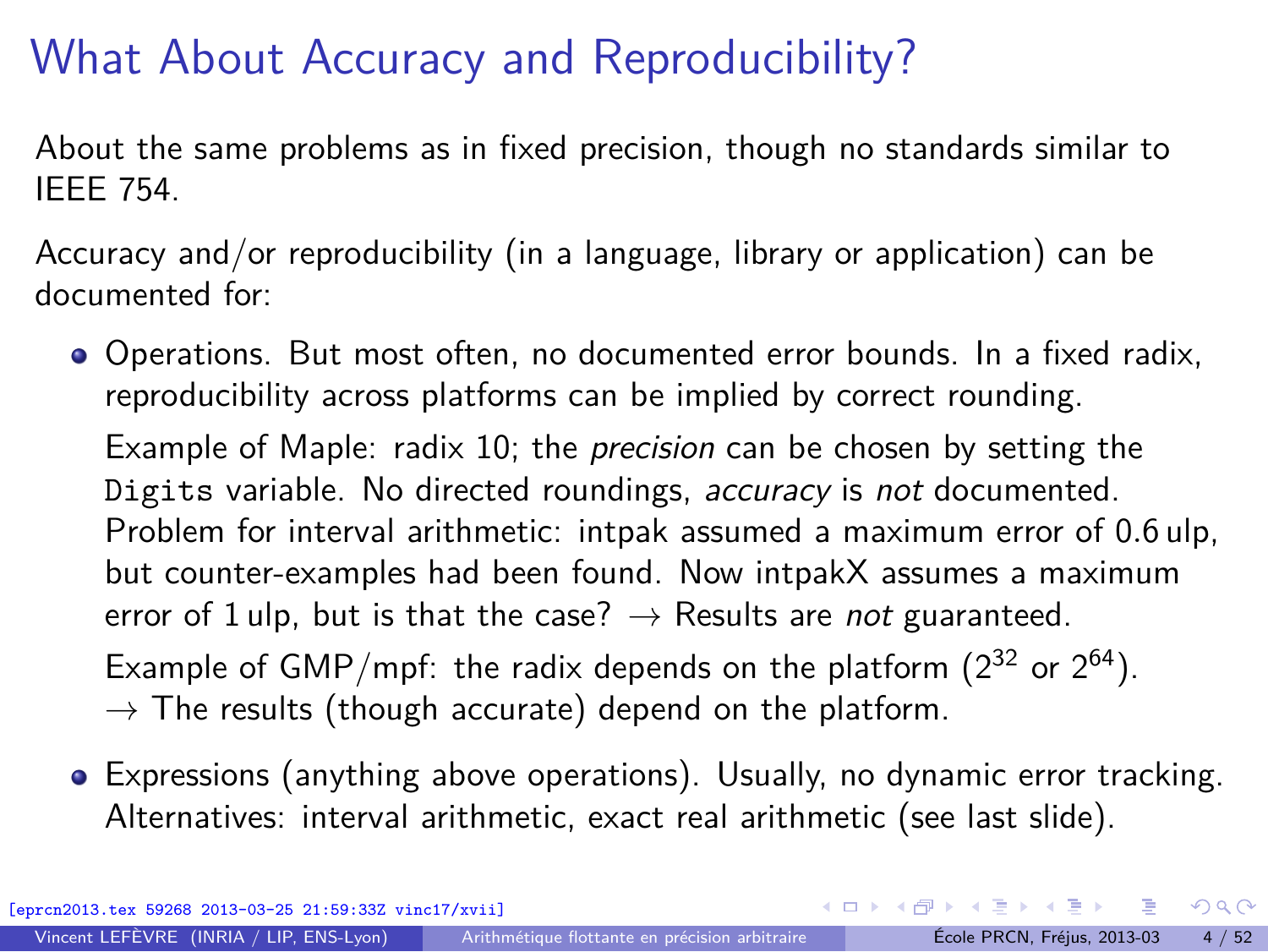## GNU MPFR in a Few Words

- GNU MPFR is an efficient multiple-precision floating-point library with well-defined semantics (copying the good ideas from the IEEE-754 standard), in particular correct rounding.
- 80 mathematical functions, in addition to utility functions (assignments, conversions. . . ).
- Special data (*Not a Number*, infinities, signed zeros).
- Originally developed at LORIA, INRIA Nancy Grand Est. Since the end of 2006, a joint project between the INRIA project-teams Arénaire (LIP, ENS-Lyon), now AriC, and CACAO (LORIA), now Caramel.
- Written in C (ISO + optional extensions); based on GMP (mpn/mpz).
- Licence: LGPL (version 3 or later, for GNU MPFR 3).

[eprcn2013.tex 59268 2013-03-25 21:59:33Z vinc17/xvii]

<span id="page-7-0"></span> $\Omega$ 

 $A \equiv \mathbf{1} + \mathbf{1} \oplus \mathbf{1} + \mathbf{1} \oplus \mathbf{1} + \mathbf{1} \oplus \mathbf{1} + \mathbf{1} \oplus \mathbf{1} + \mathbf{1} \oplus \mathbf{1} + \mathbf{1} \oplus \mathbf{1} + \mathbf{1} \oplus \mathbf{1} + \mathbf{1} \oplus \mathbf{1} + \mathbf{1} \oplus \mathbf{1} + \mathbf{1} \oplus \mathbf{1} + \mathbf{1} \oplus \mathbf{1} + \mathbf{1} \oplus \mathbf{1} + \mathbf{1} \oplus \mathbf{1} + \math$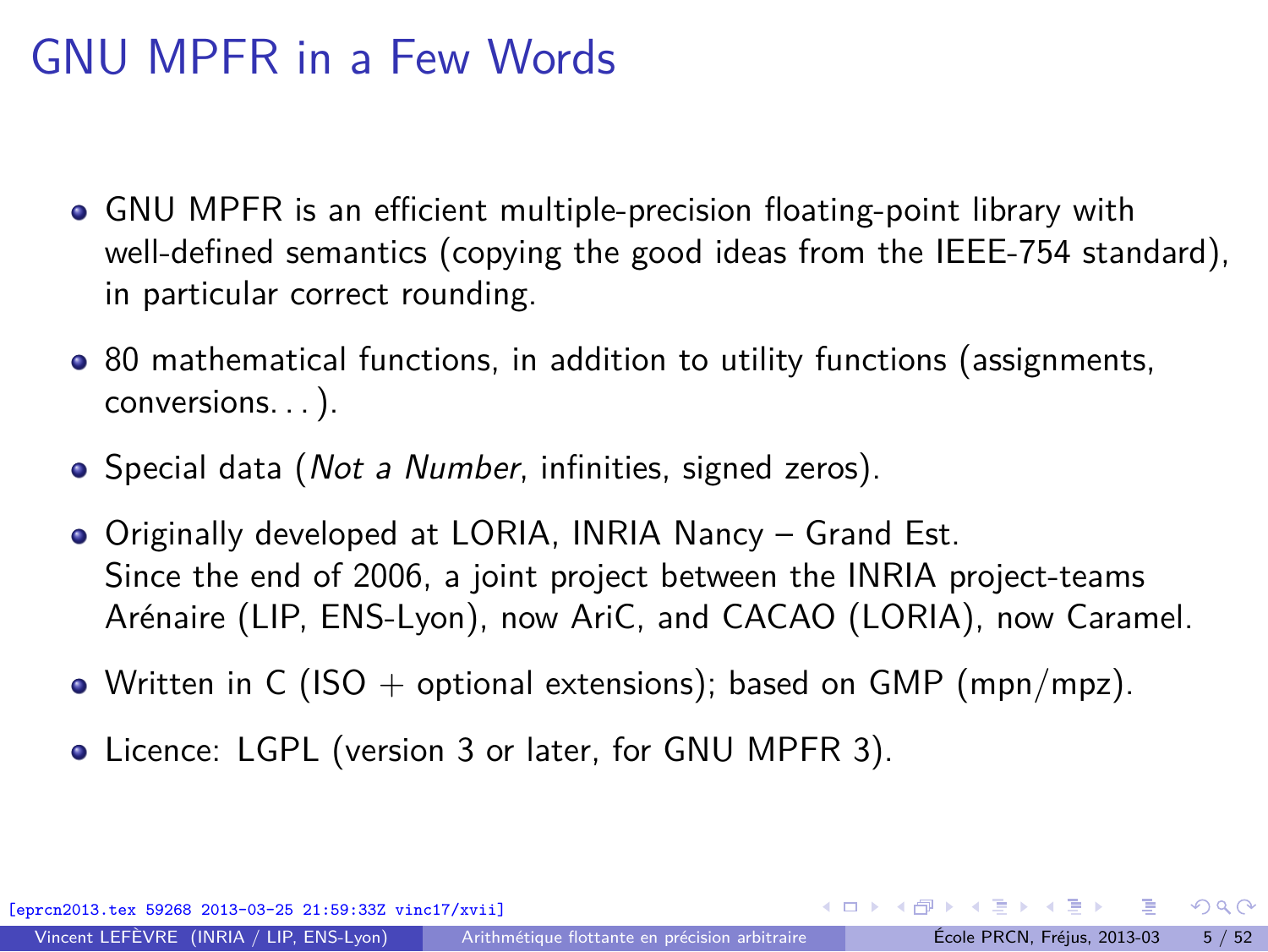## MPFR History

1998–2000 ARC INRIA Fiable.

November 1998 Foundation text (Guillaume Hanrot, Jean-Michel Muller, Joris van der Hoeven, Paul Zimmermann).

Early 1999 First lines of code (G. Hanrot, P. Zimmermann).

9 June 1999 First commit into CVS (later, SVN).

June-July 1999 Sylvie Boldo (AGM, log).

2000–2002 ARC AOC (Arithmétique des Ordinateurs Certifiée).

February 2000 First public version.

June 2000 Copyright assigned to the Free Software Foundation.

December 2000 Vincent Lefèvre joins the MPFR team.

2001–2002 David Daney (1-year postdoc).

2003–2005 Patrick Pélissier (in particular, optimization in small precision). 2004 GNU Fortran uses MPFR (evaluation of constant expressions).

[eprcn2013.tex 59268 2013-03-25 21:59:33Z vinc17/xvii]

 $\Omega$ 

イロト イ押 トイヨ トイヨト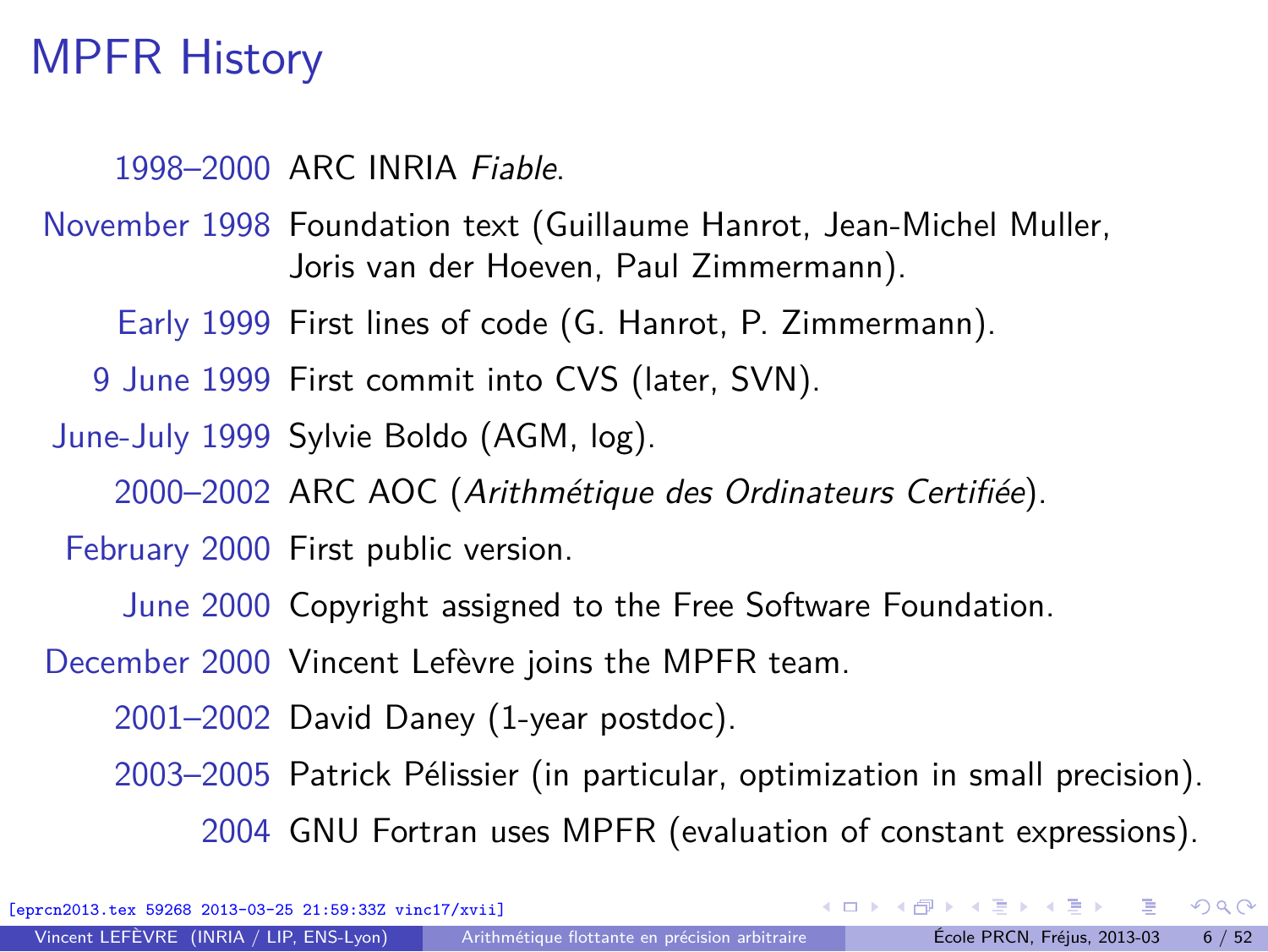# MPFR History [2]

September 2005 **v2.2.0** (shared library, TLS support). [60094 lines]

October 2005 The MPFR team won the Many Digits Friendly Competition.

August 2007 **v2.3.0** (shared library enabled by default). [72177 lines]

2007–2009 Philippe Théveny.

October 2007 CEA-EDF-INRIA School Certified Numerical Computation.

March 2008 GCC 4.3.0 release: GCC now uses MPFR in its middle-end.

January 2009 **v2.4.0** (now a GNU package). [83771 lines]

March 2009 MPFR switches to LGPL  $v3+$  (trunk, for MPFR 3.x).

June 2009 Certified Numerical Computation 2 Summer School.

June 2010 **v3.0.0** (API clean-up). [90744 lines]

October 2011 **v3.1.0** (TLS enabled by default if supported). [95132 lines]

Other contributions: Mathieu Dutour, Laurent Fousse, Emmanuel Jeandel, Fabrice Rouillier, Kevin Ryde, and others.

[eprcn2013.tex 59268 2013-03-25 21:59:33Z vinc17/xvii]

目

 $\Omega$ 

イロト イ押 トイヨ トイヨ トー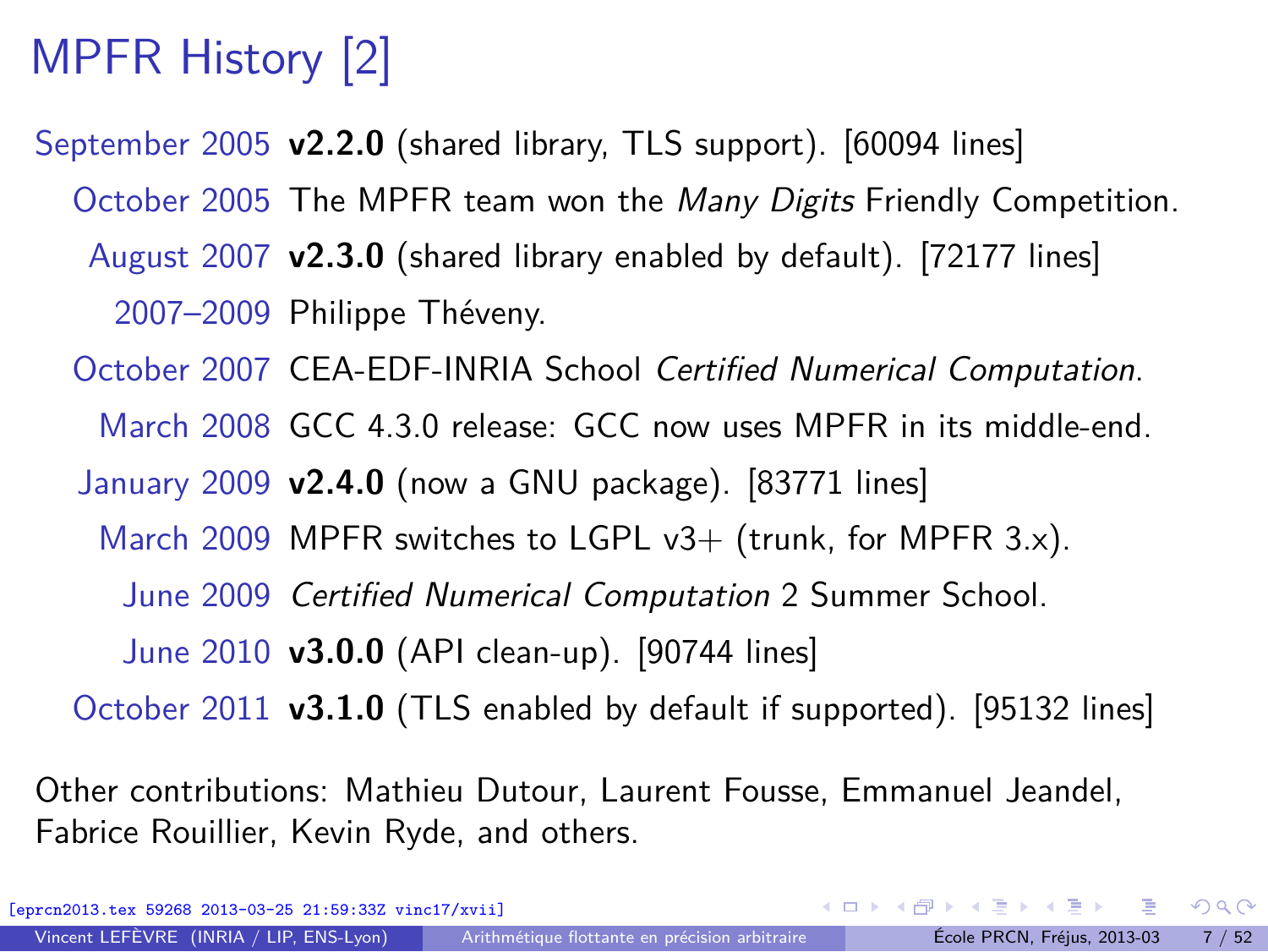## Why MPFR?

In general, exact computations on real numbers are not possible: they would be far too slow or even undecidable.

A floating-point arbitrary-precision system allows a large range and high precision. Criteria:

- performance (time and memory);
- $accuracy,$   $correctness<sup>1</sup>,$  and  $consistency;$
- portability;
- reproducibility of the results (on different platforms, with different software).

Some compromise between the performance and the other criteria. MPFR focuses on the last 3 criteria, while still being very efficient.

**A new criterion:** emulation of other arithmetics, say IEEE 754, i.e. not just for multiple precision.

[eprcn2013.tex 59268 2013-03-25 21:59:33Z vinc17/xvii]

<span id="page-10-0"></span> $QQ$ 

 $\left\{ \begin{array}{ccc} \square & \times & \overline{c} & \overline{c} & \rightarrow & \overline{c} & \rightarrow & \overline{c} & \rightarrow & \overline{c} & \rightarrow & \overline{c} & \rightarrow & \overline{c} & \rightarrow & \overline{c} & \rightarrow & \overline{c} & \rightarrow & \overline{c} & \rightarrow & \overline{c} & \rightarrow & \overline{c} & \rightarrow & \overline{c} & \rightarrow & \overline{c} & \rightarrow & \overline{c} & \rightarrow & \overline{c} & \rightarrow & \overline{c} & \rightarrow & \overline{c} & \rightarrow & \overline{c} & \rightarrow & \overline{c} & \rightarrow & \overline{c}$ 

 ${}^{1}$ A  ${}^{1}_{2}$ ulp error bound is *not* enough, see 14.0/7.0 on old Cray machines!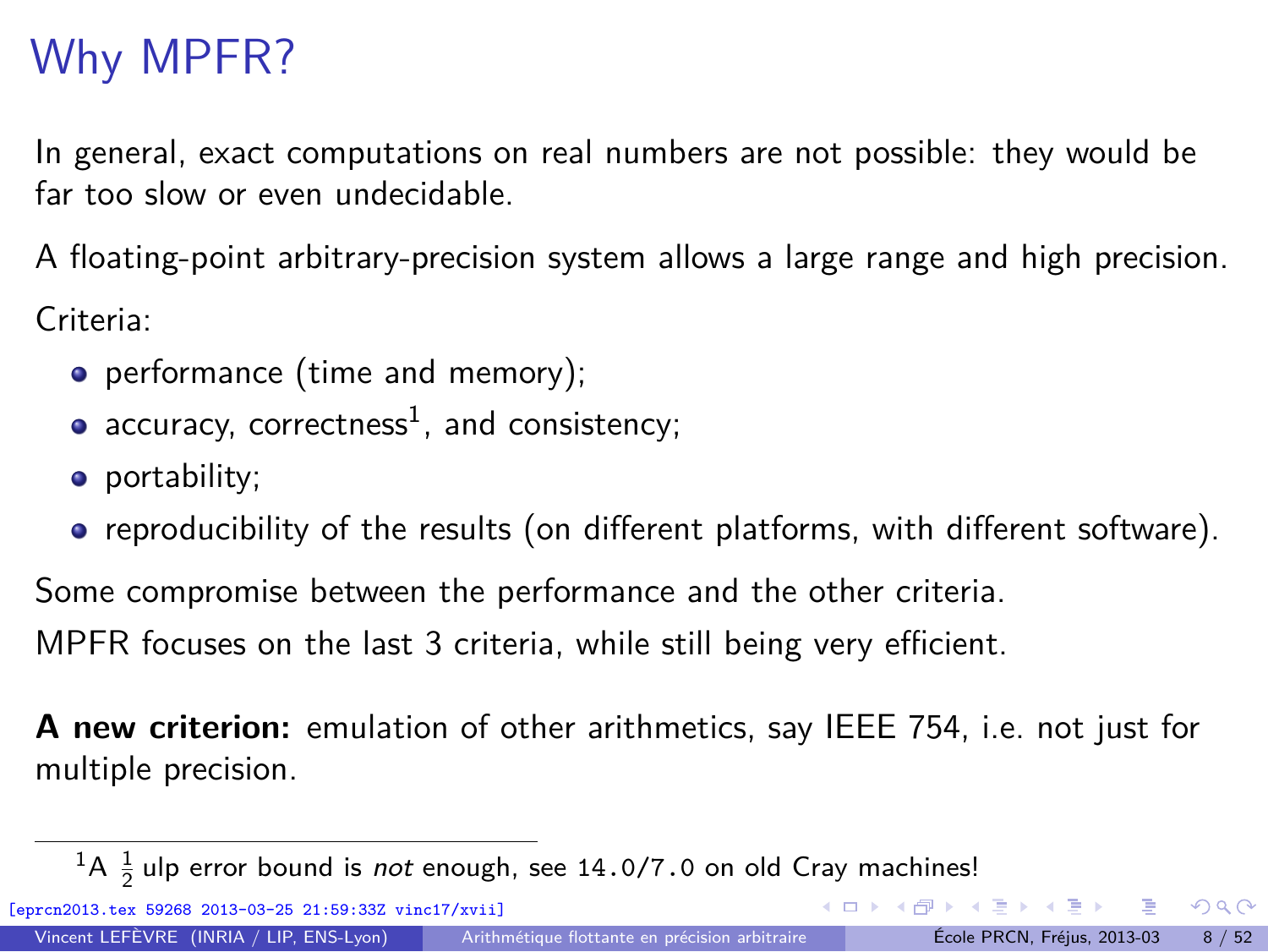# Example:  $sin(10^{22})$

| Environment                | Computed value of $sin 10^{22}$ |
|----------------------------|---------------------------------|
| Exact result               | $-0.8522008497671888017727$     |
| MPFR (53 bits)             | $-0.85220084976718879$          |
| Glibc $2.3.6 / x86$        | 0.46261304076460175             |
| Glibc 2.3.6 / x86 64       | $-0.85220084976718879$          |
| Mac OS X 10.4.11 / PowerPC | $-0.85220084977909205$          |
| Maple 10 (Digits $= 17$ )  | $-0.85220084976718880$          |
| Mathematica 5.0 (x86?)     | 0.462613                        |
| MuPAD 3.2.0                | $-0.9873536182$                 |
| HP 700                     | 0.0                             |
| HP 375, 425t (4.3 BSD)     | $-0.65365288$                   |
| Solaris/SPARC              | $-0.852200849$                  |
| IBM 3090/600S-VF AIX 370   | 0.0                             |
| PC: Borland TurboC 2.0     | 4.67734e-240                    |
| Sharp EL5806               | $-0.090748172$                  |

Note:  $10^{22} = 5^{22} \times 2^{22}$ , and  $5^{22}$  fits on 53 bits.

[eprcn2013.tex 59268 2013-03-25 21:59:33Z vinc17/xvii]

э

 $299$ 

メロメ メ御 メメ ヨメ メヨメ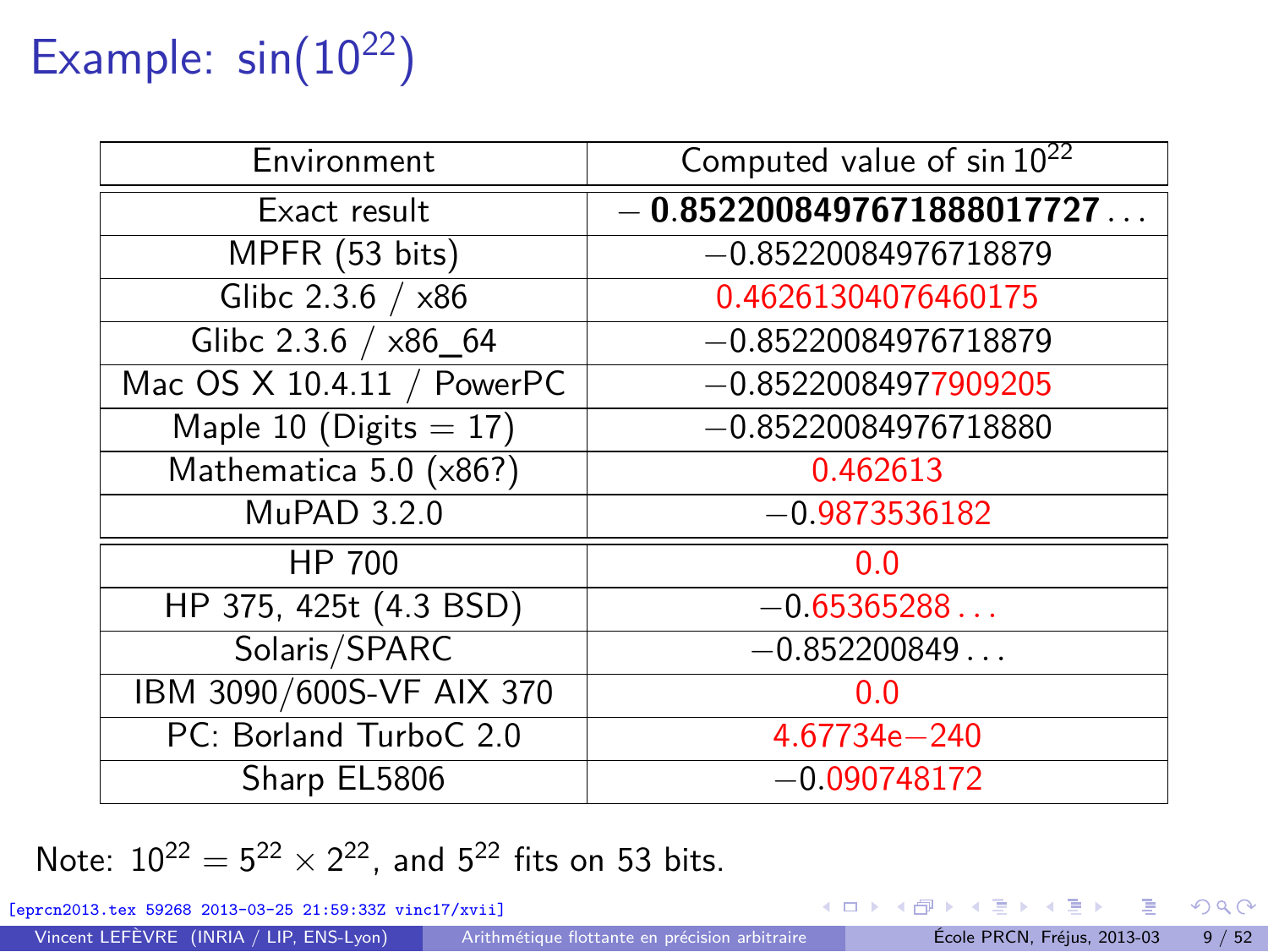## MPFR Program to Compute  $sin(10^{22})$

```
#include <stdio.h> /* for mpfr_printf, before #include <mpfr.h> */
#include <assert.h>
#include <gmp.h> /* optional, automatically done by mpfr.h */
#include <mpfr.h>
int main (void)
{
 mpfr_t x; int inex;
  mpfr init2 (x, 53); /* x: 53-bit precision */
  \text{inex} = \text{mpfr}\_\text{set}\_\text{ui} (x, 10, MPFR_RNDN); assert (inex == 0);
  \text{index} = \text{mpfr\_pow\_ui} (x, x, 22, MPFR_RNDN); assert (inex == 0);
 mpfr_sin (x, x, MPFR_RNDN);
 mpfr_printf ("sin(10^22) = % .17Rg\n", x);mpfr clear (x);
 return 0;
}
```
Compile with:  $\text{gcc -Wall } -02 \sin 10p22$ .  $\text{c}$  -o  $\sin 10p22$  -lmpfr -lgmp

[eprcn2013.tex 59268 2013-03-25 21:59:33Z vinc17/xvii]

KED KARD KED KED E VOOR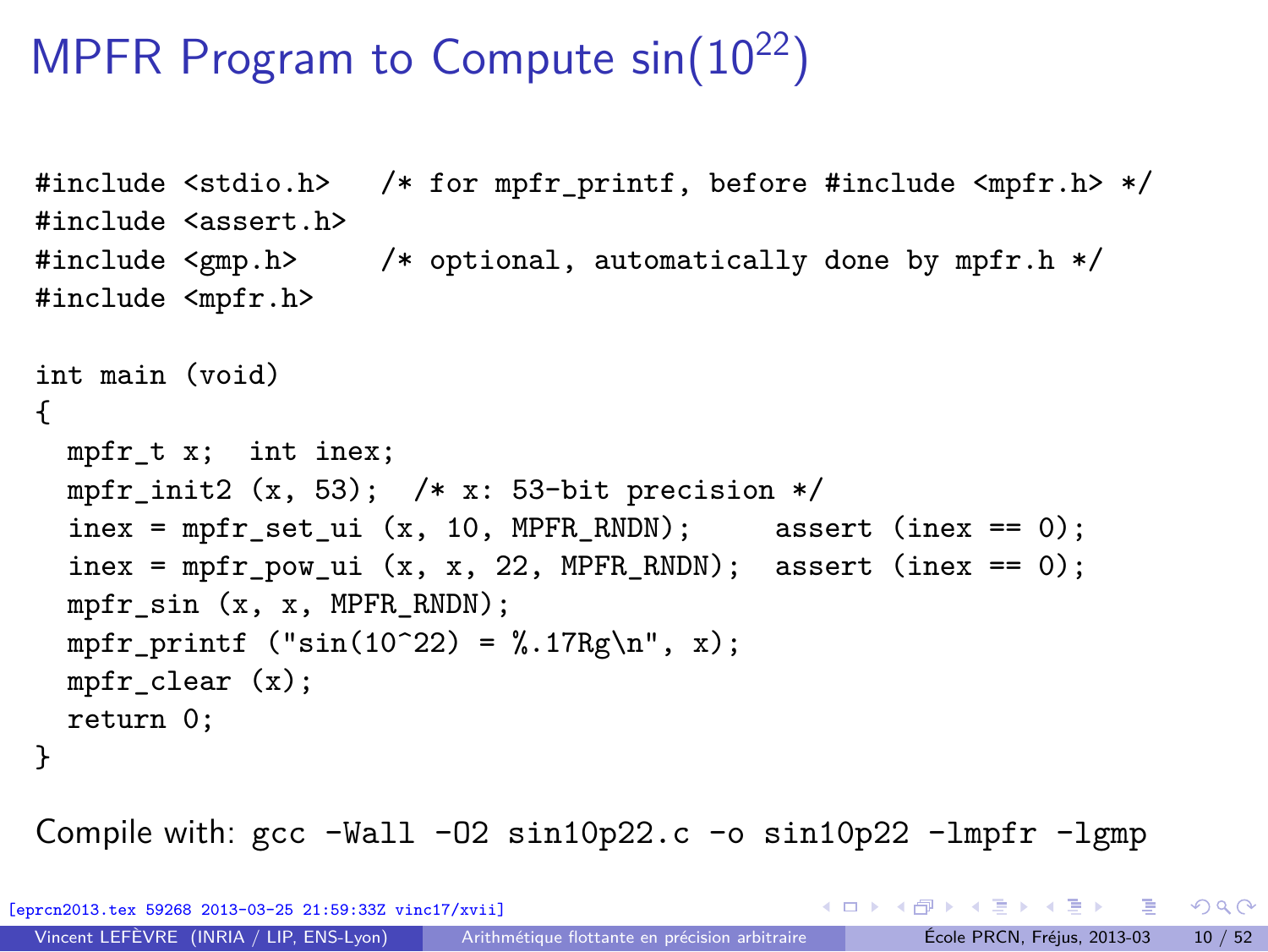## Evaluating a Sine (from Glibc)

MPFR can be useful if one cannot rely on the standard C library. . . at least for testing / debugging.

[eprcn2013.tex 59268 2013-03-25 21:59:33Z vinc17/xvii]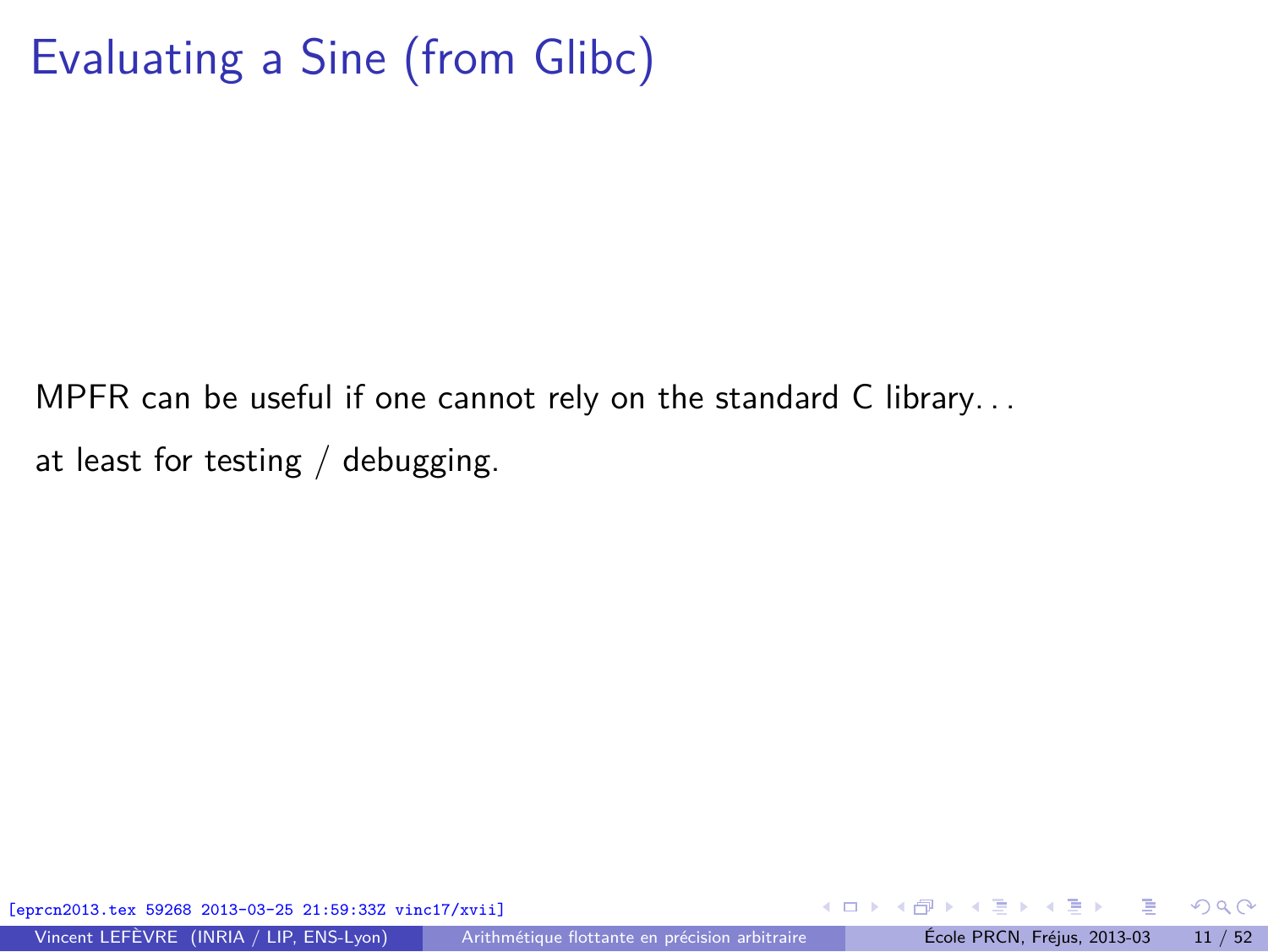## Evaluating a Sine (from Glibc): 1st Test

For all tests: GCC 4.4.3 and glibc 2.10.2 under  $Linux/x86$  64 (Debian/sid).

```
double test1 (void)
{
 double x = D;
  double x2, y;
  x2 = x;y = sin(x2);return y;
}
```
compiled with: -O2 -DD=2.522464e-1

[eprcn2013.tex 59268 2013-03-25 21:59:33Z vinc17/xvii]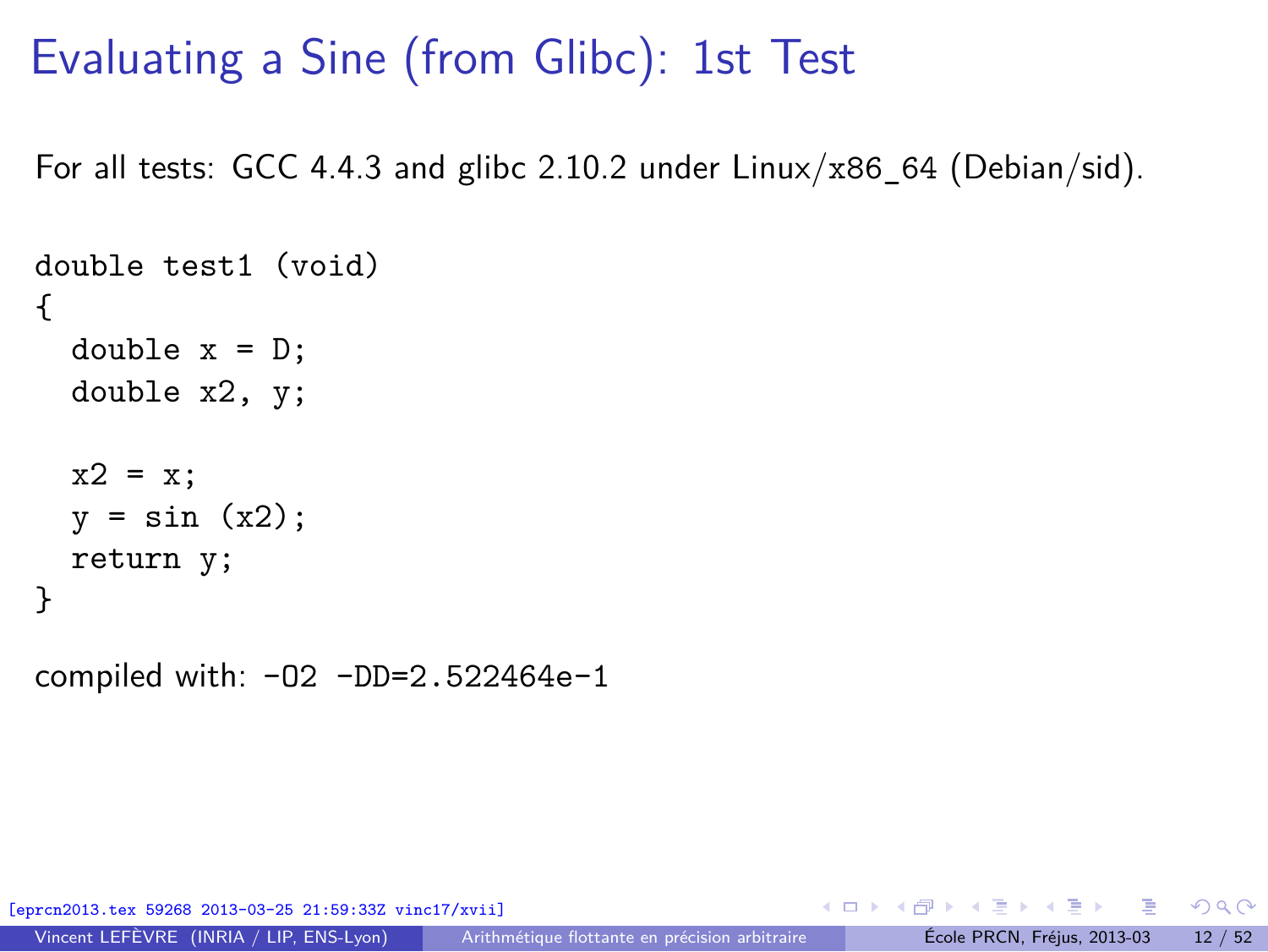## Evaluating a Sine (from Glibc): 1st Test

For all tests: GCC 4.4.3 and glibc 2.10.2 under  $Linux/x86$  64 (Debian/sid).

```
double test1 (void)
{
  double x = D;
  double x2, y;
  x2 = x;y = \sin(x2):
  return y;
}
```
compiled with: -O2 -DD=2.522464e-1

**Result:** 0*.*24957989804940911016 (correct)

[eprcn2013.tex 59268 2013-03-25 21:59:33Z vinc17/xvii]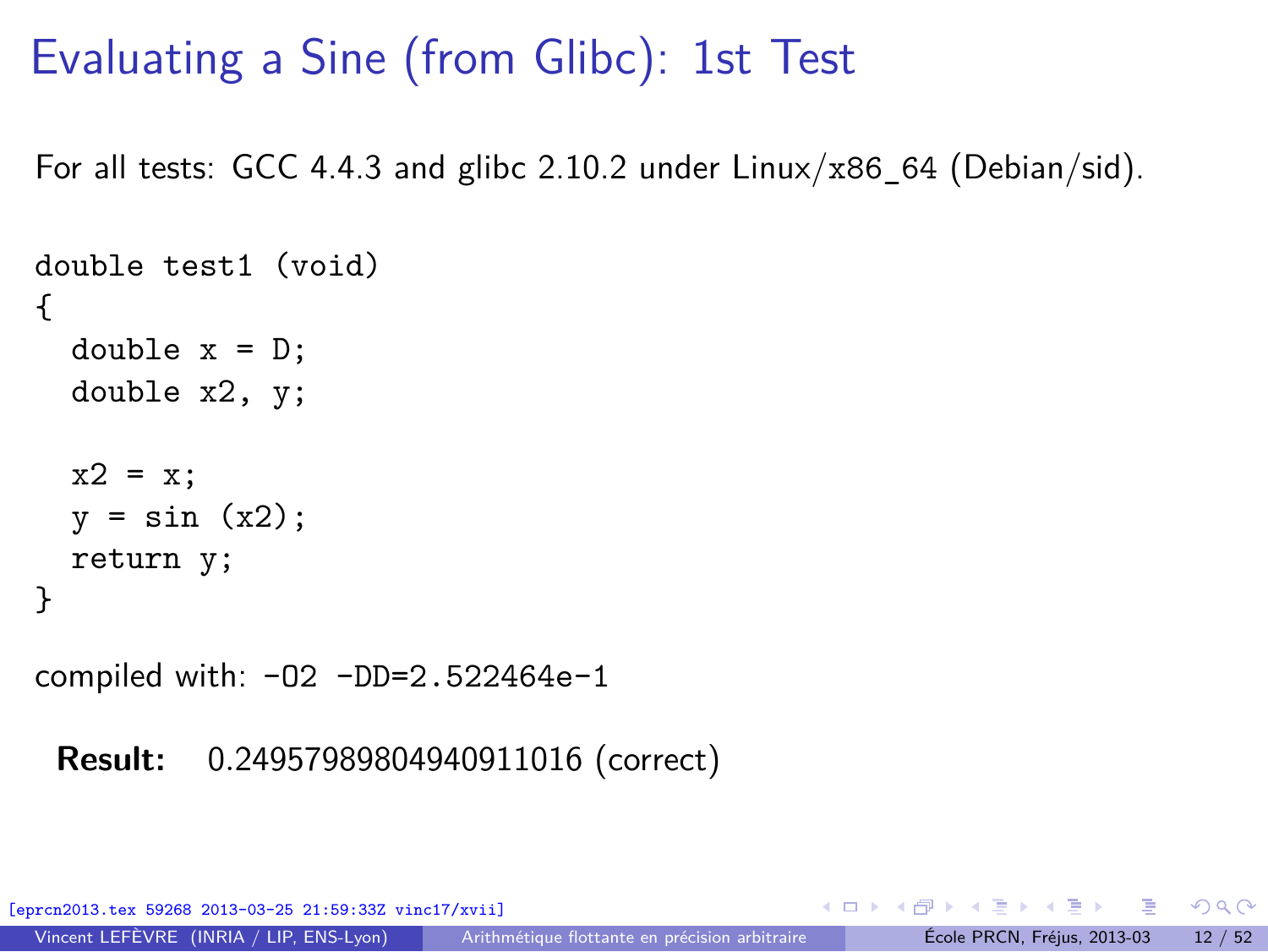## Evaluating a Sine (from Glibc): 2nd Test

For all tests: GCC 4.4.3 and glibc 2.10.2 under  $Linux/x86$  64 (Debian/sid).

```
double test2 (void)
{
 volatile double x = D;
 double x2, y;
 x2 = x;y = sin(x2);return y;
}
```
compiled with:  $-02 - DD=2.522464e-1$  (like test1)

```
test1: 0.24957989804940911016 (correct)
```
[eprcn2013.tex 59268 2013-03-25 21:59:33Z vinc17/xvii]

目

 $\Omega$ 

イロト イ何 トイヨ トイヨト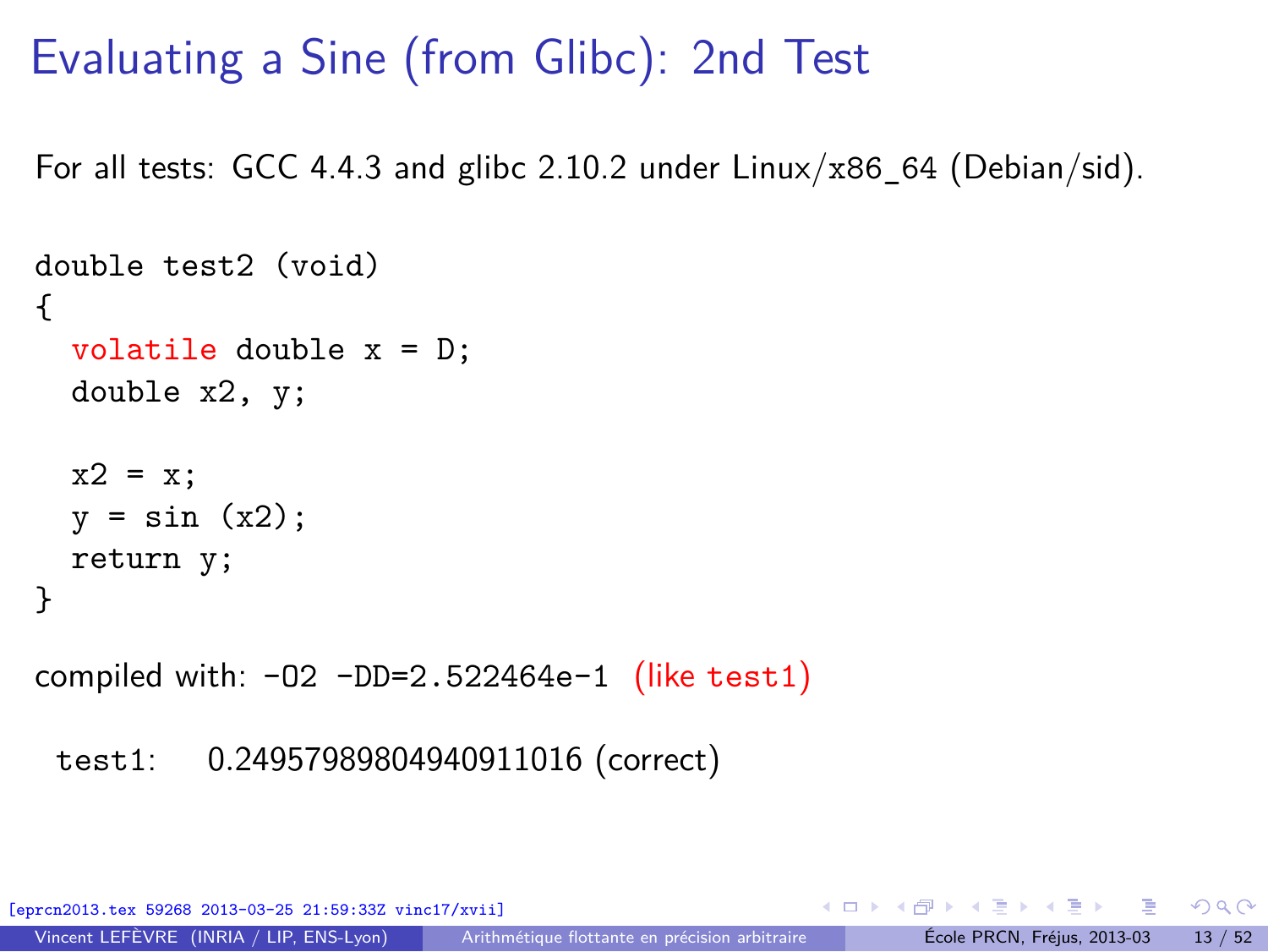## Evaluating a Sine (from Glibc): 2nd Test

For all tests: GCC 4.4.3 and glibc 2.10.2 under  $Linux/x86$  64 (Debian/sid).

```
double test2 (void)
{
 volatile double x = D;
 double x2, y;
 x2 = x:
 y = sin(x2);return y;
}
```
compiled with:  $-02$   $-DD=2.522464e-1$  (like test1)

test1: 0*.*24957989804940911016 (correct)

**Result:** 0*.*24957989804940913792

[eprcn2013.tex 59268 2013-03-25 21:59:33Z vinc17/xvii]

目

 $\Omega$ 

イロト イ何 トイヨ トイヨト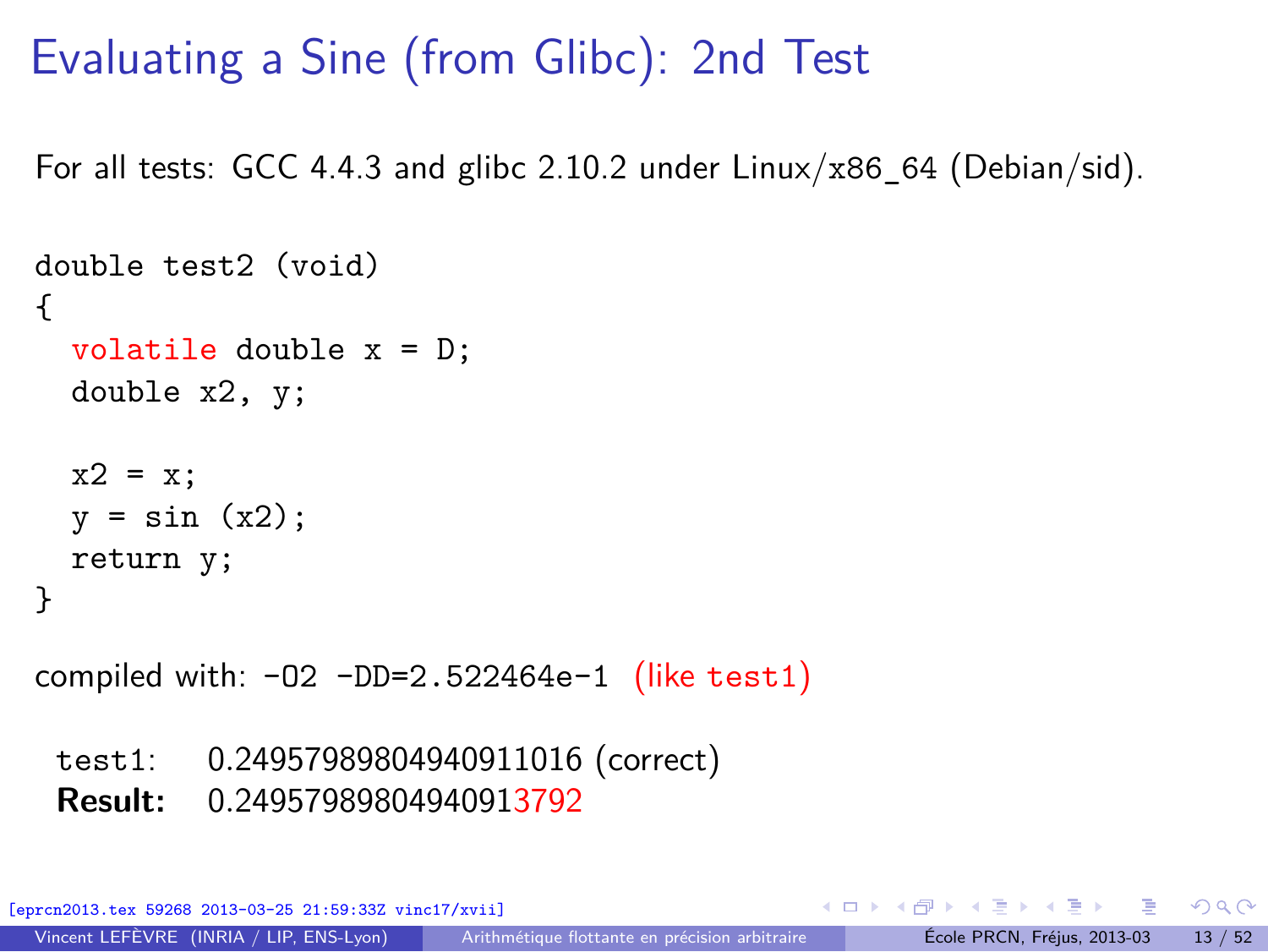## Evaluating a Sine (from Glibc): 3rd Test

```
double test3 (void)
{
  volatile double x = D, z;
  double x2, y;
 x2 = x;y = sin(x2);z = cos(x2);return y;
}
compiled with: -02 -DD=1e22 (note the new value of D)
Results:
```
test1: −0*.*85220084976718879499 test2: −0*.*85220084976718879499

[eprcn2013.tex 59268 2013-03-25 21:59:33Z vinc17/xvii]

目

 $\Omega$ 

イロト イ押 トイヨ トイヨト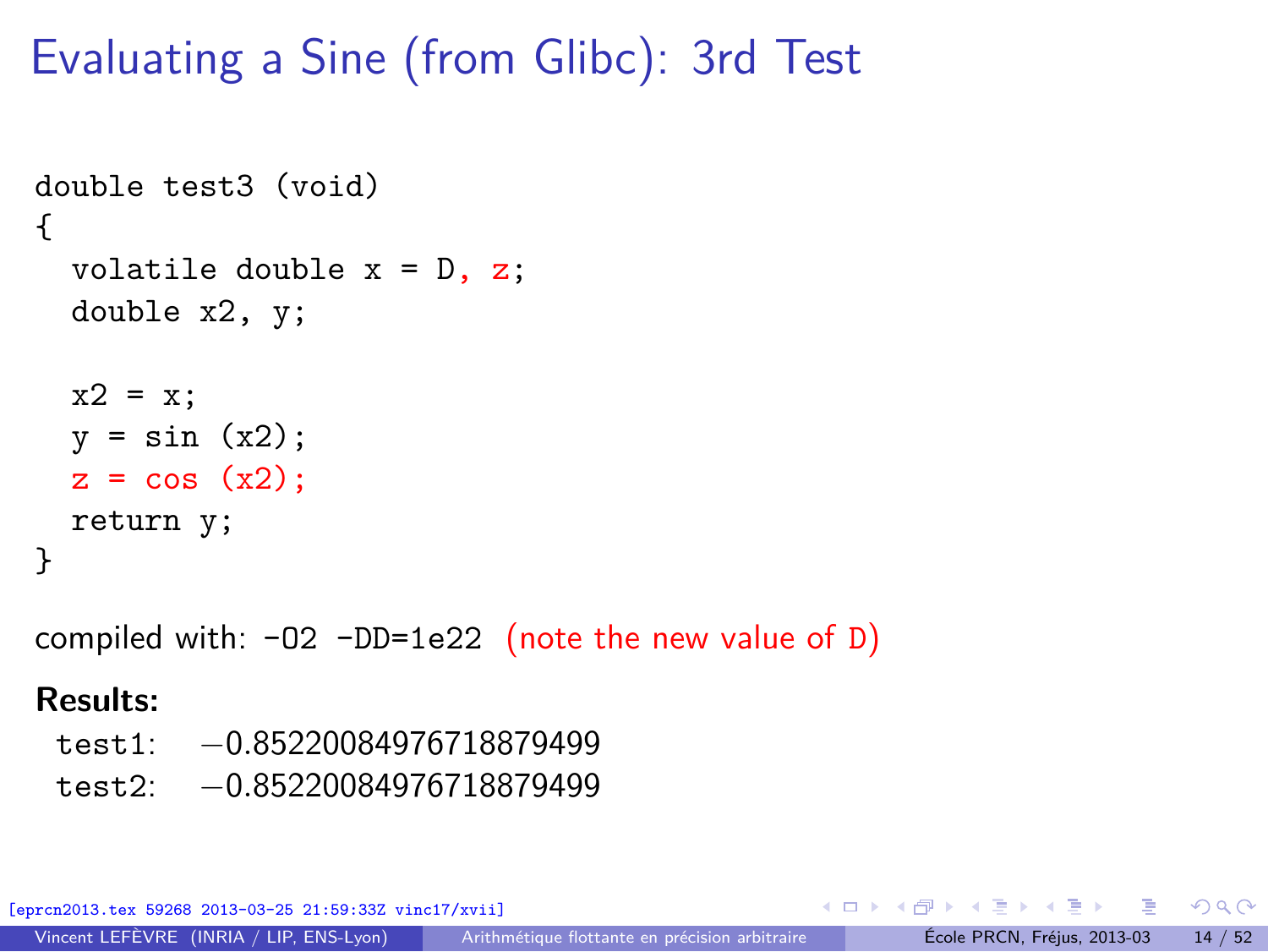## Evaluating a Sine (from Glibc): 3rd Test

```
double test3 (void)
{
 volatile double x = D, z;
 double x2, y;
 x2 = x;y = sin(x2);z = cos(x2);return y;
}
```
compiled with:  $-02$   $-DD=1e22$  (note the new value of D)

#### **Results:**

- test1: −0*.*85220084976718879499
- test2: −0*.*85220084976718879499
- test3: 0*.*46261304076460174617

[eprcn2013.tex 59268 2013-03-25 21:59:33Z vinc17/xvii]

目

 $\Omega$ 

イロト イ押 トイヨ トイヨト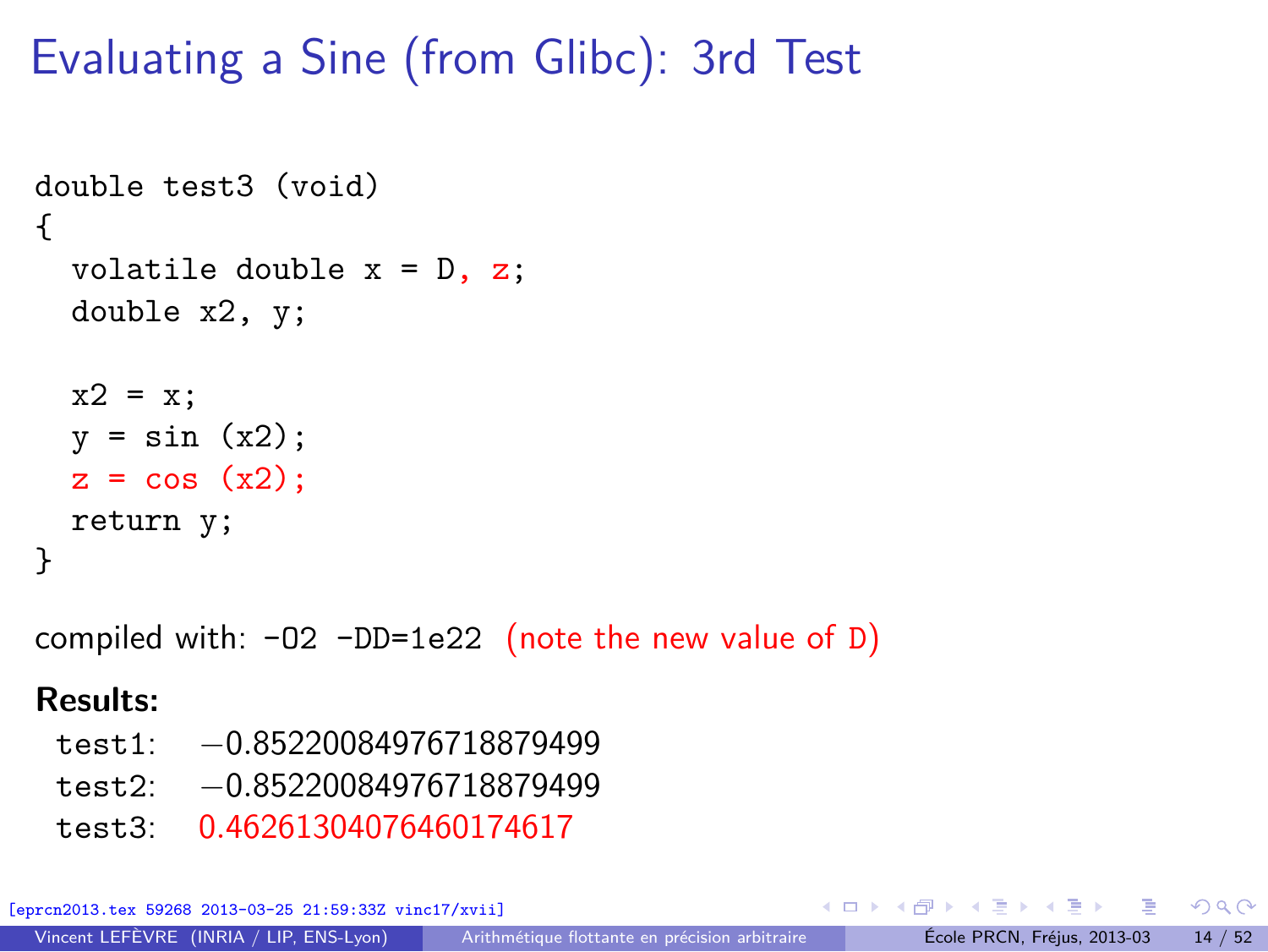**•** test1: The variable x has a constant value (and known at compile time), so does  $x2$ , and GCC can evaluate the expression  $sin(x2)$ . As of version 4.3.0, GCC uses MPFR, which provides correct rounding.

[eprcn2013.tex 59268 2013-03-25 21:59:33Z vinc17/xvii]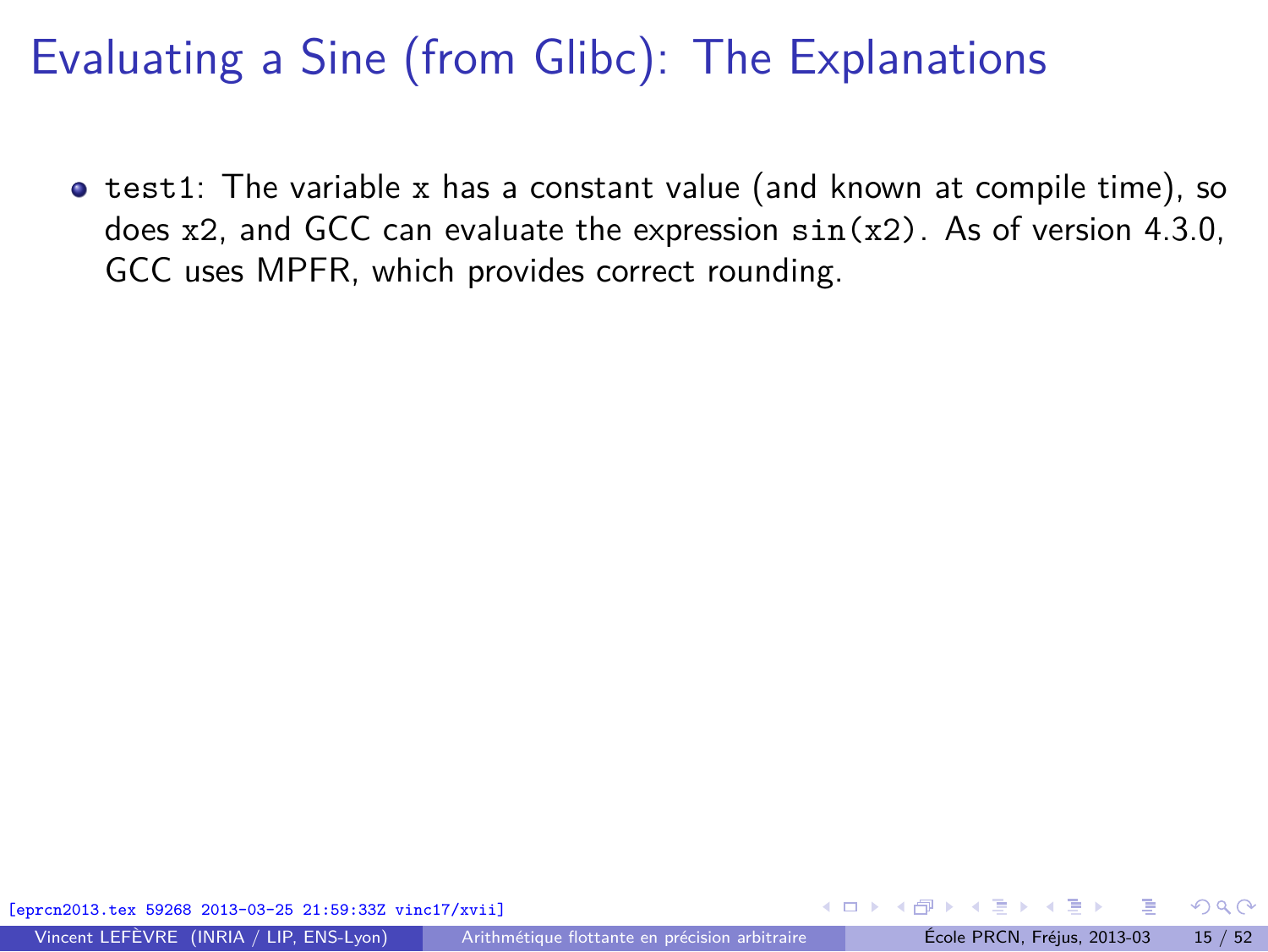- $\bullet$  test1: The variable x has a constant value (and known at compile time), so does  $x2$ , and GCC can evaluate the expression  $sin(x2)$ . As of version 4.3.0, GCC uses MPFR, which provides correct rounding.
- **•** test2: Due to the volatile qualifier, GCC does not perform the above optimization (assuming possible side effects). The sin() function is called. At run time, this function is provided by the glibc math library, based (in 64-bit mode) on IBM's MathLib, which provides correct rounding.

 $\Omega$ 

イロト イ押 トイヨ トイヨト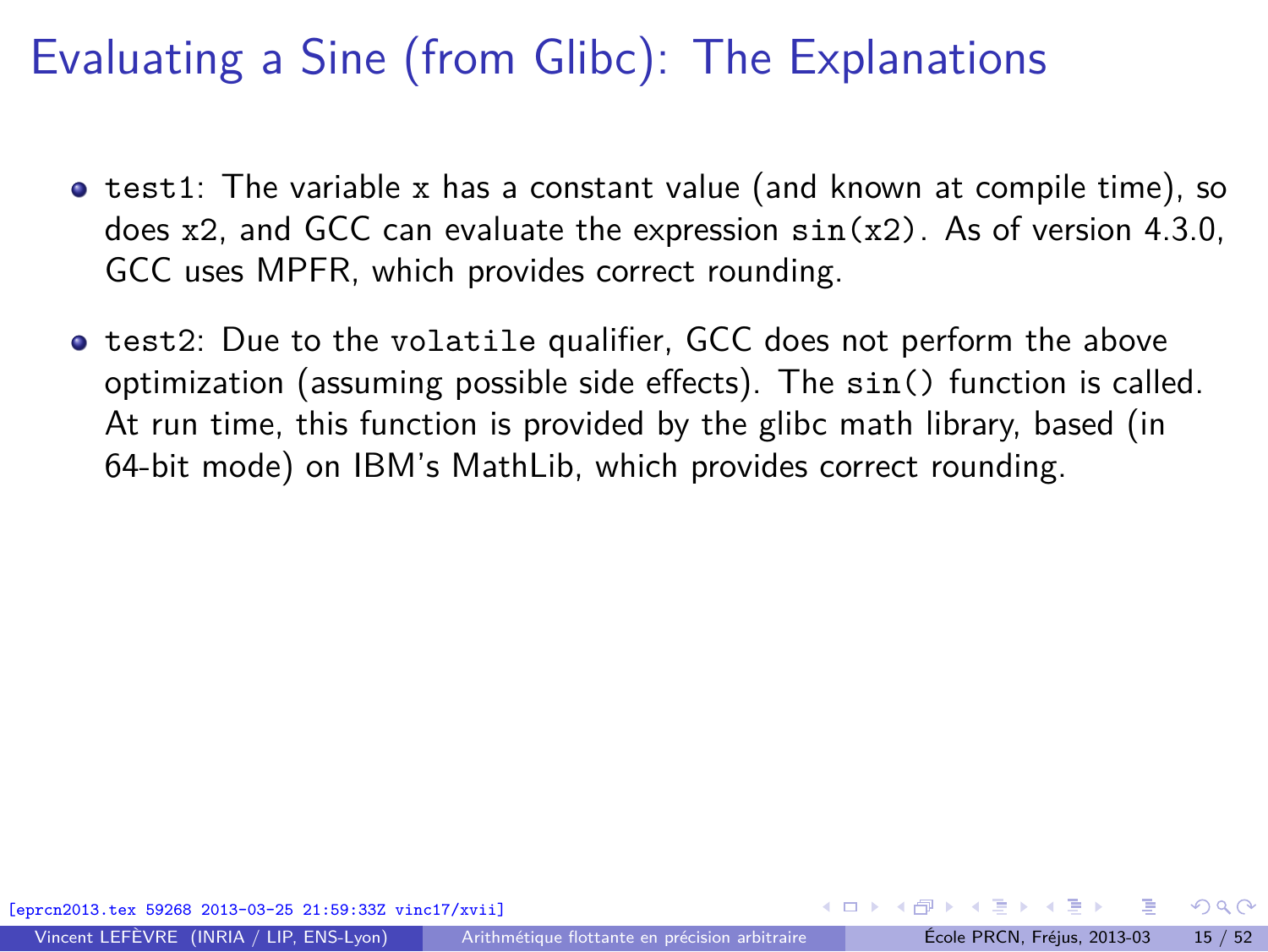- $\bullet$  test1: The variable x has a constant value (and known at compile time), so does  $x2$ , and GCC can evaluate the expression  $sin(x2)$ . As of version 4.3.0, GCC uses MPFR, which provides correct rounding.
- **•** test2: Due to the volatile qualifier, GCC does not perform the above optimization (assuming possible side effects). The sin() function is called. At run time, this function is provided by the glibc math library, based (in 64-bit mode) on IBM's MathLib, which provides correct rounding. But there is a bug for  $0.25 < |x| < 0.855469$ , due to incorrect error analysis (found by Paul Zimmermann, [glibc bug 10709\)](http://sourceware.org/bugzilla/show_bug.cgi?id=10709).

 $\Omega$ 

イロト イ何 トイヨ トイヨト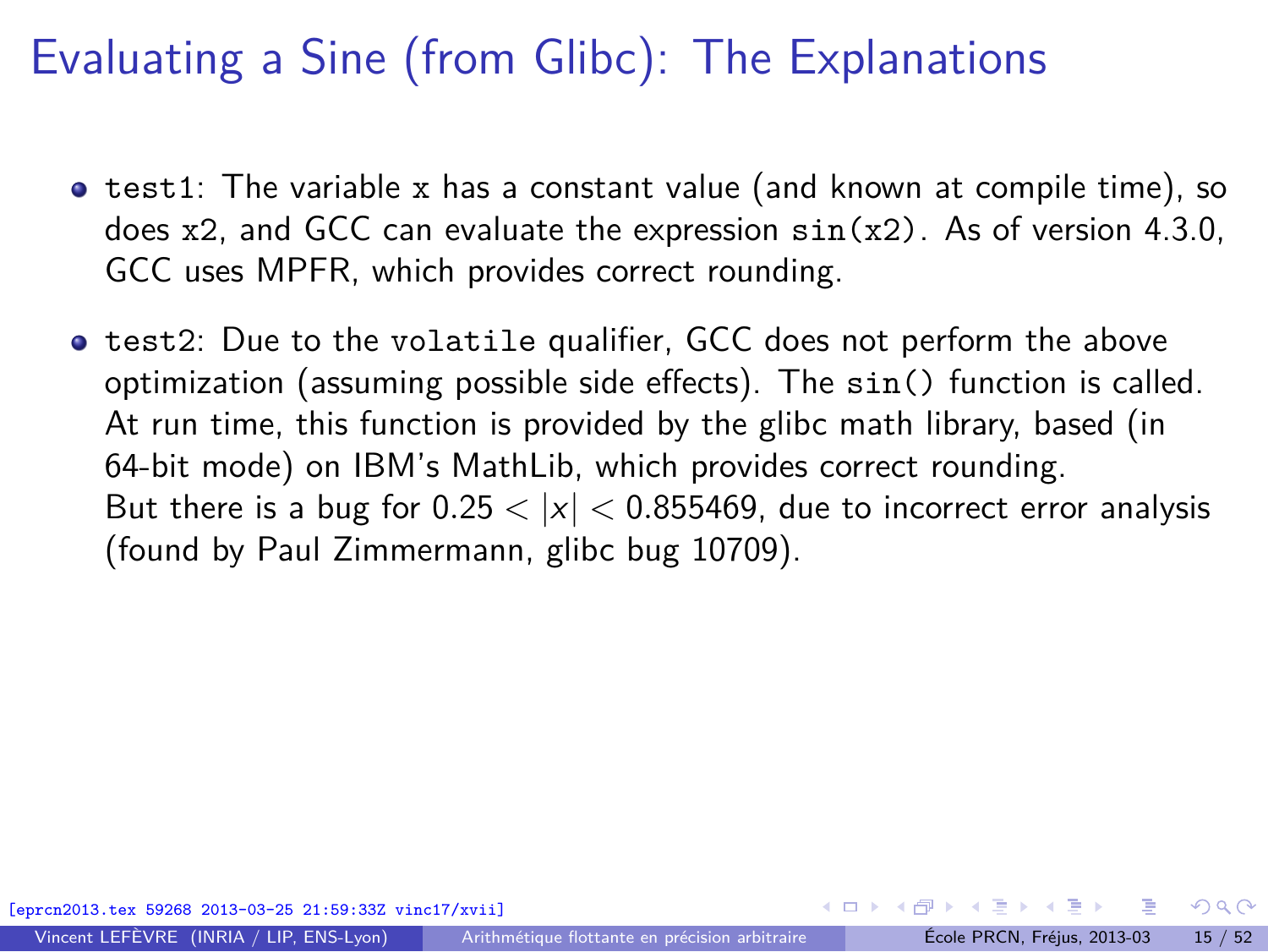- $\bullet$  test1: The variable x has a constant value (and known at compile time), so does  $x2$ , and GCC can evaluate the expression  $sin(x2)$ . As of version 4.3.0, GCC uses MPFR, which provides correct rounding.
- **•** test2: Due to the volatile qualifier, GCC does not perform the above optimization (assuming possible side effects). The sin() function is called. At run time, this function is provided by the glibc math library, based (in 64-bit mode) on IBM's MathLib, which provides correct rounding. But there is a bug for  $0.25 < |x| < 0.855469$ , due to incorrect error analysis (found by Paul Zimmermann, [glibc bug 10709\)](http://sourceware.org/bugzilla/show_bug.cgi?id=10709).
- **•** test3: The optimization is still not possible, but GCC notices that both sin() and cos() are called on the same value x2 (not volatile), and calls the sincos() function, assuming the glibc math library will be used (indeed, sincos() is a GNU extension). This function, not provided by MathLib, is implemented by the fsincos x87 instruction.

[eprcn2013.tex 59268 2013-03-25 21:59:33Z vinc17/xvii]

 $\Omega$ 

 $\left\{ \begin{array}{ccc} \square & \times & \overline{c} & \overline{c} & \rightarrow & \overline{c} & \rightarrow & \overline{c} & \rightarrow & \overline{c} & \rightarrow & \overline{c} & \rightarrow & \overline{c} & \rightarrow & \overline{c} & \rightarrow & \overline{c} & \rightarrow & \overline{c} & \rightarrow & \overline{c} & \rightarrow & \overline{c} & \rightarrow & \overline{c} & \rightarrow & \overline{c} & \rightarrow & \overline{c} & \rightarrow & \overline{c} & \rightarrow & \overline{c} & \rightarrow & \overline{c} & \rightarrow & \overline{c} & \rightarrow & \overline{c} & \rightarrow & \overline{c}$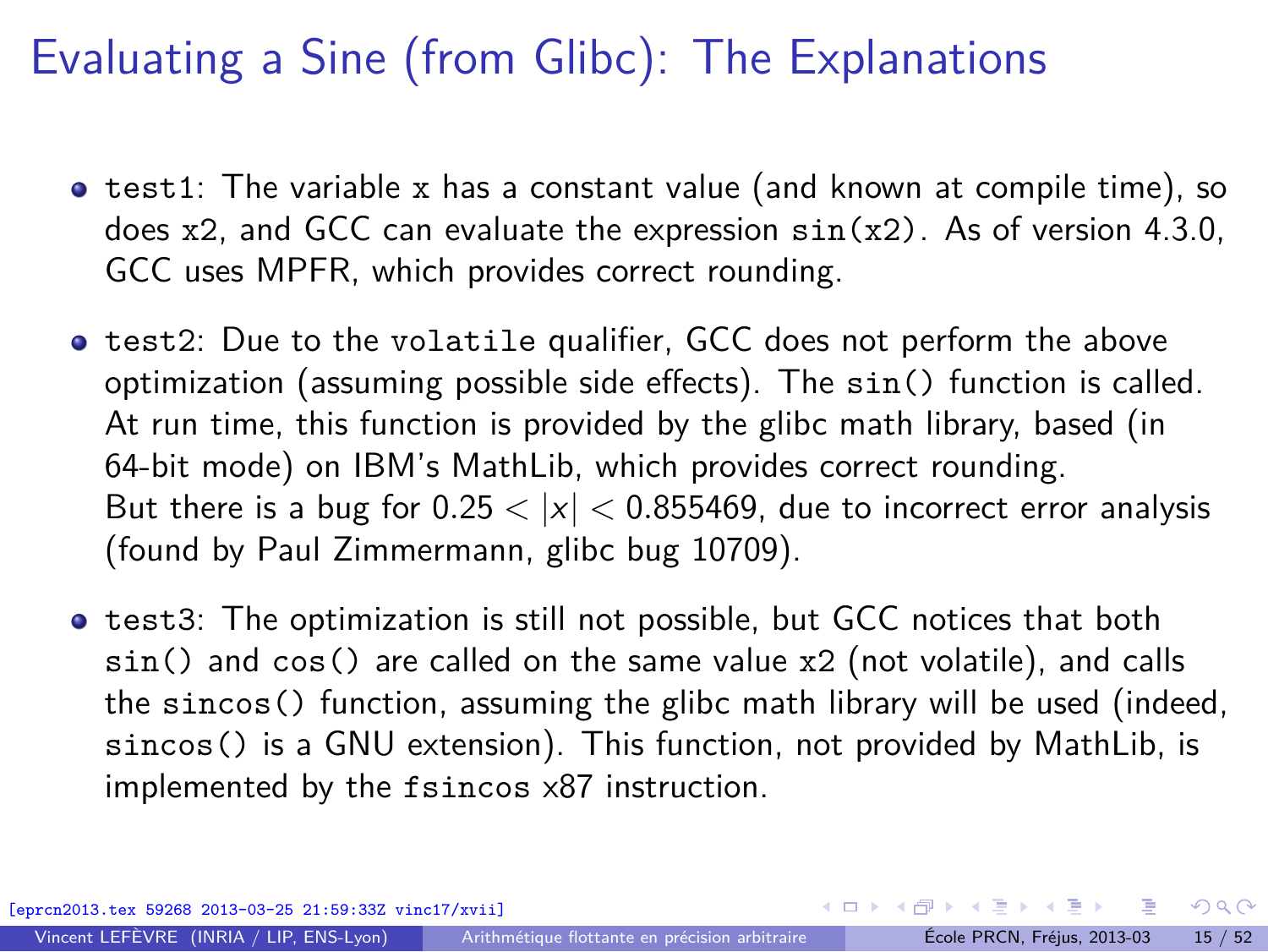## Representation and Computation Model

Extension of the IEEE-754 standard to the arbitrary precision:

- Radix 2, precision  $p > 2$  associated with each MPFR number.
- Format of normal numbers:  $\pm 0.1b_2b_3 \ldots b_p$ p bits  $-2^e$  with  $E_{\text{min}} \le e \le E_{\text{max}}$

 $(E_{\text{min}}$  and  $E_{\text{max}}$  are chosen by the user,  $1-2^{30}$  and  $2^{30}-1$  by default).

- No subnormals, but can be emulated with mpfr\_subnormalize.
- $\bullet$  Special MPFR data:  $\pm 0$ ,  $\pm \infty$ , NaN (only one kind, similar to sNaN).
- Correct rounding in the 4 rounding modes of IEEE 754-1985: Nearest-even, Downward, Upward, toward Zero.

Also supports: Away from zero (new in MPFR 3.0.0).

• Correct rounding in any precision for any function. More than the accuracy, needed for reproducibility of the results and for testing arithmetics. **Note:** Before MPFR 3.1.0, the results of the random functions depended on the platform (32-bit /  $64$ -bit). This is no longer the case.

[eprcn2013.tex 59268 2013-03-25 21:59:33Z vinc17/xvii]

<span id="page-24-0"></span> $\Omega$ 

 $\left\{ \begin{array}{ccc} \square & \times & \overline{c} & \overline{c} & \rightarrow & \overline{c} & \rightarrow & \overline{c} & \rightarrow & \overline{c} & \rightarrow & \overline{c} & \rightarrow & \overline{c} & \rightarrow & \overline{c} & \rightarrow & \overline{c} & \rightarrow & \overline{c} & \rightarrow & \overline{c} & \rightarrow & \overline{c} & \rightarrow & \overline{c} & \rightarrow & \overline{c} & \rightarrow & \overline{c} & \rightarrow & \overline{c} & \rightarrow & \overline{c} & \rightarrow & \overline{c} & \rightarrow & \overline{c} & \rightarrow & \overline{c} & \rightarrow & \overline{c}$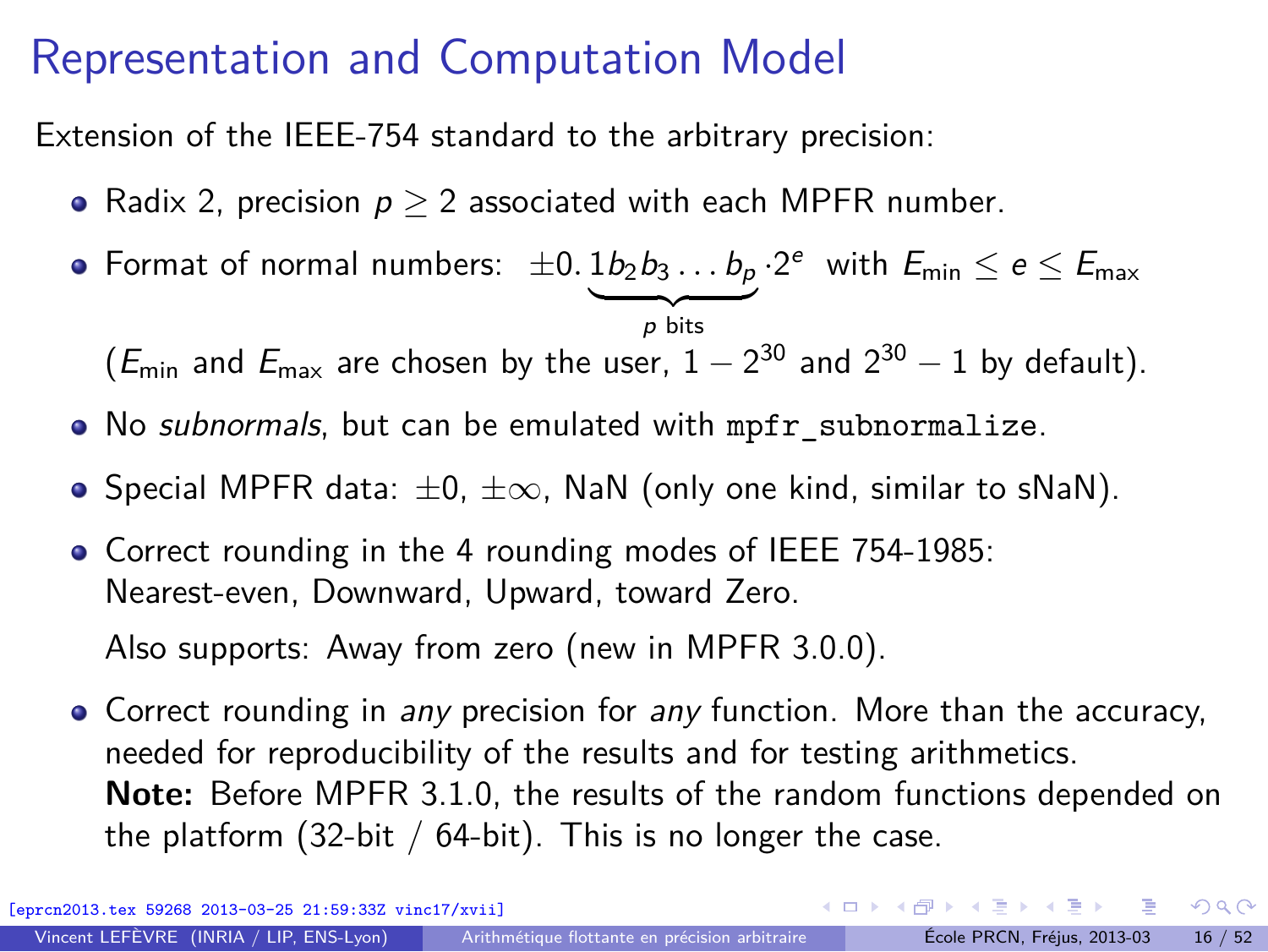## Caveats

- Correct rounding, variable precision and special numbers  $\rightarrow$  noticeable overhead in very small precisions.
- Correct rounding  $\rightarrow$  much slower on (mostly rare) "bad" cases (due to the Table Maker's Dilemma), but slightly slower in average. Ziv's strategy in MPFR:
	- $\triangleright$  first evaluate the result with slightly more precision  $(m)$ than the target  $(p)$ ;
	- $\blacktriangleright$  if rounding is not possible, then  $m \leftarrow m + (32 \text{ or } 64)$ , and recompute;
	- $\blacktriangleright$  for the following failures:  $m \leftarrow m + |m/2|$ .



 $\bullet$  Huge exponent range and meaningful results  $\rightarrow$  functions sin, cos and tan on huge arguments are very slow and take a lot of memory.

[eprcn2013.tex 59268 2013-03-25 21:59:33Z vinc17/xvii]

 $\Omega$ 

∢ロト ∢伺 ト ∢ ヨ ト ∢ ヨ ト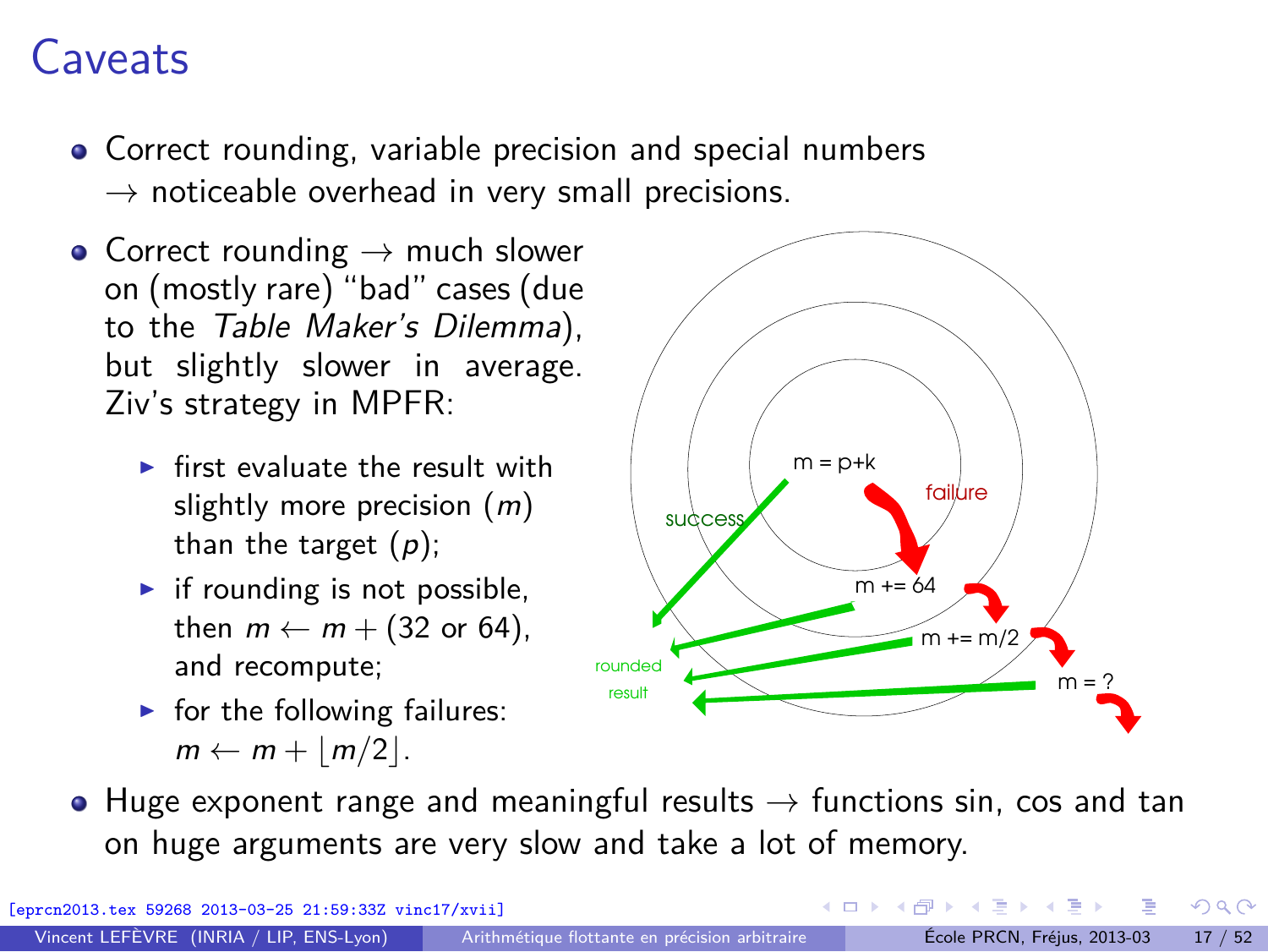## Exceptions (Global/Per-Thread Sticky Flags)

Invalid The MPFR (floating-point) result is not defined (NaN). Ex.:  $0/0$ ,  $log(-17)$ , but also mpfr set on a NaN.

DivideByZero a.k.a. Infinitary (LIA-2). An exact infinite result is defined for a function on finite operands.

Ex.:  $1/\pm 0$ ,  $log(\pm 0)$ .

Overflow The exponent of the rounded result with unbounded exponent range would be larger than  $E_{\text{max}}$ . Ex.:  $2^{E_{\text{max}}}$ , and even mpfr\_set(y,x,MPFR\_RNDU) with  $x =$  nextbelow( $+\infty$ ) and prec( $y$ ) < prec(x).

Underflow The exponent of the rounded result with unbounded exponent range would be smaller than  $E_{\text{min}}$ .

> Ex.: If  $E_{\text{min}} = -17$ , underflow occurs with 0.1e-17 / 2 and  $0.11e-17 - 0.1e-17$  (no subnormals).

Inexact The returned result is different from the exact result.

Erange Range error when the result is not a MPFR datum.

Ex.: mpfr get ui on negative value, mpfr cmp on (NaN, x).

[eprcn2013.tex 59268 2013-03-25 21:59:33Z vinc17/xvii]

 $QQ$ 

 $\left\{ \begin{array}{ccc} \square & \times & \overline{c} & \overline{c} & \rightarrow & \overline{c} & \rightarrow & \overline{c} & \rightarrow & \overline{c} & \rightarrow & \overline{c} & \rightarrow & \overline{c} & \rightarrow & \overline{c} & \rightarrow & \overline{c} & \rightarrow & \overline{c} & \rightarrow & \overline{c} & \rightarrow & \overline{c} & \rightarrow & \overline{c} & \rightarrow & \overline{c} & \rightarrow & \overline{c} & \rightarrow & \overline{c} & \rightarrow & \overline{c} & \rightarrow & \overline{c} & \rightarrow & \overline{c} & \rightarrow & \overline{c} & \rightarrow & \overline{c}$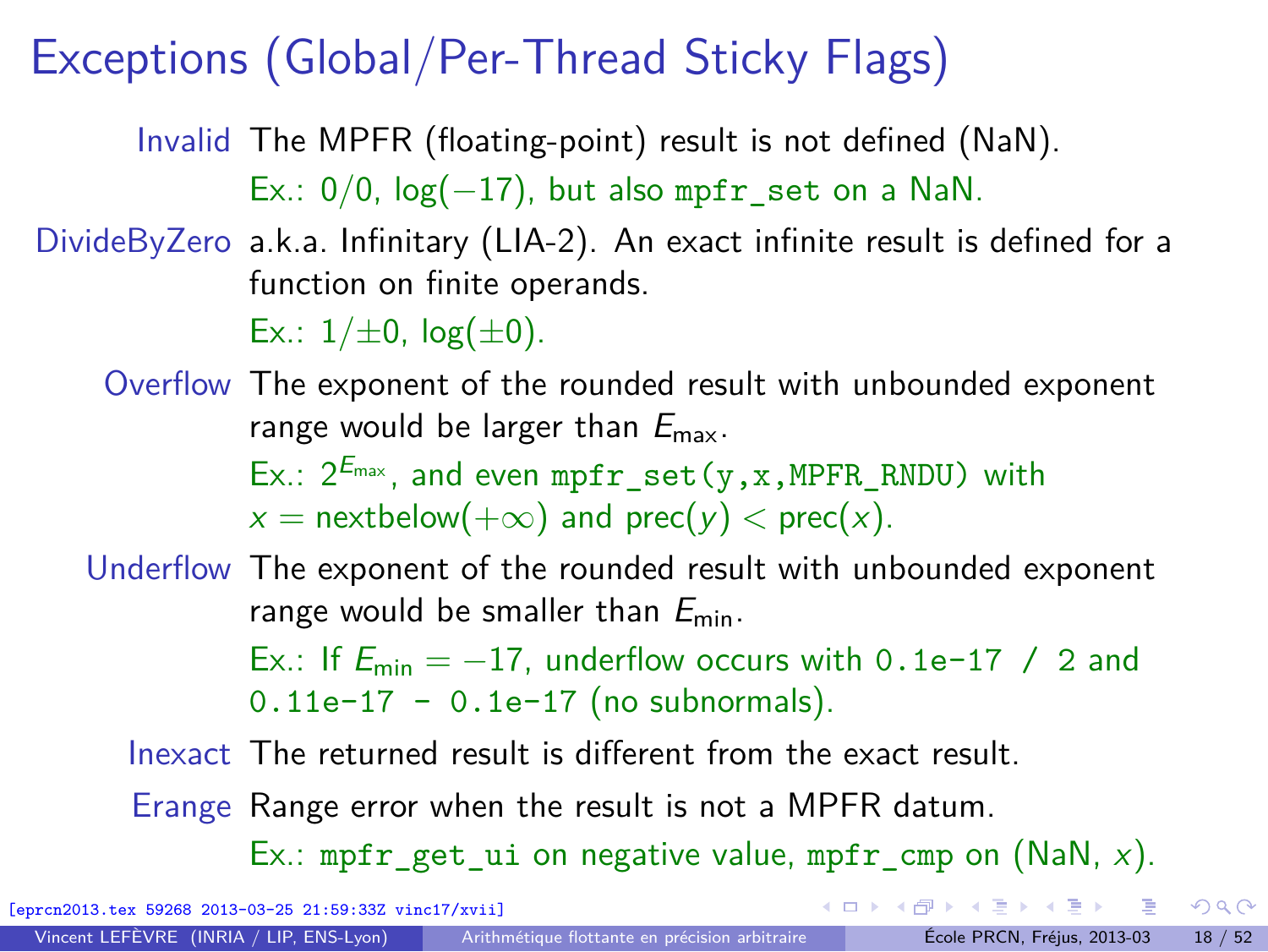Most functions that return a MPFR number as a result (pointer passed as the first argument) also return a value of type int, called the ternary value:

- $= 0$  The value stored in the destination is exact (no rounding) or NaN.
- *>* 0 The value stored in the destination is greater than the exact result.
- *<* 0 The value stored in the destination is less than the exact result.

When not already set, the *inexact* flag is set if and only if the ternary value is nonzero.

 $\Omega$ 

イロト イ押 トイヨ トイヨト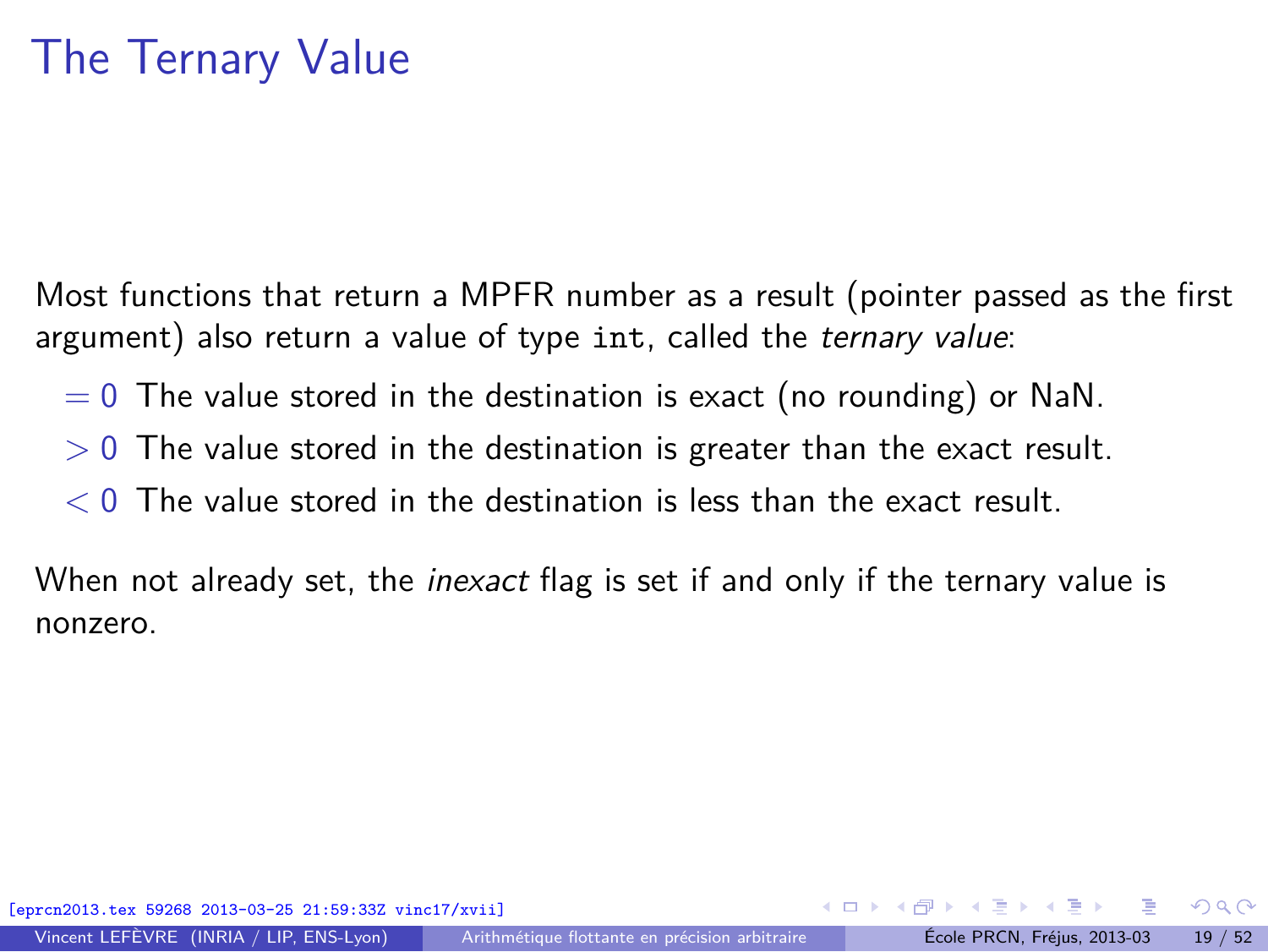## Some Differences Between MPFR and IEEE 754

- No subnormals in MPFR, but can be emulated with mpfr subnormalize.
- MPFR has only one kind of NaN (behavior is similar to signaling NaNs).
- No DivideByZero exception up to MPFR 3.0.
- The Invalid exception is a bit different (see NaNs).
- Memory representation is different, but the mapping of a bit string (specified by IEEE 754) into memory is implementation-defined anyway.
- Some operations are not implemented.
- **And other minor differences**

[eprcn2013.tex 59268 2013-03-25 21:59:33Z vinc17/xvii]

 $\Omega$ 

∢ロト ∢伺 ト ∢ ヨ ト ∢ ヨ ト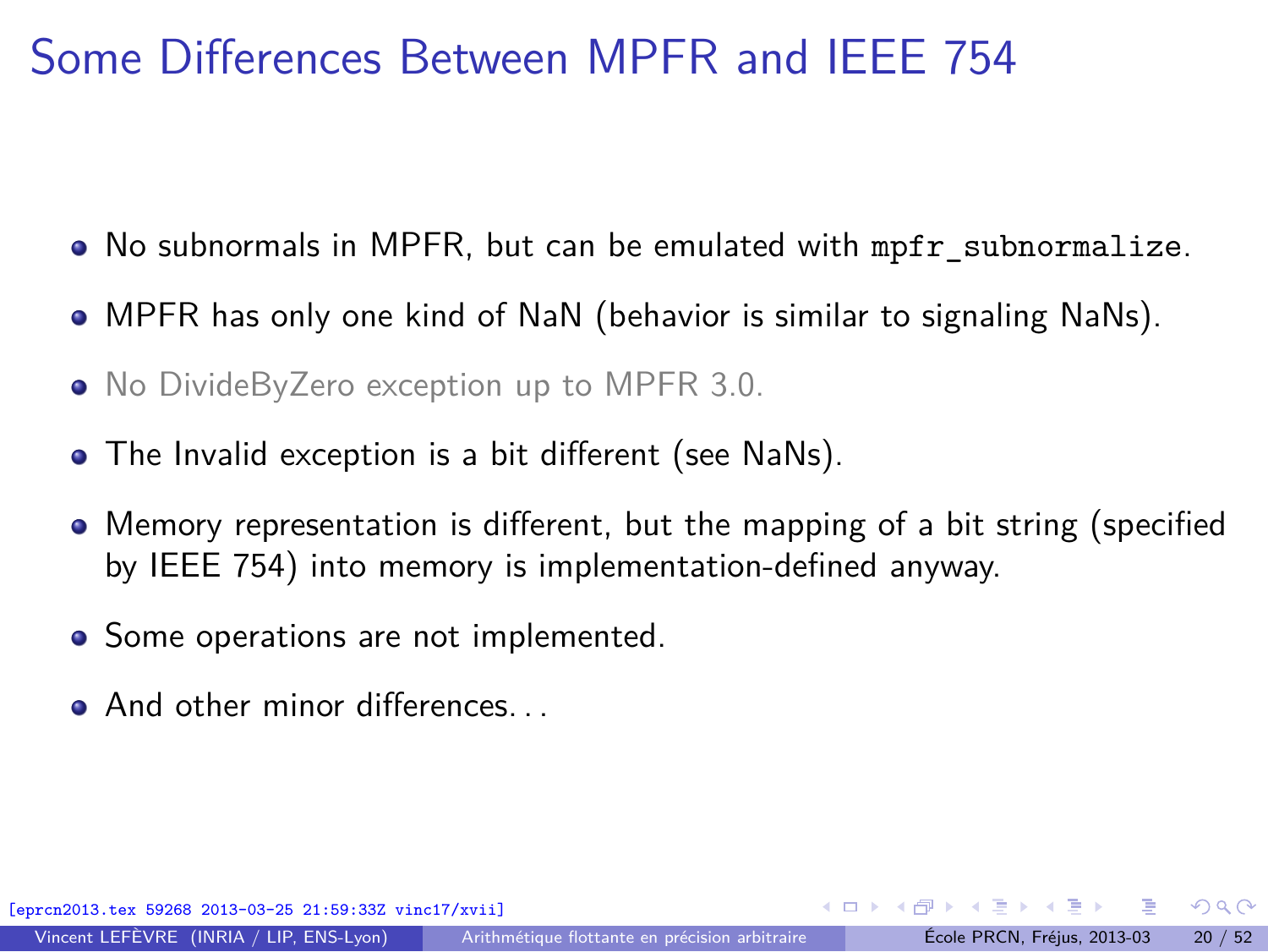## Memory Handling

- Type mpfr t: typedef mpfr struct mpfr  $t[1]$ ;
	- ▶ when a mpfr\_t variable is declared, the structure is automatically allocated (the variable must still be initialized with mpfr\_init2 for the significand);
	- in a function, the pointer itself is passed, so that in mpfr\_add(a,b,c,rnd), the object \*a is modified;
	- ▶ associated pointer: typedef \_\_mpfr\_struct \*mpfr\_ptr;
- MPFR numbers with more precision can be created internally. Warning! Possible crash in extreme cases (like in most software).
- Some MPFR functions may create caches, e.g. when computing constants such as  $\pi$ . Caches can be freed with mpfr free cache.
- MPFR internal data (exception flags, exponent range, caches. . . ) are either global or per-thread (if MPFR has been built with TLS support).

[eprcn2013.tex 59268 2013-03-25 21:59:33Z vinc17/xvii]

Vincent LEFÈVRE (INRIA / LIP, ENS-Lyon) [Arithmétique flottante en précision arbitraire](#page-0-0) École PRCN, Fréjus, 2013-03 21 / 52

 $\Omega$ 

 $\left\{ \begin{array}{ccc} \square & \times & \overline{c} & \overline{c} & \rightarrow & \overline{c} & \rightarrow & \overline{c} & \rightarrow & \overline{c} & \rightarrow & \overline{c} & \rightarrow & \overline{c} & \rightarrow & \overline{c} & \rightarrow & \overline{c} & \rightarrow & \overline{c} & \rightarrow & \overline{c} & \rightarrow & \overline{c} & \rightarrow & \overline{c} & \rightarrow & \overline{c} & \rightarrow & \overline{c} & \rightarrow & \overline{c} & \rightarrow & \overline{c} & \rightarrow & \overline{c} & \rightarrow & \overline{c} & \rightarrow & \overline{c} & \rightarrow & \overline{c}$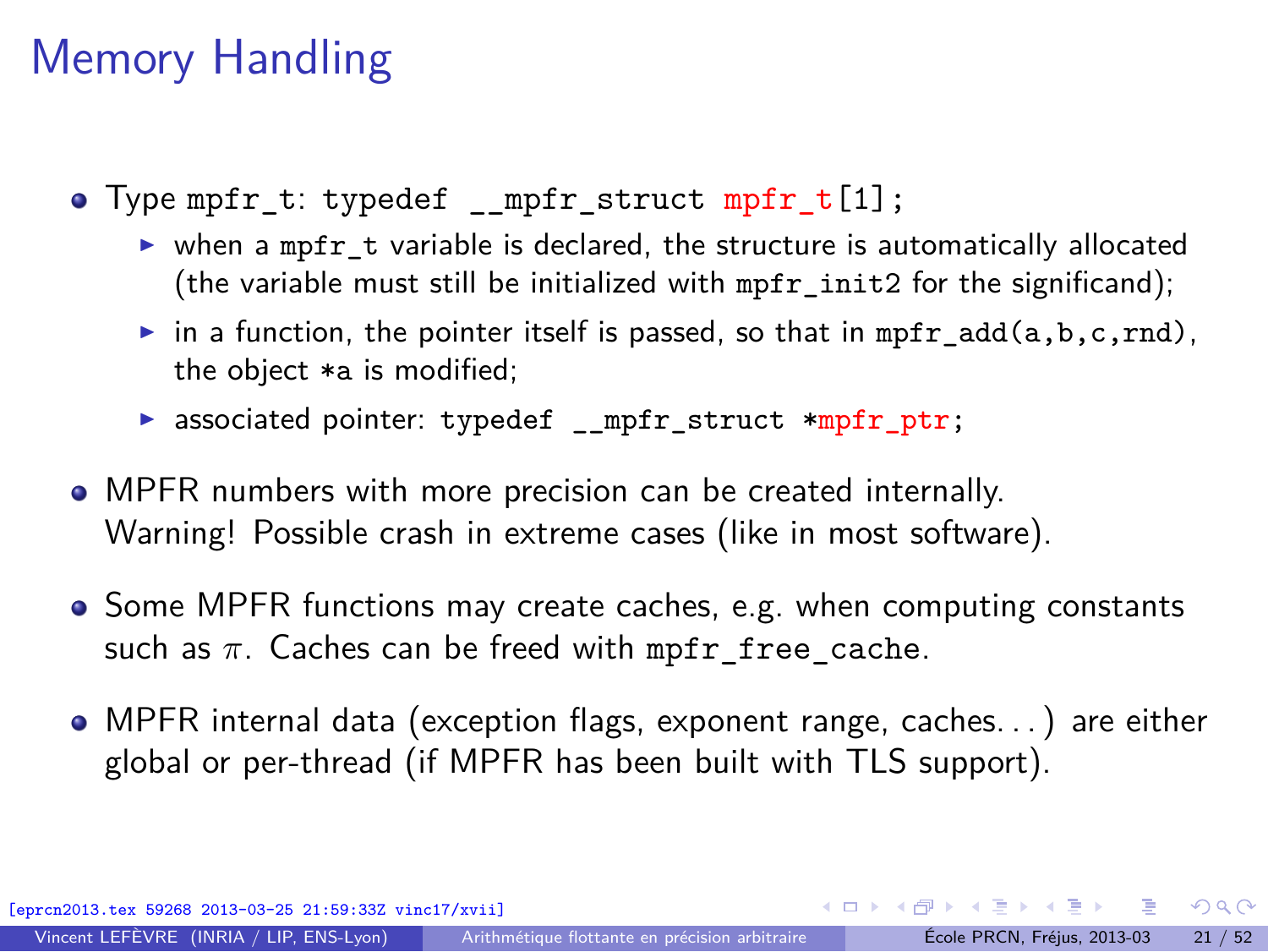## Logging

When MPFR has been built with -enable-logging (on supported platforms), environment variables can be defined for logging:

MPFR\_LOG\_INPUT Log the function input. MPFR\_LOG\_OUTPUT Log the function output. MPFR LOG MSG Log the messages if any. MPFR LOG ALL Log everything.

MPFR LOG FILE Name of the log file (default: mpfr.log). MPFR\_LOG\_PREC Number of digits of the output (default: 6). MPFR\_LOG\_LEVEL Max recursive level (default: 7). MPFR\_LOG\_TIME Log the time spent inside the function. MPFR\_LOG\_INTERNAL Log some particular variables if any. MPFR\_LOG\_ZIV Log what the Ziv loops do. MPFR\_LOG\_STAT Log how many times a Ziv loop failed.

[eprcn2013.tex 59268 2013-03-25 21:59:33Z vinc17/xvii]

 $\Omega$ 

イロト イ押 トイヨ トイヨト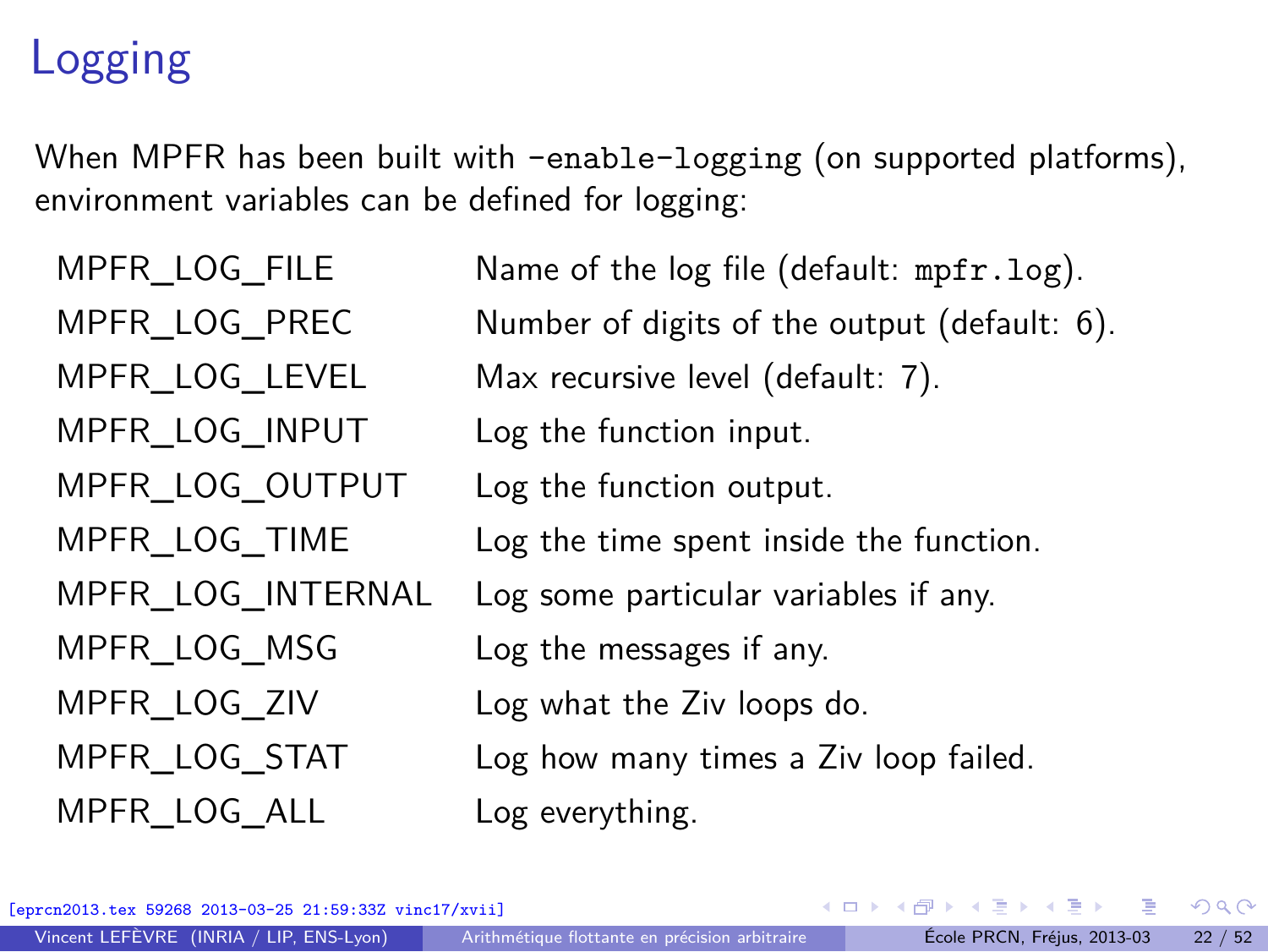## Output Functions

|                     | Simple output                      | <b>Formatted output</b>                       |  |  |
|---------------------|------------------------------------|-----------------------------------------------|--|--|
| To file             | mpfr_out_str                       | mpfr_fprintf, mpfr_printf                     |  |  |
| To string           | mpfr_get_str                       | mpfr_sprintf                                  |  |  |
| <b>MPFR</b> version | old                                | 2.4.0                                         |  |  |
| Locale-sensitive    | yes (2.2.0)                        | yes                                           |  |  |
| <b>Base</b>         | 2 to 36 $(2.x)$<br>2 to $62$ (3.x) | 2, 10, 16                                     |  |  |
| Read-back exactly   | yes ( $prec = 0$ )                 | yes <sup>2</sup> (empty precision field)      |  |  |
| <b>Efficiency</b>   |                                    | very slow in base 10<br>(fixed in MPFR 3.1.0) |  |  |

[eprcn2013.tex 59268 2013-03-25 21:59:33Z vinc17/xvii]

重

<span id="page-31-0"></span> $299$ 

メロメ メ御 メメ ヨメ メヨメ

<sup>&</sup>lt;sup>2</sup>Except for the conversion specifier g (or G) — documentation of MPFR 2.4.1 is incorrect.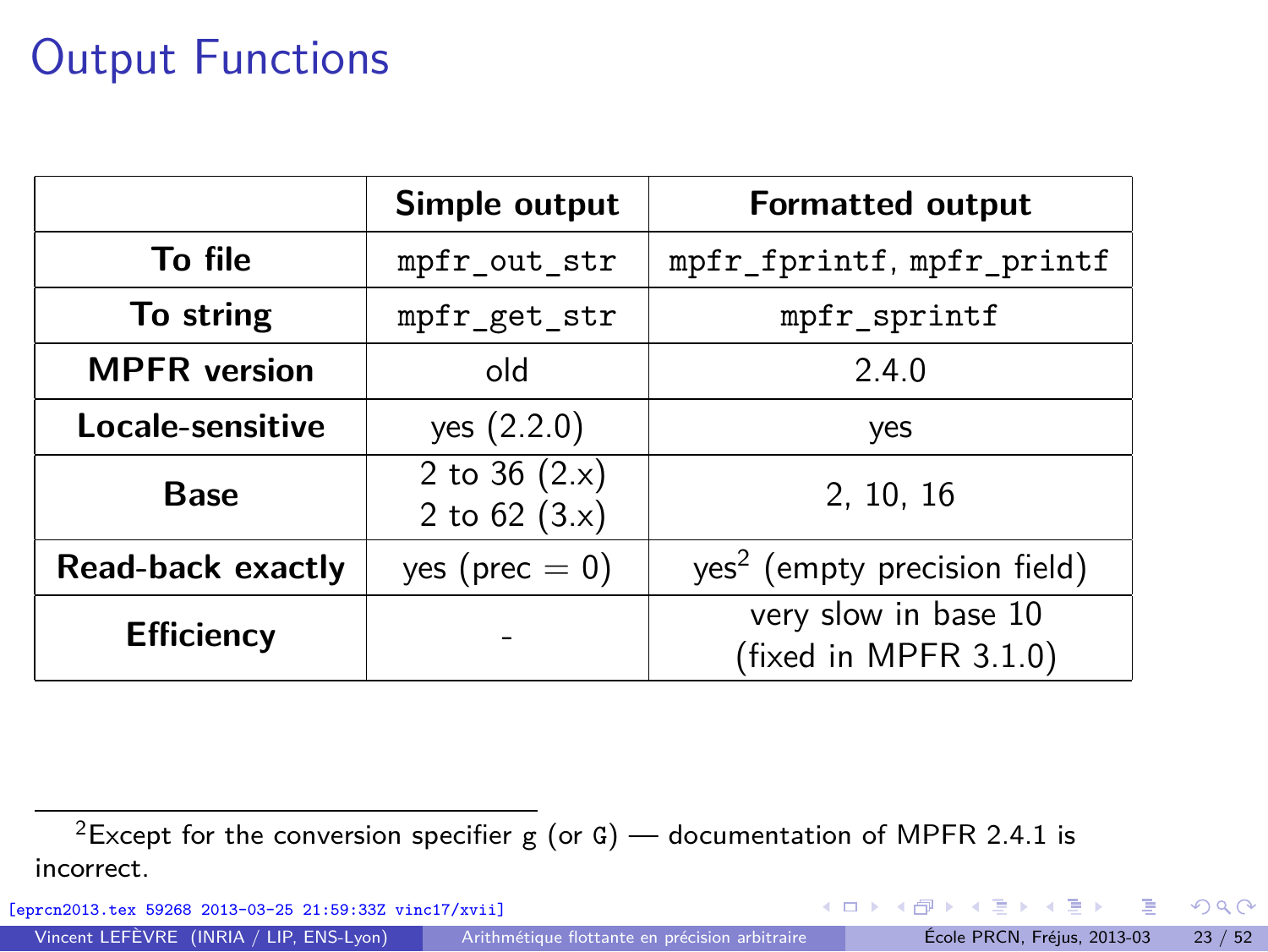## Simple Output (mpfr\_out\_str, mpfr\_get\_str)

size t mpfr out str (FILE \*stream, int base, size t n, mpfr $t$  op, mp $rnd$  $t$   $rnd$ )

Base b: from 2 to 62 (from 2 to 36 before MPFR 3.0.0).

Precision *n*: number of digits or 0. If  $n = 0$ :

- $\bullet$  The number of digits m is chosen large enough so that re-reading the printed value with the same precision, assuming both output and input use rounding to nearest, will recover the original value of op.
- More precisely, if p is the precision of op, then  $m = \lceil p \cdot \log(2) / \log(b) \rceil$ , and  $m = \lfloor (p-1) \cdot \log(2) / \log(b) \rfloor$  when b is a power of 2 (it has been check that these formulas are computed exactly for practical values of  $p$ ).

Output to string: mpfr\_get\_str (on which mpfr\_out\_str is based).

[eprcn2013.tex 59268 2013-03-25 21:59:33Z vinc17/xvii] Vincent LEFÈVRE (INRIA / LIP, ENS-Lyon) [Arithmétique flottante en précision arbitraire](#page-0-0) École PRCN, Fréjus, 2013-03 24 / 52

 $QQ$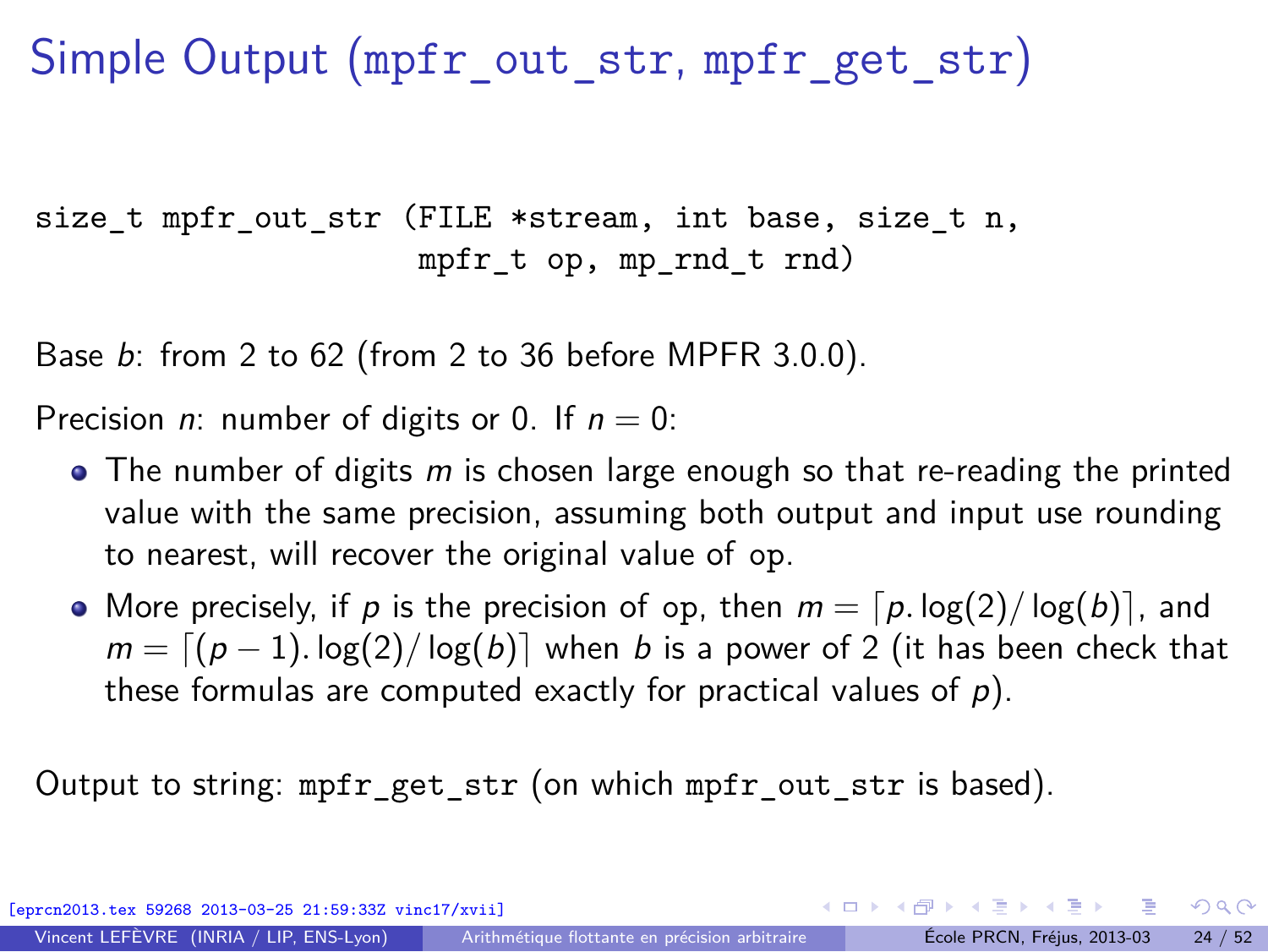## Formatted Output Functions (printf-like)

Conversion specification:

% [flags] [width] [.[precision]] [type] [rounding] conv

**Examples** (32-bit  $x \approx 10000/81 \approx 123.45679012$ ):

```
mpfr_printf ("%Rf %.6RDe %.6RUe\n", x, x, x);
> 123.45679012 1.234567e+02 1.234568e+02
 mpfr_printf ("%11.1R*A\n", MPFR_RNDD, x);
> 0X7 RP+4
 mpfr printf ("%.*Rb\n", 6, x);
> 1.111011p+6mpfr_printf ("%.9Rg %#.9Rg\n", x, x);
> 123.45679 123.456790
 mpfr printf ("%#.*R*g %#.9g\n", 8, MPFR RNDU, x, 10000./81.);
> 123.45680 123.456790
```
K ロ ▶ K 個 ▶ K 로 ▶ K 로 ▶ - 로 - K 9 Q @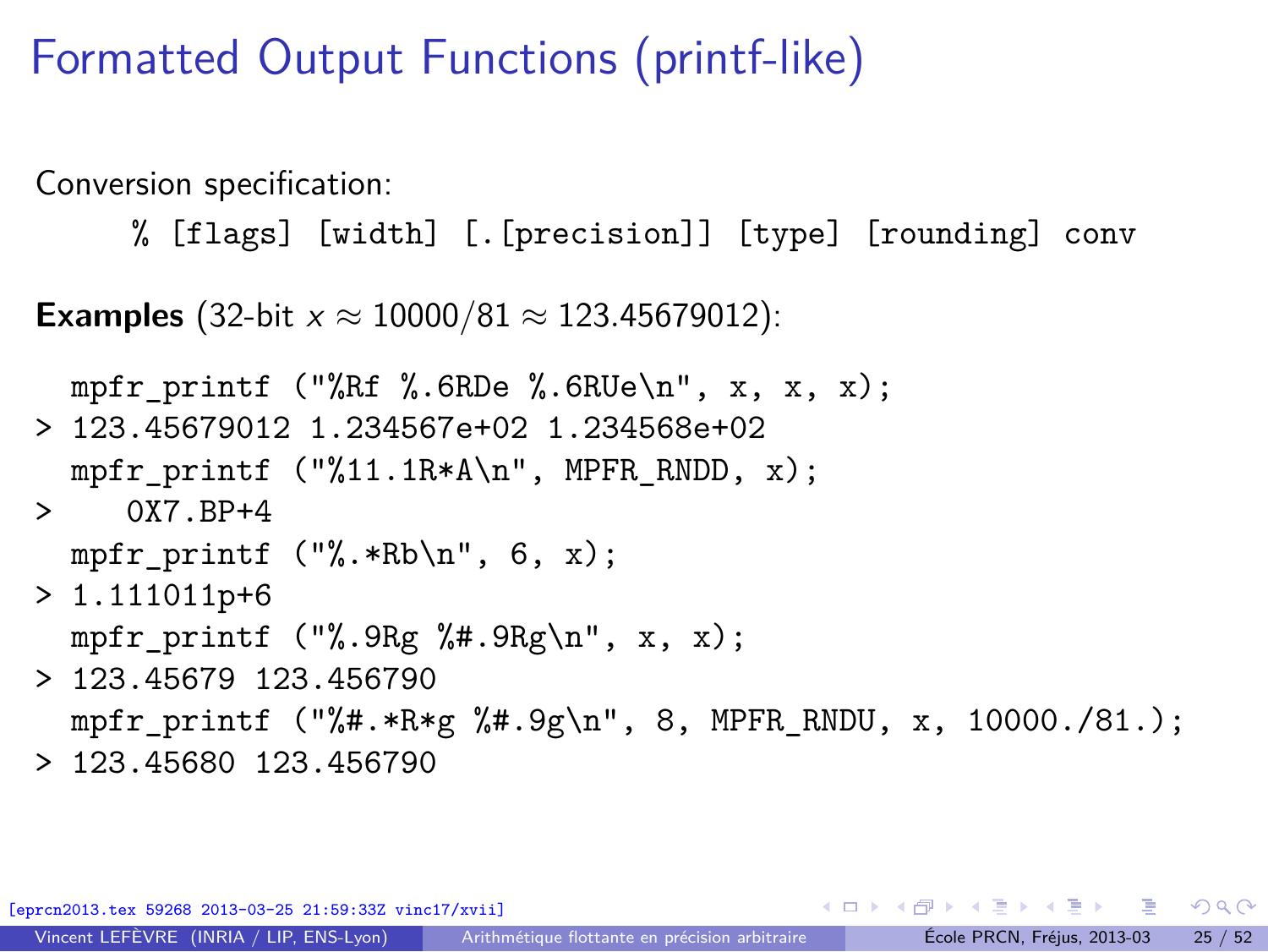## Test of MPFR (make check)

In the GCC development mailing-list, on 2007-12-29:

```
http://gcc.gnu.org/ml/gcc/2007-12/msg00707.html
```

```
> On 29 December 2007 20:07, Dennis Clarke wrote:
>
>>
>> Do you have a testsuite ? Some battary of tests that can be thrown at the
>> code to determine correct responses to various calculations, error
>> conditions, underflows and rounding errors etc etc ?
>
> There's a "make check" target in the tarball. I don't know how thorough
> it is.
```
That is what scares me.

Dennis

[eprcn2013.tex 59268 2013-03-25 21:59:33Z vinc17/xvii]

그 그는 그

イロメ イ押メ イモメイモメ

<span id="page-34-0"></span> $QQ$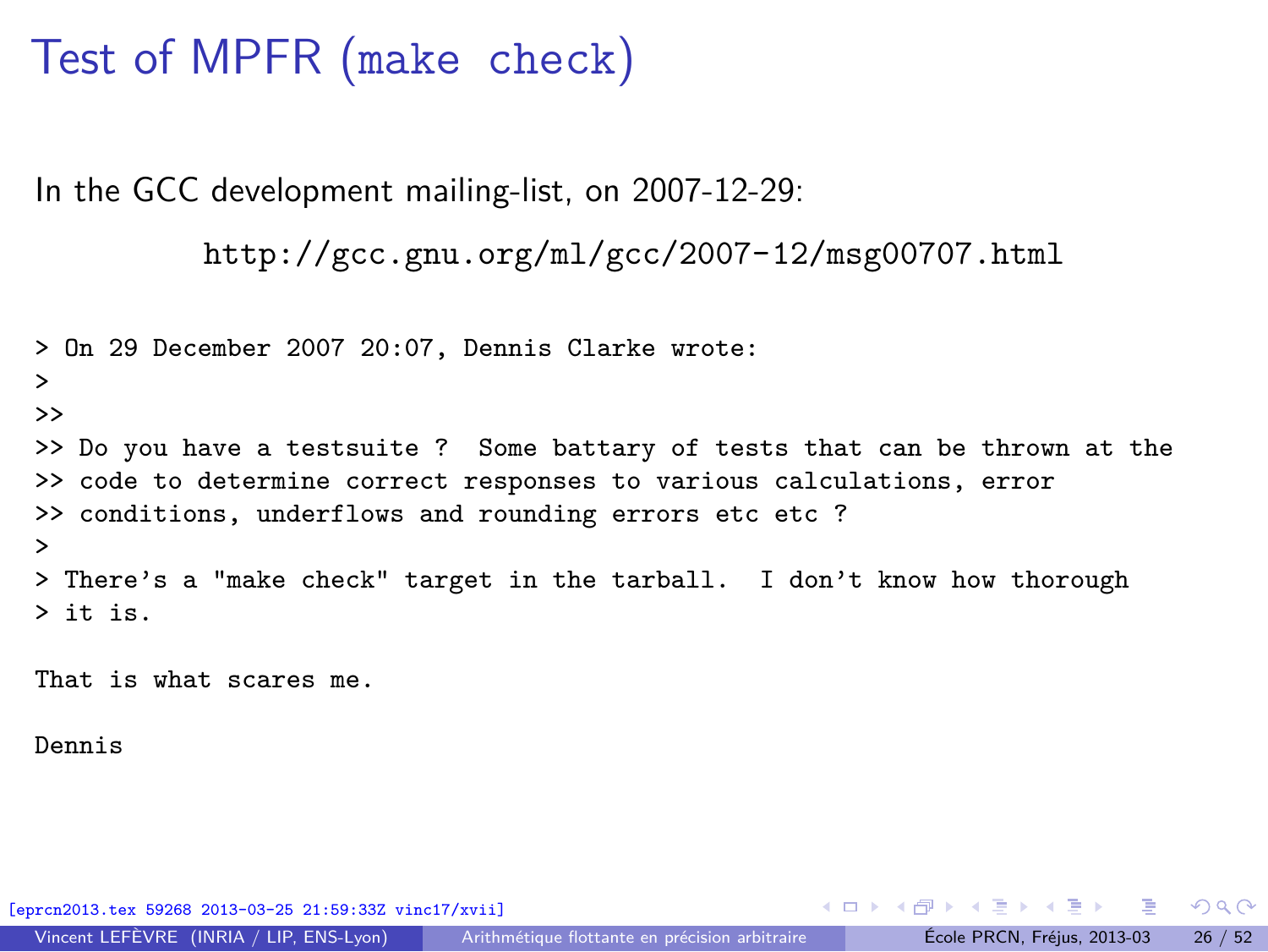## Test of MPFR (make check) [2]

Exhaustive testing is not possible.

 $\rightarrow$  Particular and generic tests (random or not).

- Complete branch coverage (or almost), but not sufficient.
- Function-specific or algorithm-specific values and other difficulties (e.g., based on bugs that have been found).
	- **1** Bug found in some function.
	- 2 Corresponding particular test added.
	- <sup>3</sup> Analysis:
		- $\star$  Reason of the bug?
		- <sup>⋆</sup> Can a similar bug be found somewhere else in the MPFR code (current or future)?
	- <sup>4</sup> Corresponding generic test(s) added.
- **•** Tests with various gcc options, with valgrind.

In addition to make check, potential bugs detected by mpfrlint.

[eprcn2013.tex 59268 2013-03-25 21:59:33Z vinc17/xvii]

 $\Omega$ 

∢ ロ ▶ ( 何 ) ( ミ ) ( ミ )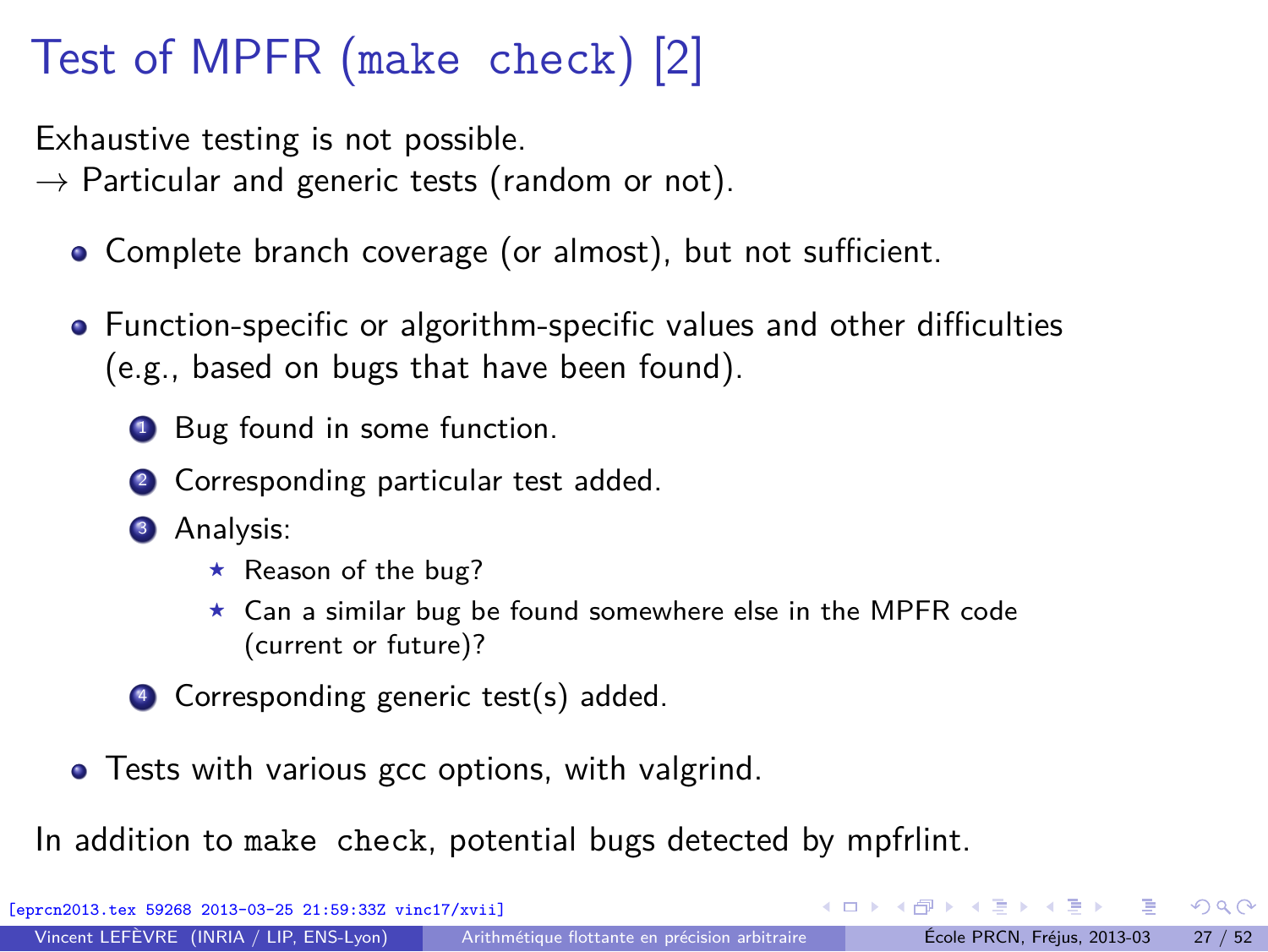### What Is Tested

- $\bullet$  Special data in input or output: NaN, infinities,  $\pm 0$ .
- **Inputs that yield exceptions, exact cases, or midpoint cases in** rounding-to-nearest.
- Discontinuity points.
- Bit patterns: for some functions (arithmetic operations, integer power), random inputs with long sequence of  $0$ 's and/or  $1$ 's.
- Thresholds: *hard-to-round cases*, underflow/overflow thresholds (currently for a few functions only).
- Extreme cases: tiny or huge input values.
- Reuse of variables (reuse.c), e.g. in  $mpr\_exp(x, x, rnd)$ .
- The influence of previous data: exception flags, sign of the output variable.
- Weird exponent range, e.g. [17*,* 59].

[eprcn2013.tex 59268 2013-03-25 21:59:33Z vinc17/xvii]

 $\Omega$ 

イロト イ何 ト イヨ ト イヨ トー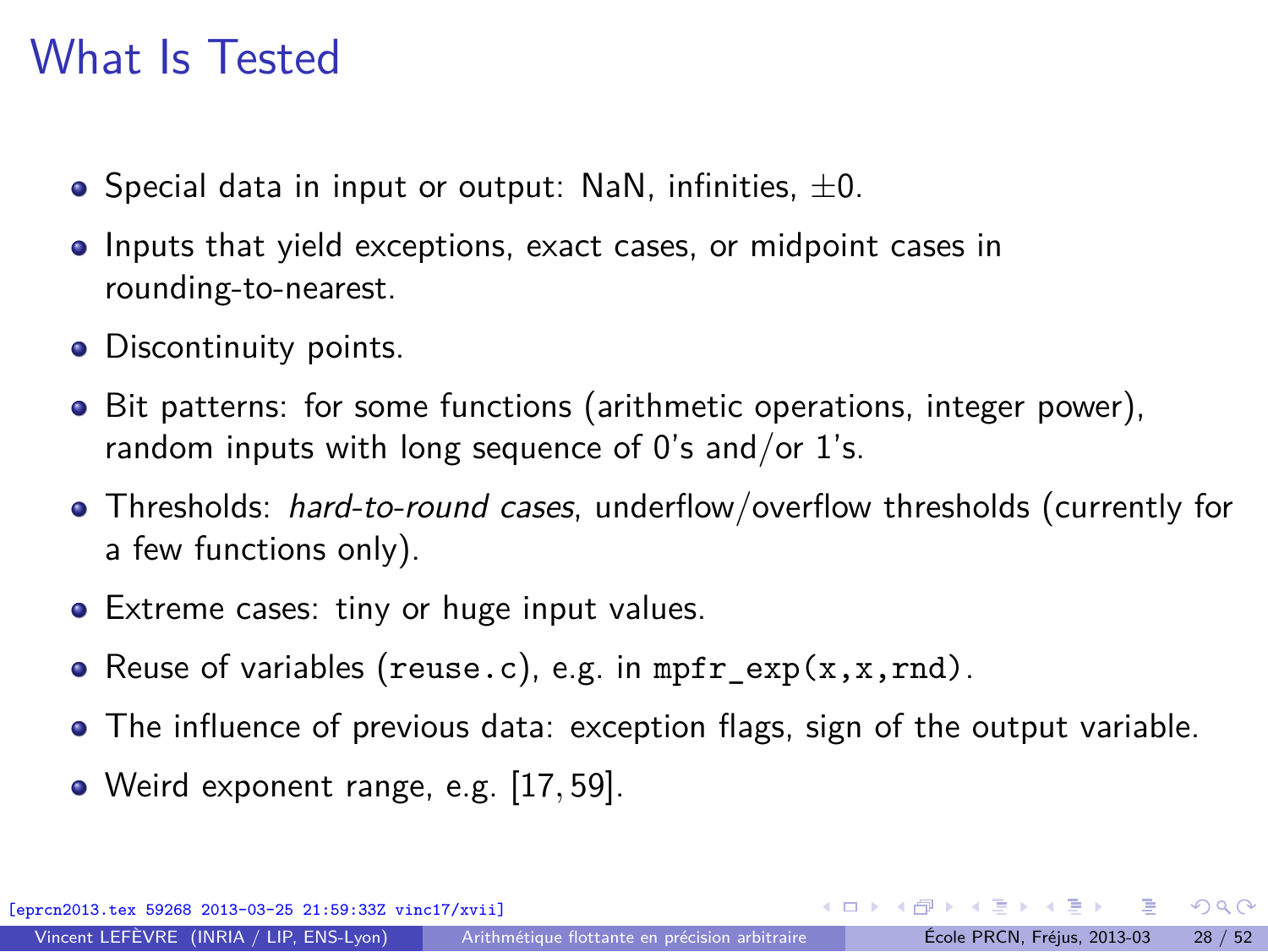# The Generic Tests (tgeneric.c)

#### Basic Principle

A function is first evaluated on some input x in some target precision  $p + k$ , and if one can deduce the result in precision  $p$  (i.e., the TMD does not occur), then one evaluates f on the same input  $x$  in the target precision  $p$ , and compare the results.

- $\bullet$  The precision p and the inputs are chosen randomly (in some ranges). Special values (tiny and huge inputs) can be tested too.
- Functions with 2 inputs (possibly integer) are supported.
- The exceptions are supported (with a consistency test of flags and values).
- The ternary value is checked.
- The evaluations can be performed in different flag contexts (to check the sensitivity to the flags).
- An evaluation can be redone in an extremely reduced exponent range.
- In the second evaluation, the precision of the inputs can be increased.
- The exponent range is checked at the end (bug if not restored).

 $\Omega$ 

 $\left\{ \begin{array}{ccc} 1 & 0 & 0 \\ 0 & 1 & 0 \end{array} \right.$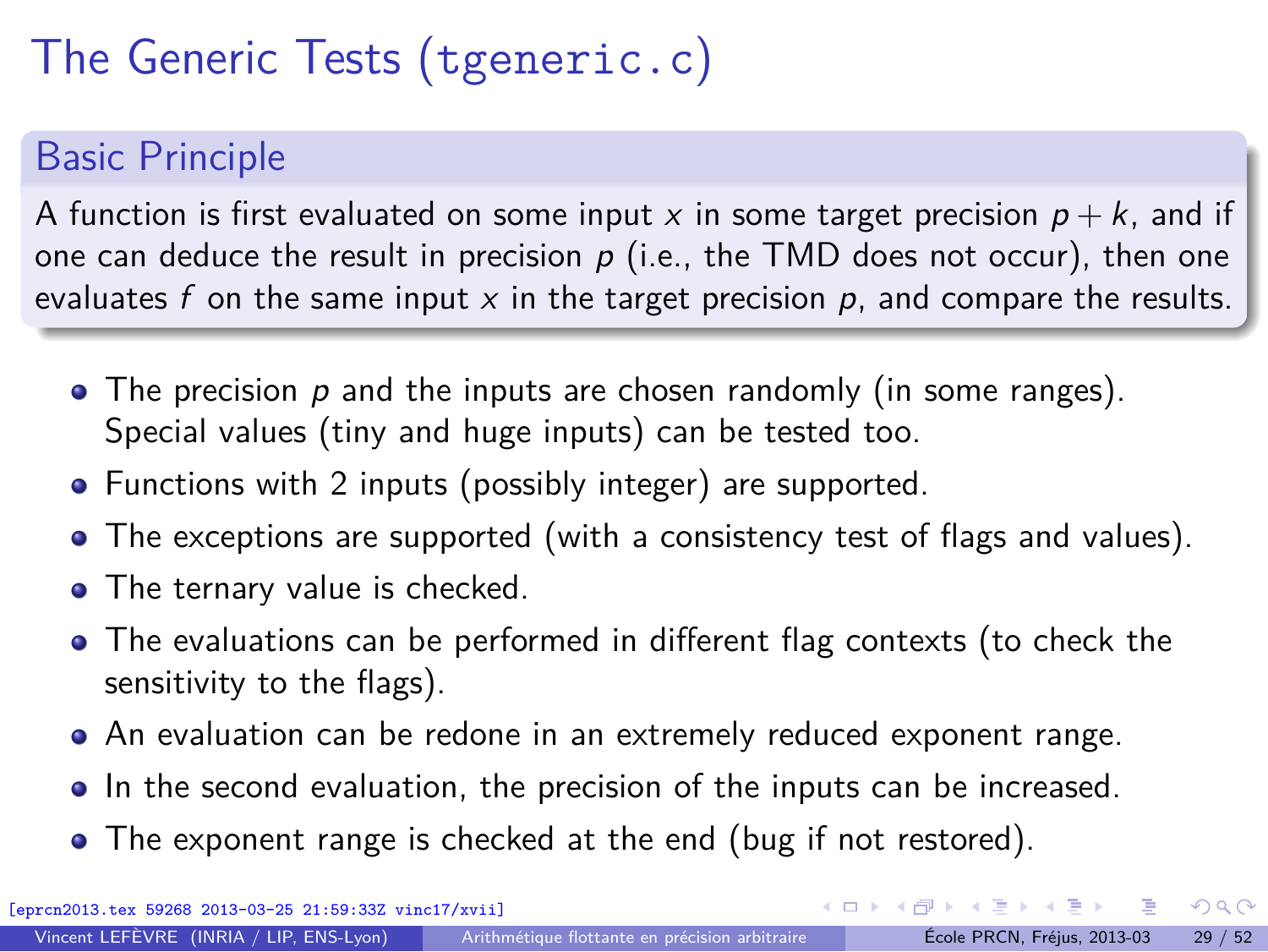## Testing Bad Cases for Correct Rounding (TMD)

- Small-precision worst cases found by exhaustive search (in practice, in double precision), by using function data\_check of tests.c. These worst cases are currently not in the repository. Each hard-to-round case is tested
	- in rounding-to-nearest, in target precision  $p 1$ ,
	- in all the directed rounding modes in target precision  $p$ ,

where  $p$  is the minimal precision of the corresponding *breakpoint*.

- Random hard-to-round cases (when the inverse function is implemented), using the fact that the input can have more precision than the output (function bad\_cases of tests.c):
	- A precision  $p_v$  and a MPFR number y of precision  $p_v$  are chosen randomly.
	- $2$  One computes  $x = f^{-1}(y)$  in a precision  $p_x = p_y + k$ .

 $\rightarrow$  In general, x is a bad case for f in precision  $p_y$  for directed rounding modes (and rounding-to-nearest for some smaller precision).

 $\bullet$  One tests x in all the rounding modes (see above).

TODO: use Newton's iteration for the other functions?

[eprcn2013.tex 59268 2013-03-25 21:59:33Z vinc17/xvii]

 $\Omega$ 

K □ ▶ K @ ▶ K ミ ▶ K ミ ▶ X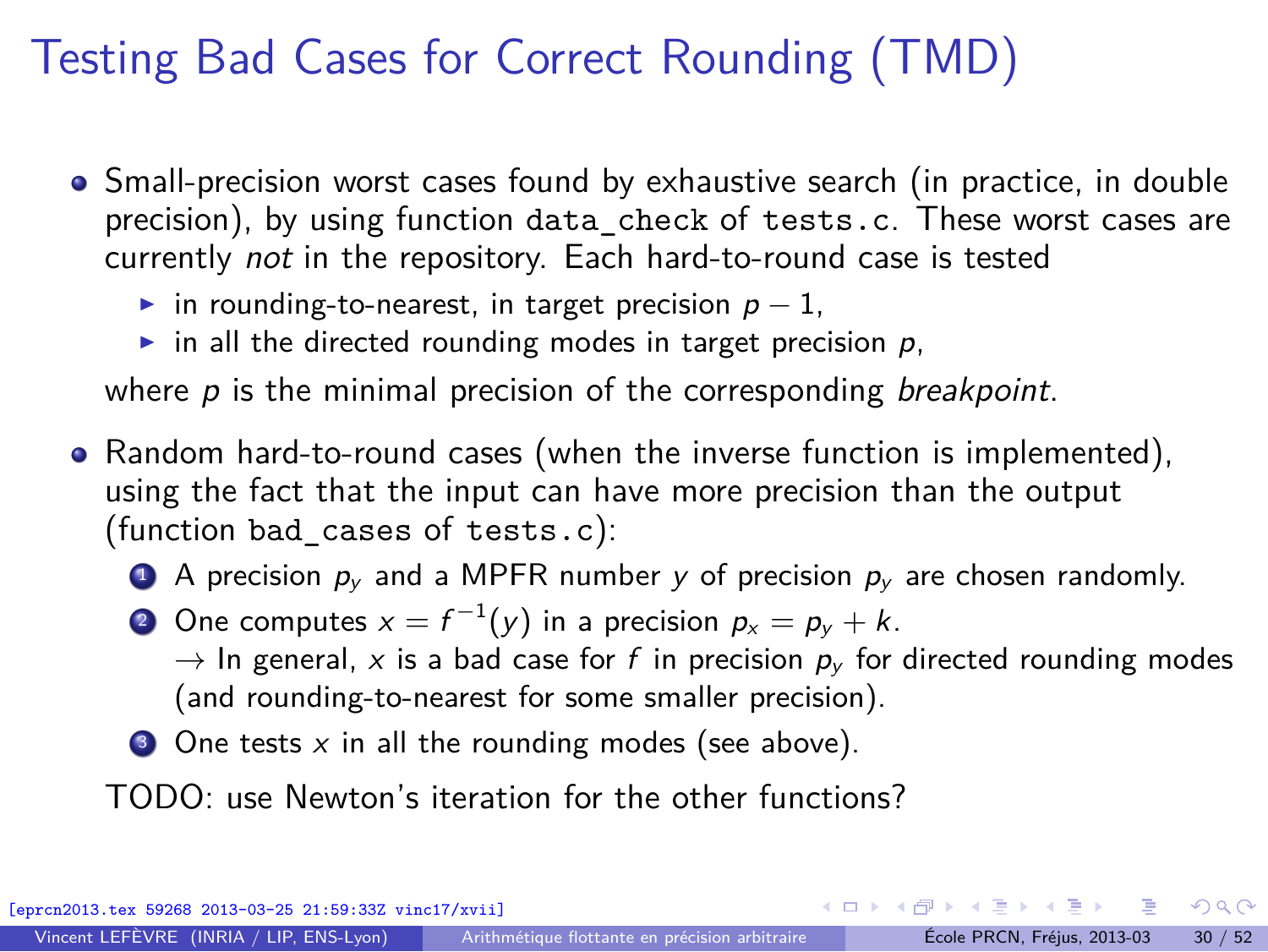## Application 1: Test of Sum Rounded to Odd

#### Algorithm OddRoundedAdd function  $z =$  OddRoundedAdd $(x, y)$  $d = \text{RD}(x + y);$  $u = RU(x + v)$ ;  $e' = RN(d + u);$  $e = e' \times 0.5;$  { exact }  $z = (u - e) + d$ ; { exact }

The corresponding MPFR instructions:

```
mpfr_add (d, x, y, MPFR_RNDD);
mpfr_add (u, x, y, MPFR_RNDU);
mpfr_add (e, d, u, MPFR_RNDN);
mpfr_div_2ui (e, e, 1, MPFR_RNDN);
mpfr_sub (z, u, e, MPFR_RNDN);mpfr\_add (z, z, d, MPFR RNDN);
```
This algorithm returns the sum  $z = x + y$ rounded-to-odd:

- $RO(z) = z$  if z is a machine number;
- otherwise  $RO(z)$  is the value among  $RD(z)$  and  $RU(z)$  whose least significant bit is a one.

[eprcn2013.tex 59268 2013-03-25 21:59:33Z vinc17/xvii]

<span id="page-39-0"></span> $\Omega$ 

←ロト ←何ト ←ヨト ←ヨトー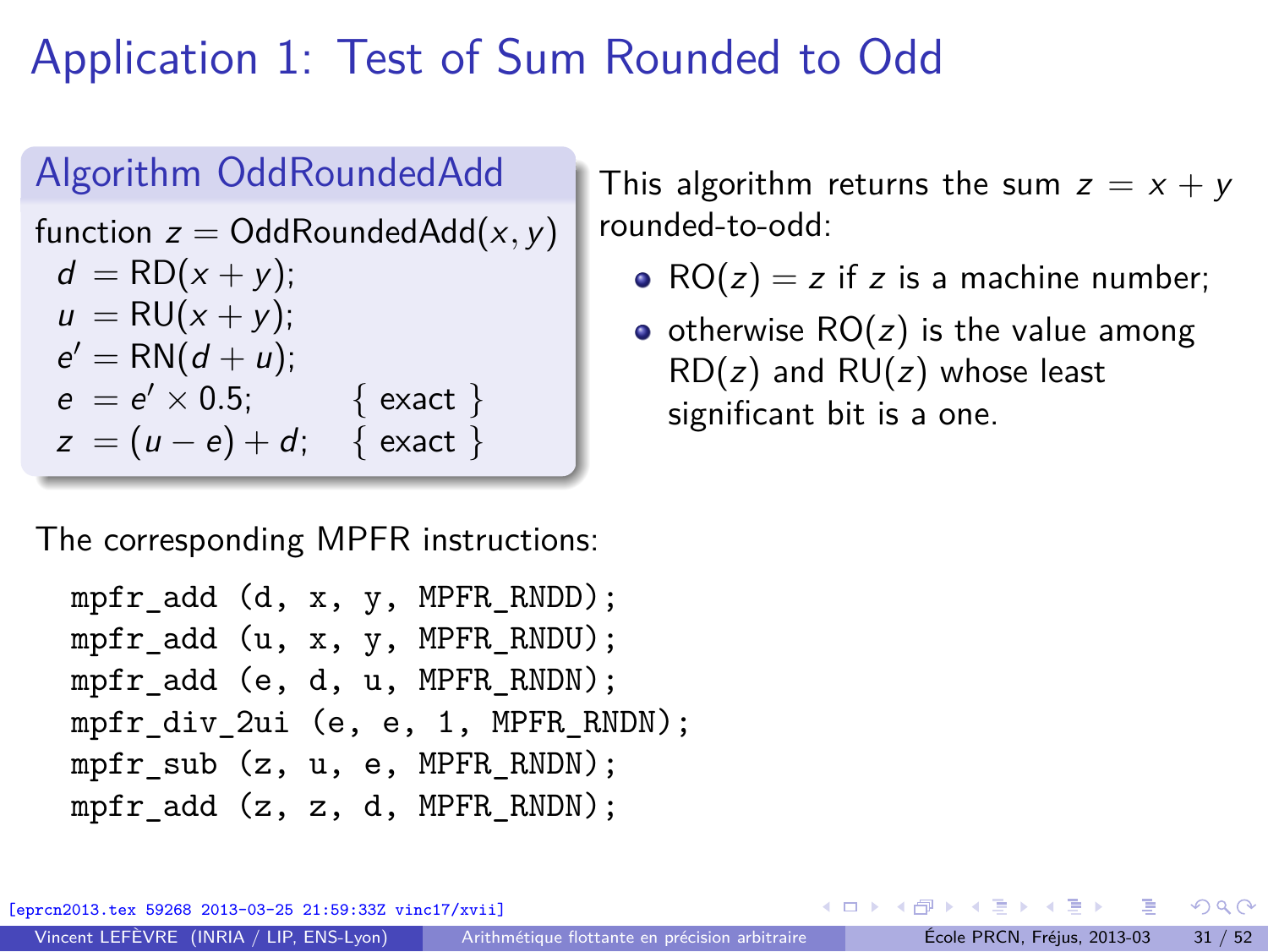#### Application 1: Test of Sum Rounded to Odd [2]

```
#include <stdio.h>
#include <stdlib.h>
#include <gmp.h>
#include <mpfr.h>
#define LIST x, y, d, u, e, z
int main (int argc, char **argv)
{
  mpfr_t LIST;
  mp_prec_t prec;
  int pprec; /* will be prec - 1 for mpfr_printf */
  prec = atoi (argv[1]);pprec = prec - 1;mpfr_inits2 (prec, LIST, (mpfr_ptr) 0);
```
KED KARD KED KED E YORA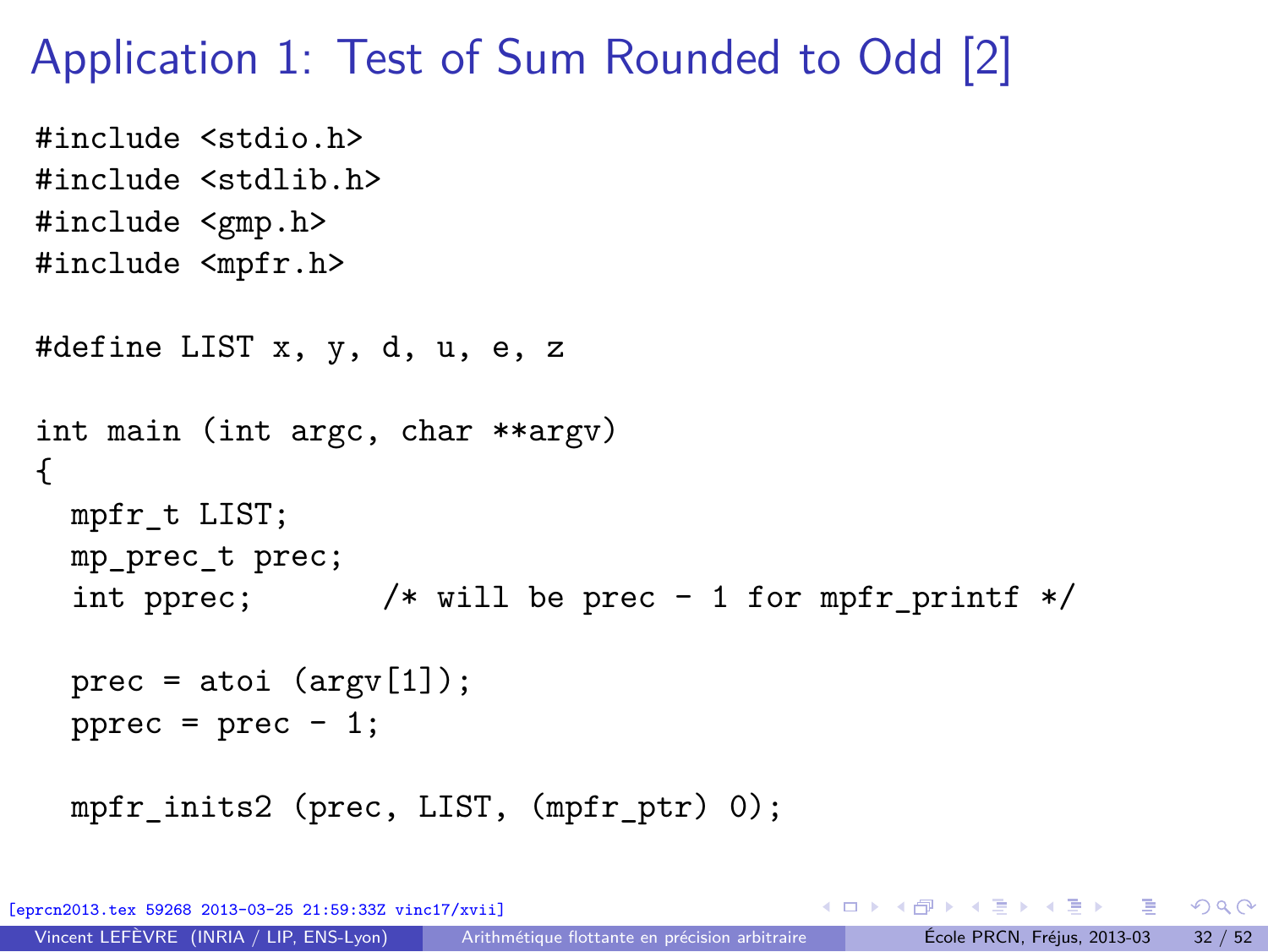Application 1: Test of Sum Rounded to Odd [3]

```
if (mpfr set str (x, \argy[2], 0, MPFR_RNDN))
  {
    fprintf (stderr, "rndo-add: bad x value\n");
    exit (1);
  }
mpfr_printf ("x = %.*Rb\nu", pprec, x);if (mpfr set str (y, \text{argy}[3], 0, \text{MPFR}_R))
  {
    fprintf (stderr, "rndo-add: bad y value\n");
    exit (1);
  }
mpfr printf ("y = \frac{N}{k}.*Rb\n", pprec, y);
```
[eprcn2013.tex 59268 2013-03-25 21:59:33Z vinc17/xvii]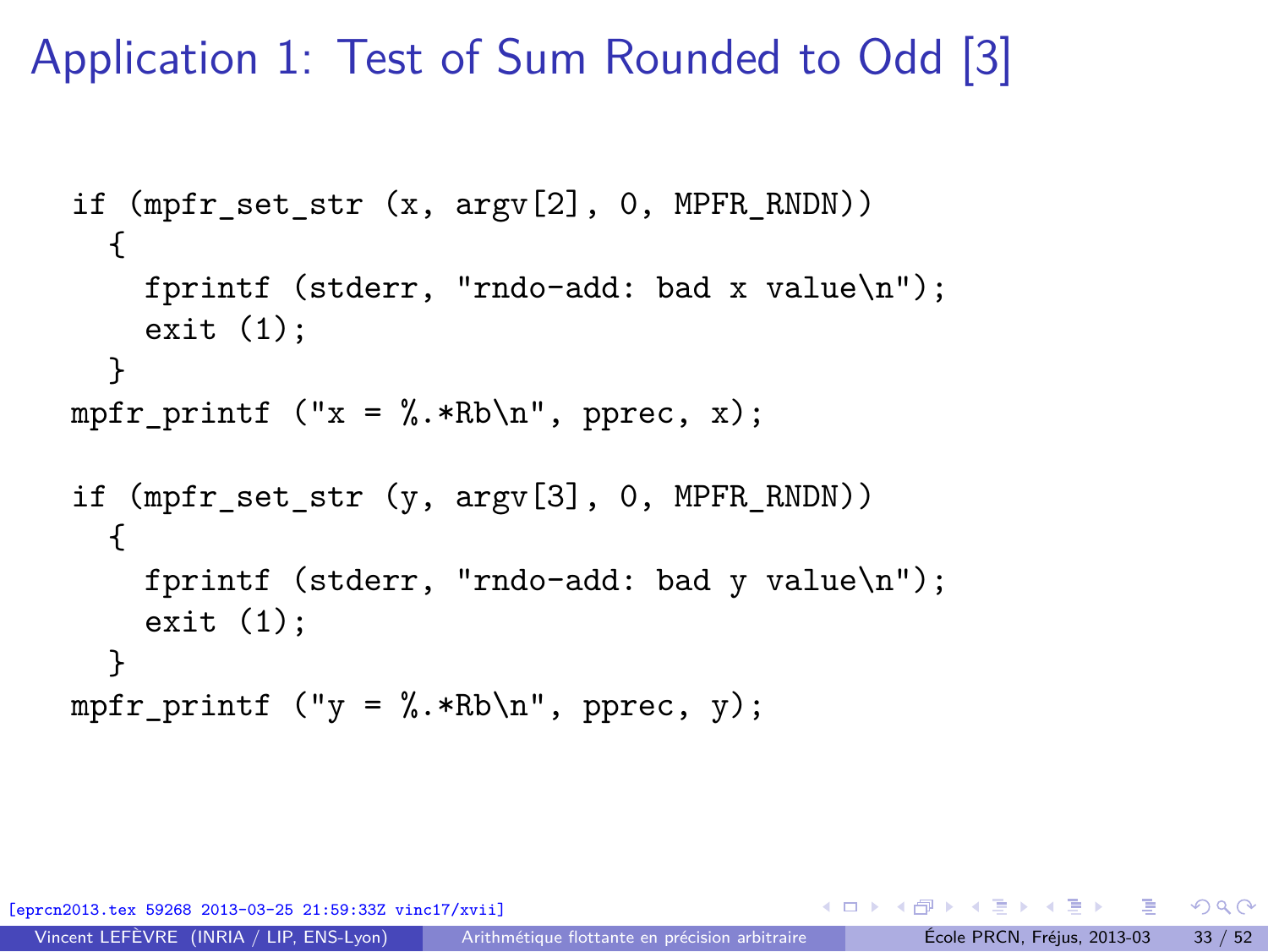### Application 1: Test of Sum Rounded to Odd [4]

```
mpfr_add (d, x, y, MPFR_RNDD);
mpfr printf ("d = \frac{N}{n}.*Rb\n", pprec, d);
mpfr_add (u, x, y, MPFR_RNDU);
mpfr printf ("u = \frac{N}{n}.*Rb\n", pprec, u);
mpfr_add (e, d, u, MPFR_RNDN);
mpfr div 2ui (e, e, 1, MPFR RNDN);
mpfr printf ("e = \frac{N}{n}.*Rb\n", pprec, e);
mpfr sub (z, u, e, MPFR RNDN);
mpfr_add (z, z, d, MPFR_RNDN);
mpfr_printf ("z = %.*Rb\nu", pprec, z);mpfr_clears (LIST, (mpfr_ptr) 0);
```
[eprcn2013.tex 59268 2013-03-25 21:59:33Z vinc17/xvii]

return 0;

}

K □ ▶ K @ ▶ K 로 ▶ K 로 ▶ \_ 로 \_ K) 9,00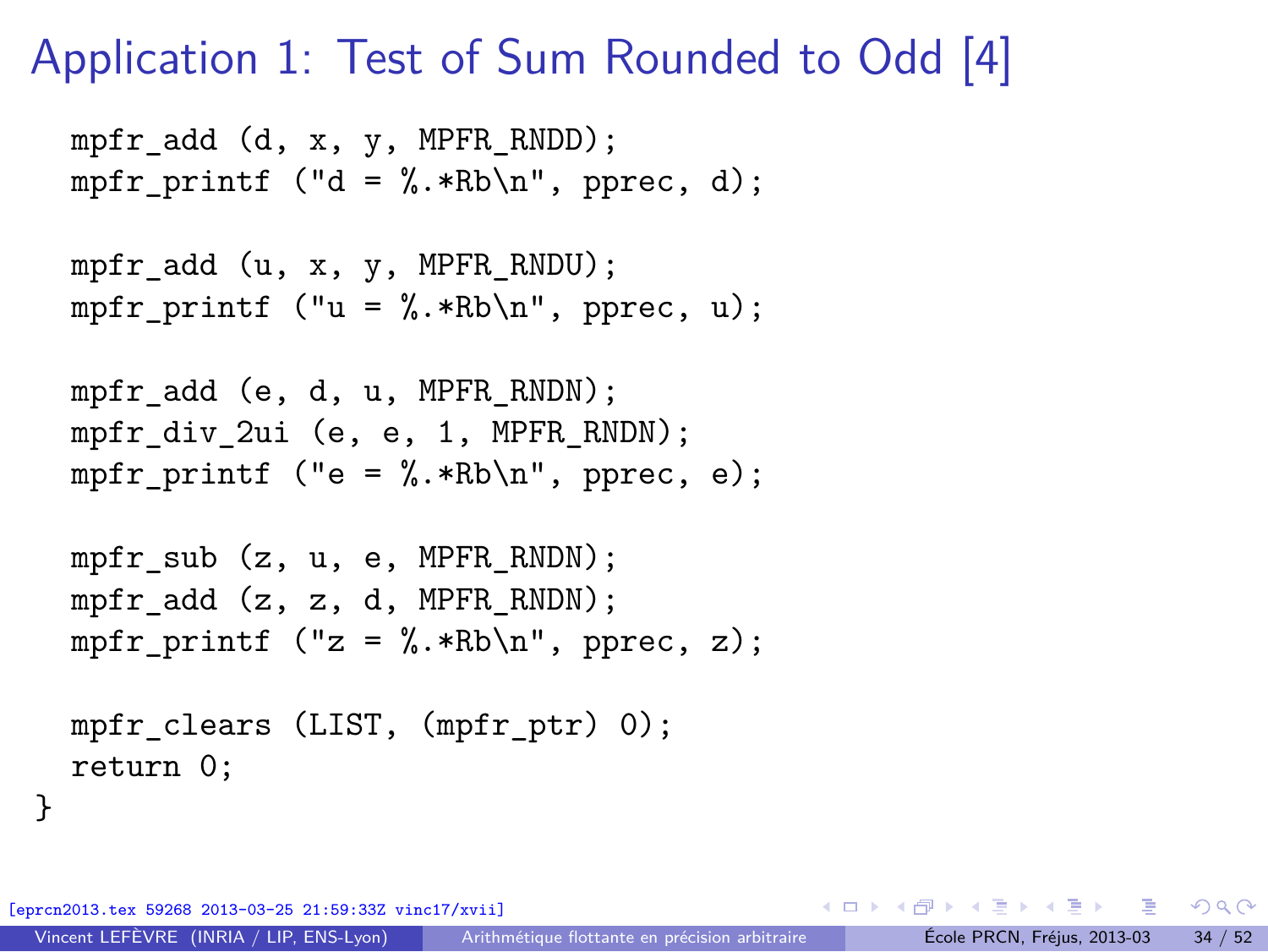## Application 2: Test of the Double Rounding Effect

Arguments:  $d_{\text{max}}$ , target precision n, extended precision p (by default,  $p = n$ ). Return all the pairs of positive machine numbers  $(x, y)$  such that  $1/2 \le y < 1$ ,  $0 \le E_x - E_y \le d_{\text{max}}$ ,  $x - y$  is exactly representable in precision *n* and the results of  $| \circ_n(\circ_n(x/y))|$  in the rounding modes toward 0 and to nearest are different.

```
#include <stdio.h>
#include <stdlib.h>
#include <mpfr.h>
#define PRECN x, y, z /* in precision n, t in precision p */
static unsigned long
eval (mpfr t x, mpfr t y, mpfr t z, mpfr t t, mpfr rnd t rnd)
{
 mpfr_div (t, x, y, rnd); /* the division x/y in precision p */
 mpfr_set (z, t, rnd); /* the rounding to the precision n */
 mpfr_rint_floor (z, z, rnd); /* rnd shouldn't matter */
  return mpfr get ui (z, \text{rnd}); /* rnd shouldn't matter */
}
```
[eprcn2013.tex 59268 2013-03-25 21:59:33Z vinc17/xvii]

K ロ ▶ K 個 ▶ K 로 ▶ K 로 ▶ - 로 - K 9 Q @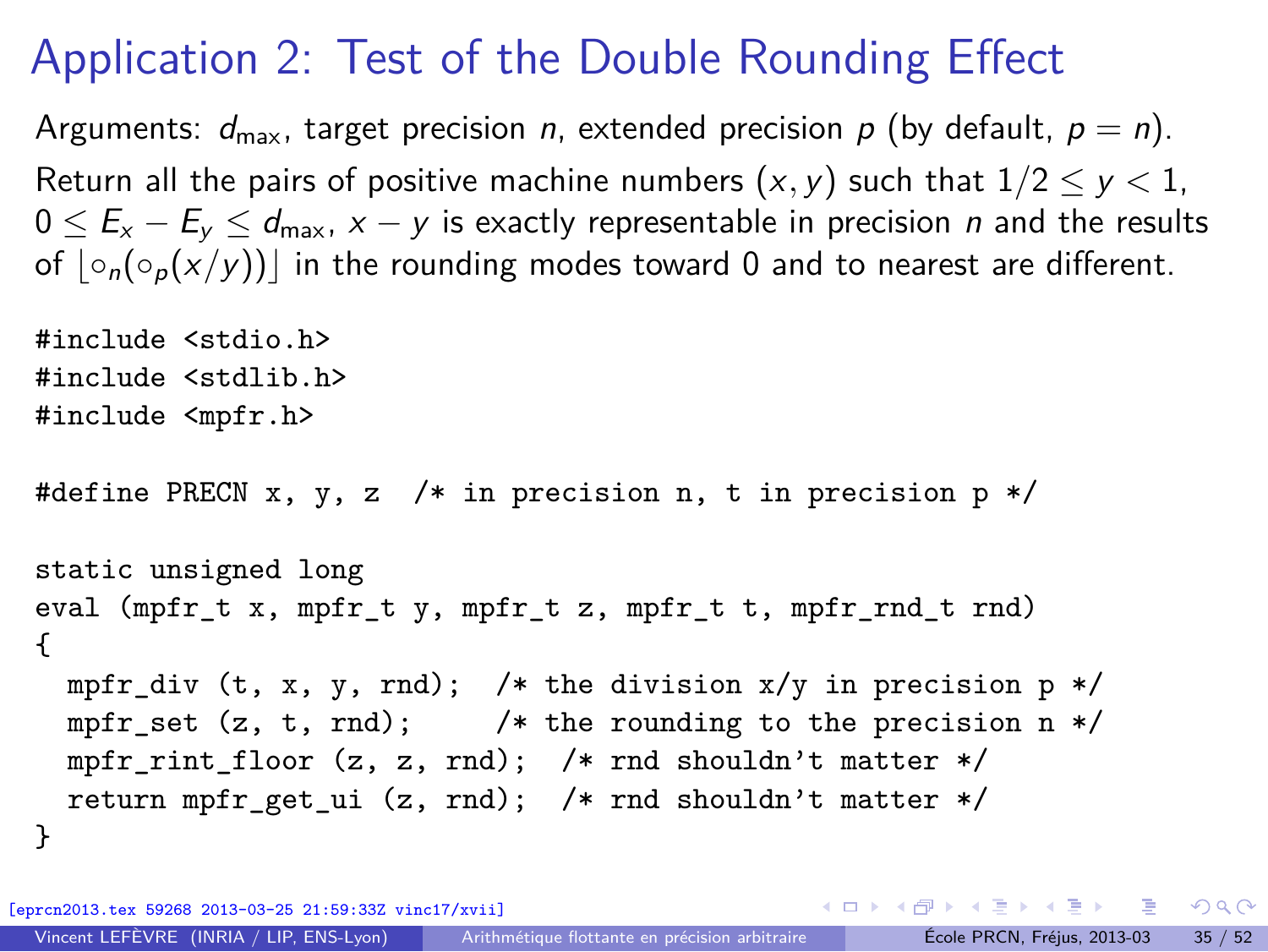Application 2: Test of the Double Rounding Effect [2]

```
int main (int argc, char *argv[])
{
  int dmax, n, p;
 mpfr_t PRECN, t;
  if (argc != 3 && argc != 4)
    { fprintf (stderr, "Usage: divworst <dmax> <n> [ <p> ]\n");
      exit (EXIT_FAILURE); }
  dmax = atoi (argv[1]);n = atoi (argv[2]);p = \arg c == 3 ? n : \text{atoi } (\arg v [3]);
  if (p < n){ fprintf (stderr, "p must be greater or equal to n\n");
      exit (EXIT FAILURE): }
 mpfr_inits2 (n, PRECN, (mpfr_ptr) 0);
 mpfr\_init2 (t, p);
```
[eprcn2013.tex 59268 2013-03-25 21:59:33Z vinc17/xvii]

KED KARD KED KED E VOOR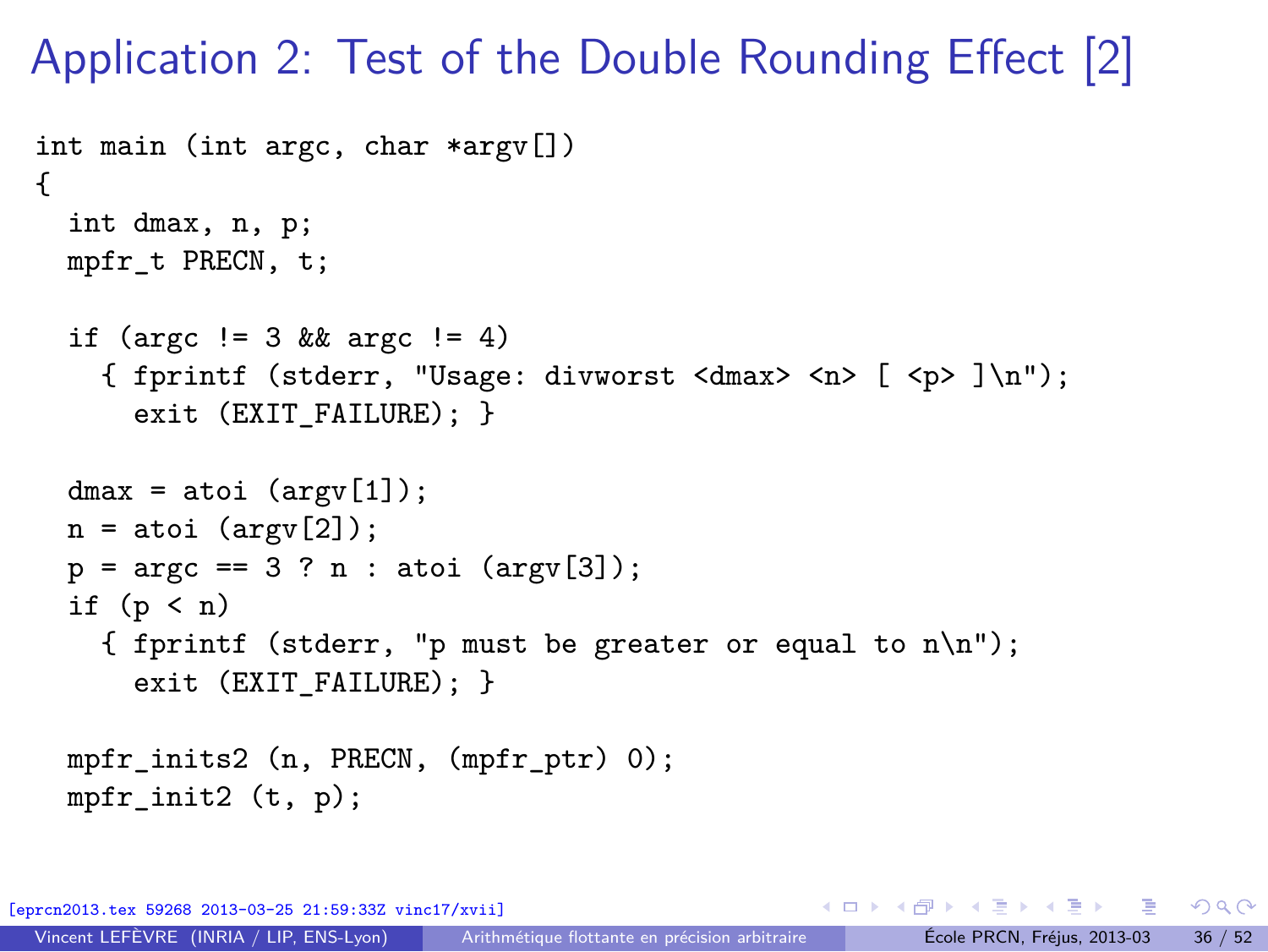### Application 2: Test of the Double Rounding Effect [3]

```
for (mpfr_set_ui_2exp (x, 1, -1, MPFR_RNDN);
     mpfr_get_exp (x) <= dmax; mpfr_nextabove (x))
  for (mpfr set ui 2exp (y, 1, -1, MPFR RNDN);
       mpr\_get\_exp (y) == 0; mpr\_nextabove (y))
    {
      unsigned long rz, rn;
      if (mpr\_sub(z, x, y, MPR\_RNDZ) := 0)continue; /* x - y not representable in precision n */
      rz = eval(x, y, z, t, MPFR_RNDZ);rn = eval(x, y, z, t, MPFR RNDN);if (rz \mid = rn)mpfr_printf ("x = %.*Rb; y = %.*Rb; Z: %lu; N: %lu\n",
                     n - 1, x, n - 1, y, rz, rn);
    }
mpfr_clears (PRECN, t, (mpfr_ptr) 0);
return 0;
```
[eprcn2013.tex 59268 2013-03-25 21:59:33Z vinc17/xvii]

}

KO KA GI KENYE YA GI KA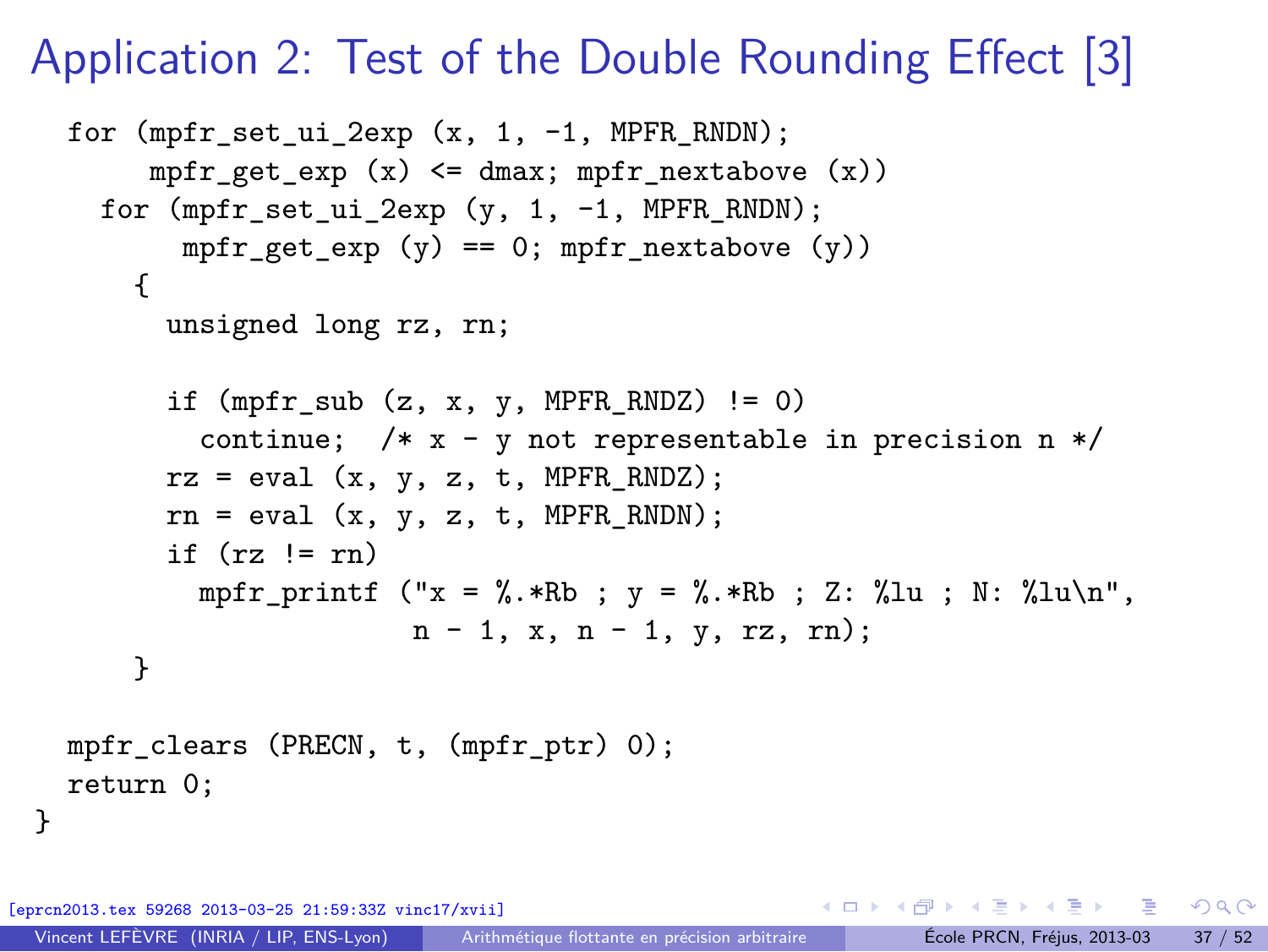## Application 3: Continuity Test

```
Compute f(1/2) in some given (global) precision for
f(x) = (g(x) + 1) - g(x) and g(x) = \tan(\pi x).
```

```
#include <stdio.h>
#include <stdlib.h>
#include <mpfr.h>
int main (int argc, char *argv[])
{
  mp_prec_t prec;
  mpfr t f, g;
  if (\text{argc} != 2){
      fprintf (stderr, "Usage: continuity2 <prec>\n");
      exit (EXIT FAILURE);
    }
```
[eprcn2013.tex 59268 2013-03-25 21:59:33Z vinc17/xvii]

 $\Omega$ 

イロメ イ何メ イヨメ イヨメーヨ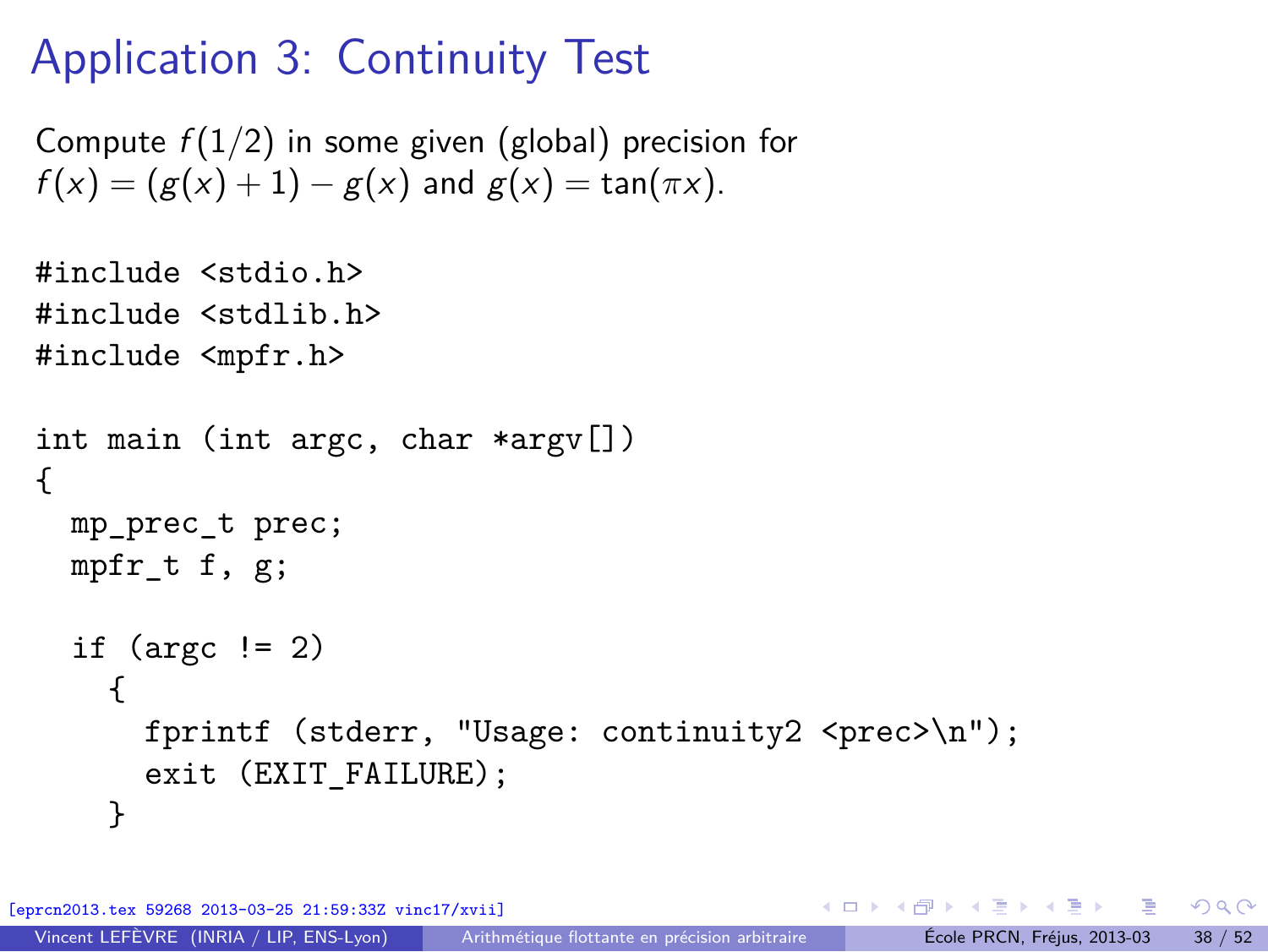## Application 3: Continuity Test [2]

```
prec = atoi (argv[1]);mpfr_inits2 (prec, f, g, (mpfr_ptr) 0);
```

```
mpfr const pi (g, MPFR RNDD);
mpfr_div_2ui (g, g, 1, MPFR_RNDD);
mpfr_tan (g, g, MPFR_RNDN);
```

```
mpfr_add_ui (f, g, 1, MPFR_RNDN);
mpfr_sub (f, f, g, MPFR_RNDN);
mpfr_printf ("g(1/2) = %-17Rg f(1/2) = %Rg\nu, g, f);
```

```
mpfr_clears (f, g, (mpfr_ptr) 0);
return 0;
```
[eprcn2013.tex 59268 2013-03-25 21:59:33Z vinc17/xvii]

}

KED KARD KED KED YA GA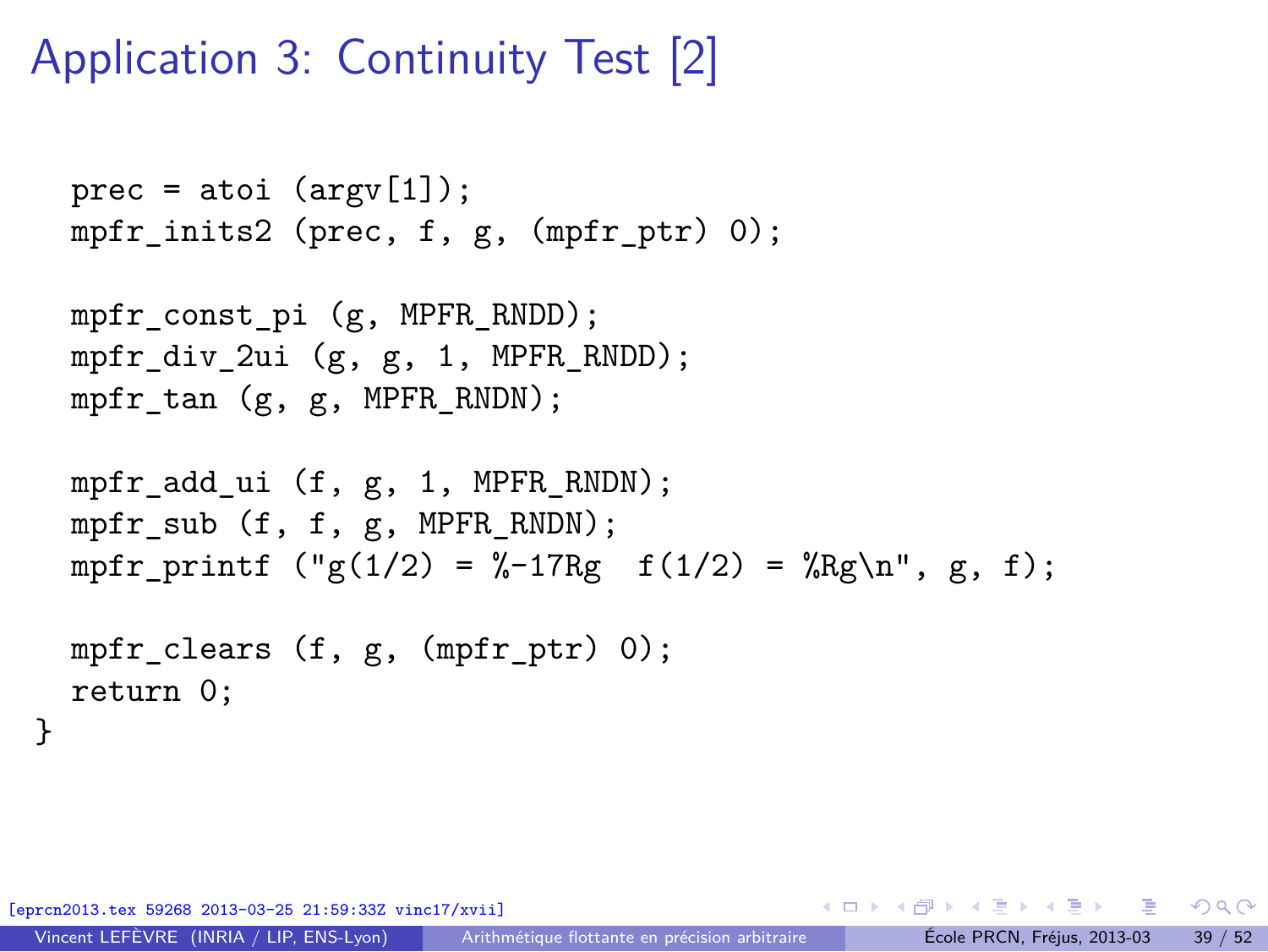## Application 3: Continuity Test [3]

| Precision    | 2 | $g(1/2) = 16$     |  | $f(1/2) = 0$ |  |
|--------------|---|-------------------|--|--------------|--|
| Precision 3  |   | $g(1/2) = 14$     |  | $f(1/2) = 2$ |  |
| Precision    | 4 | $g(1/2) = 14$     |  | $f(1/2) = 1$ |  |
| Precision    | 5 | $g(1/2) = 120$    |  | $f(1/2) = 0$ |  |
| Precision 6  |   | $g(1/2) = 120$    |  | $f(1/2) = 0$ |  |
| Precision 7  |   | $g(1/2) = 121$    |  | $f(1/2) = 1$ |  |
| Precision 8  |   | $g(1/2) = 2064$   |  | $f(1/2) = 0$ |  |
| Precision 9  |   | $g(1/2) = 2064$   |  | $f(1/2) = 0$ |  |
| Precision 10 |   | $g(1/2) = 2068$   |  | $f(1/2) = 0$ |  |
| Precision 11 |   | $g(1/2) = 2066$   |  | $f(1/2) = 2$ |  |
| Precision 12 |   | $g(1/2) = 2067$   |  | $f(1/2) = 1$ |  |
| Precision 13 |   | $g(1/2) = 4172$   |  | $f(1/2) = 1$ |  |
| Precision 14 |   | $g(1/2) = 8502$   |  | $f(1/2) = 1$ |  |
| Precision 15 |   | $g(1/2) = 17674$  |  | $f(1/2) = 1$ |  |
| Precision 16 |   | $g(1/2) = 38368$  |  | $f(1/2) = 1$ |  |
| Precision 17 |   | $g(1/2) = 92555$  |  | $f(1/2) = 1$ |  |
| Precision 18 |   | $g(1/2) = 314966$ |  | $f(1/2) = 2$ |  |
|              |   |                   |  |              |  |

$$
f(1/2) = 0
$$
  
\n
$$
f(1/2) = 2
$$
  
\n
$$
f(1/2) = 1
$$
  
\n
$$
f(1/2) = 0
$$
  
\n
$$
f(1/2) = 0
$$
  
\n
$$
f(1/2) = 0
$$
  
\n
$$
f(1/2) = 0
$$
  
\n
$$
f(1/2) = 0
$$
  
\n
$$
f(1/2) = 1
$$
  
\n
$$
f(1/2) = 1
$$
  
\n
$$
f(1/2) = 1
$$
  
\n
$$
f(1/2) = 1
$$
  
\n
$$
f(1/2) = 1
$$
  
\n
$$
f(1/2) = 1
$$
  
\n
$$
f(1/2) = 1
$$
  
\n
$$
f(1/2) = 1
$$
  
\n
$$
f(1/2) = 2
$$

[eprcn2013.tex 59268 2013-03-25 21:59:33Z vinc17/xvii]

 $\left\{ \begin{array}{ccc} 1 & 0 & 0 \\ 0 & 1 & 0 \end{array} \right.$  ,  $\left\{ \begin{array}{ccc} \frac{1}{2} & 0 & 0 \\ 0 & 0 & 0 \end{array} \right.$ 活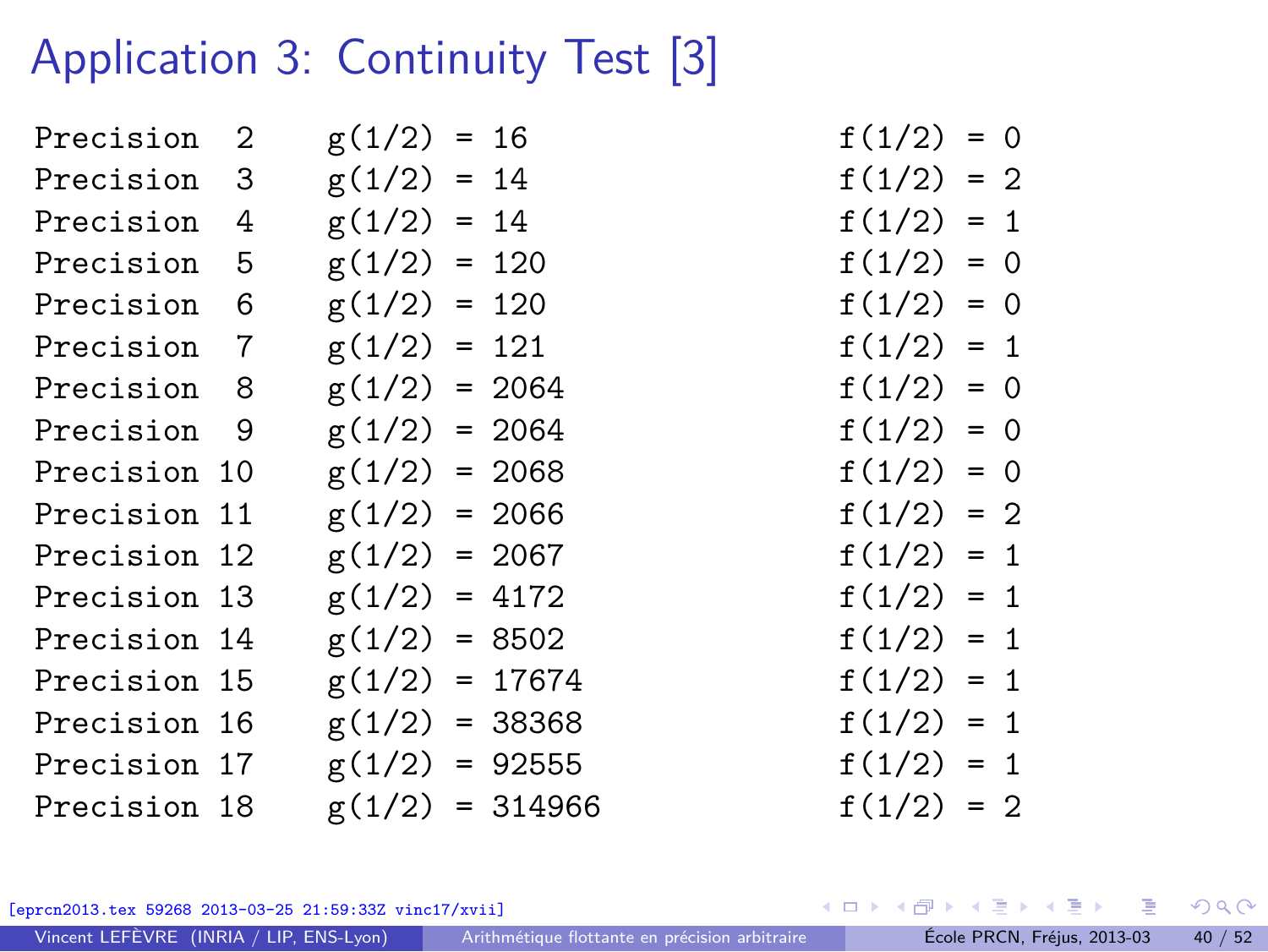## Application 3: Continuity Test [4]

| Precision 19 |  | $g(1/2) = 314967$      | $f(1/2) = 1$ |  |
|--------------|--|------------------------|--------------|--|
| Precision 20 |  | $g(1/2) = 788898$      | $f(1/2) = 1$ |  |
| Precision 21 |  | $g(1/2) = 3.18556e+06$ | $f(1/2) = 0$ |  |
| Precision 22 |  | $g(1/2) = 3.18556e+06$ | $f(1/2) = 1$ |  |
| Precision 23 |  | $g(1/2) = 1.32454e+07$ | $f(1/2) = 2$ |  |
| Precision 24 |  | $g(1/2) = 1.32454e+07$ | $f(1/2) = 1$ |  |
| Precision 25 |  | $g(1/2) = 6.29198e+07$ | $f(1/2) = 2$ |  |
| Precision 26 |  | $g(1/2) = 6.29198e+07$ | $f(1/2) = 1$ |  |
| Precision 27 |  | $g(1/2) = 1.00797e+09$ | $f(1/2) = 0$ |  |
| Precision 28 |  | $g(1/2) = 1.00797e+09$ | $f(1/2) = 0$ |  |
| Precision 29 |  | $g(1/2) = 1.00797e+09$ | $f(1/2) = 2$ |  |
| Precision 30 |  | $g(1/2) = 1.00797e+09$ | $f(1/2) = 1$ |  |
| Precision 31 |  | $g(1/2) = 1.64552e+10$ | $f(1/2) = 0$ |  |
| Precision 32 |  | $g(1/2) = 1.64552e+10$ | $f(1/2) = 0$ |  |
| Precision 33 |  | $g(1/2) = 1.64552e+10$ | $f(1/2) = 0$ |  |
| Precision 34 |  | $g(1/2) = 1.64552e+10$ | $f(1/2) = 1$ |  |
| Precision 35 |  | $g(1/2) = 3.90115e+11$ | $f(1/2) = 0$ |  |
|              |  |                        |              |  |

[eprcn2013.tex 59268 2013-03-25 21:59:33Z vinc17/xvii]

Vincent LEFÈVRE (INRIA / LIP, ENS-Lyon) [Arithmétique flottante en précision arbitraire](#page-0-0) École PRCN, Fréjus, 2013-03 41 / 52

**K ロ ▶ K 何 ▶**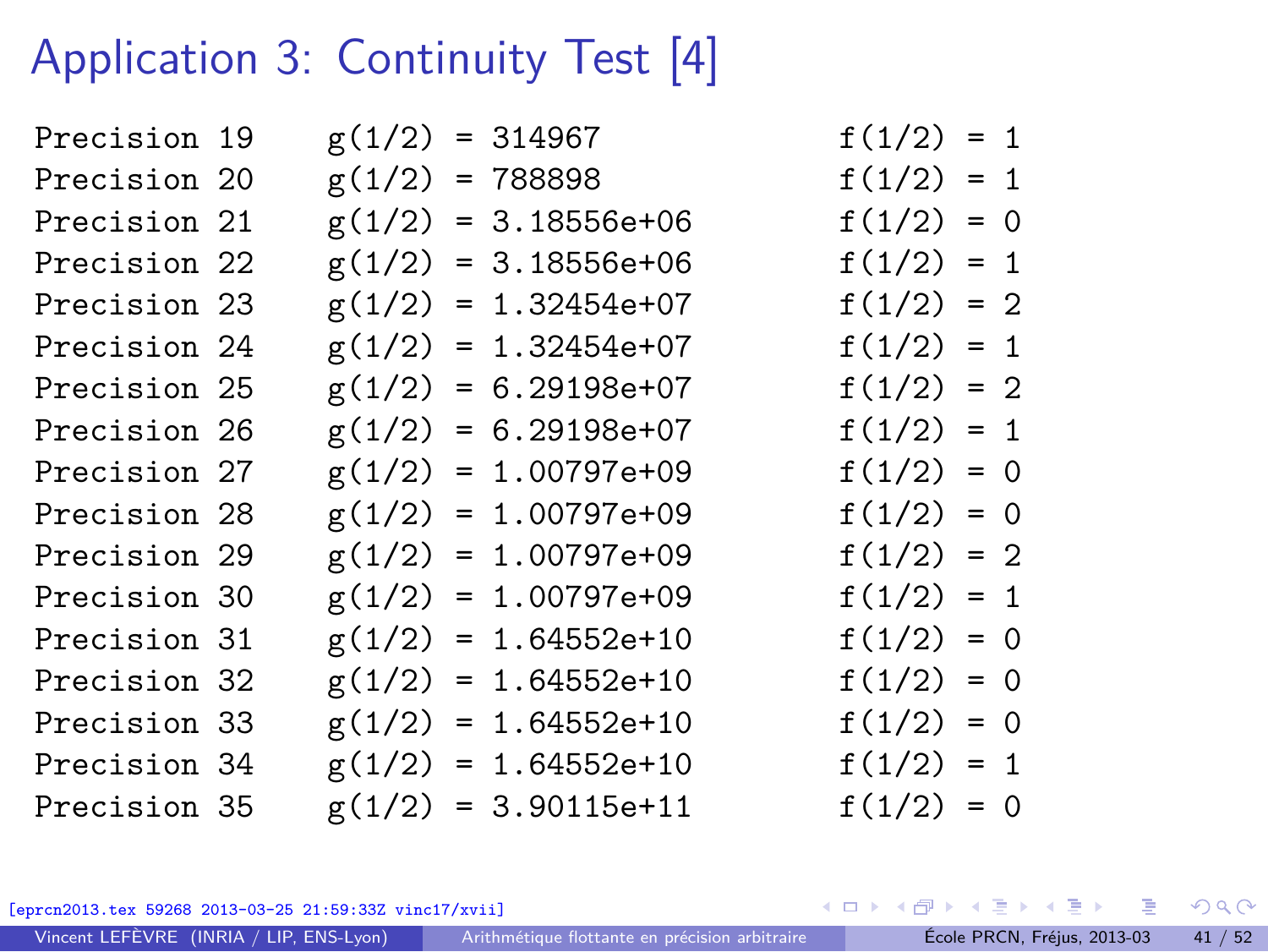## Application 4: Proof of the Minimality of TwoSum

Based on the article On the computation of correctly-rounded sums, by Peter Kornerup, Vincent Lefèvre, Nicolas Louvet and Jean-Michel Muller, IEEE Transactions on Computers, 2012.

Full version on <http://hal.inria.fr/inria-00475279> [RR-7262 (2010)].

# Algorithm TwoSum\*

$$
s = RN(a + b)
$$
  
\n
$$
b' = RN(s - a)
$$
  
\n
$$
a' = RN(s - b')
$$
  
\n
$$
\delta_b = RN(b - b')
$$
  
\n
$$
\delta_a = RN(a - a')
$$
  
\n
$$
t = RN(\delta_a + \delta_b)
$$

- Floating-point system in radix 2.
- Correct rounding in rounding to nearest.
- Two finite floating-point numbers a and b.

 $\rightarrow$  Assuming no overflows, this algorithm computes two floating-point numbers  $s$  and  $t$  such that:

 $s = RN(a + b)$  and  $s + t = a + b$ .

due to Knuth and Møller.

#### **Is this algorithm minimal (number of operations** + **and −, and depth of the computation DAG) in any precision**  $p > 2$ **?**

[eprcn2013.tex 59268 2013-03-25 21:59:33Z vinc17/xvii]

 $\Omega$ 

イロト イ何 トイヨ トイヨト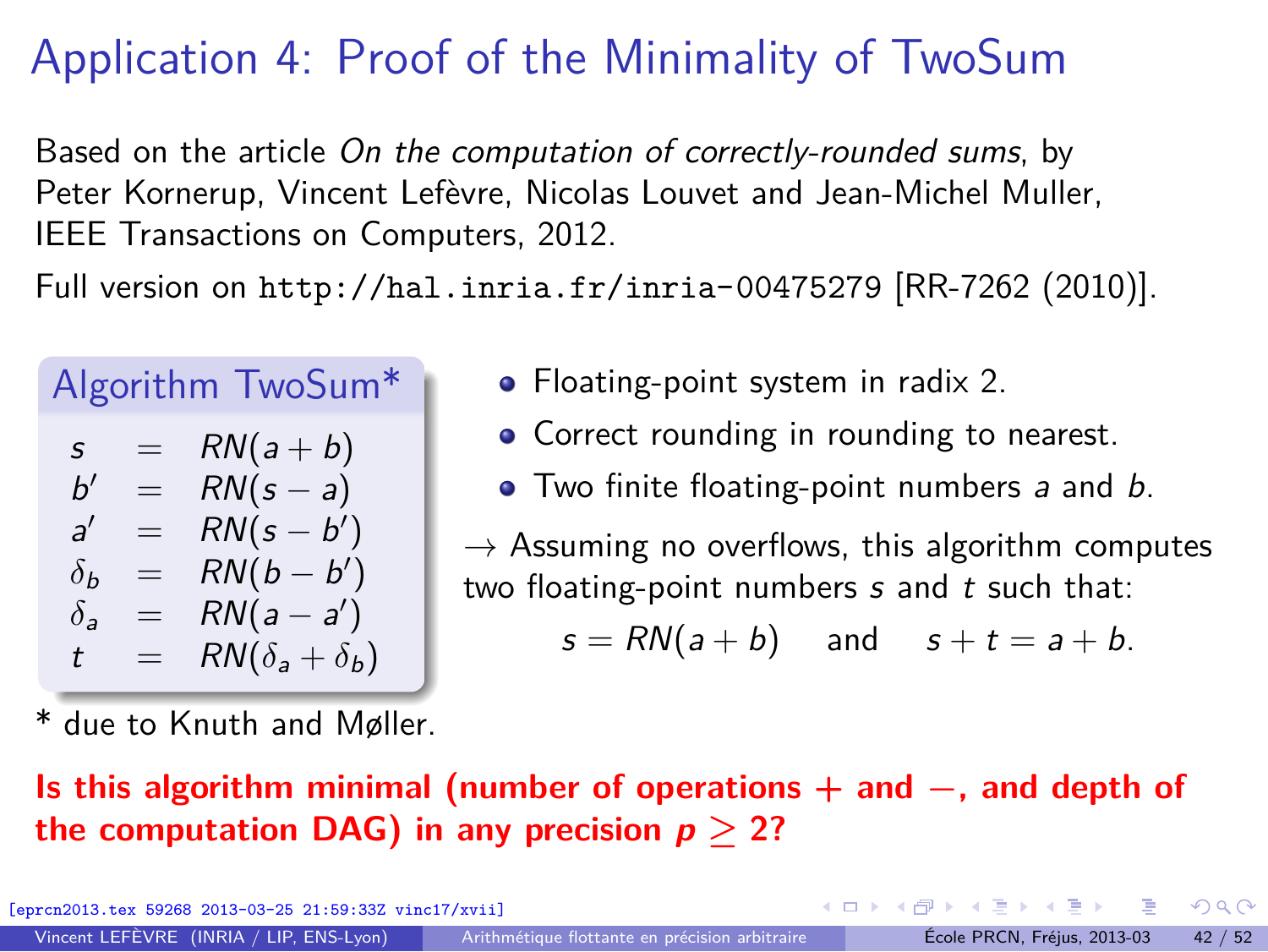## Application 4: Proof of the Minimality of TwoSum [2]

#### $\rightarrow$  Search for minimal algorithms.

For the number of operations  $(+)$  and  $-)$ :

- **•** enumerate all the possible algorithms (DAGs labelled by the operators) with at most *n* operations;
- equivalent DAGs (through obvious transformations in the order of operations and sign/add/sub changes) can be ordered, thus only one DAG can be kept;
- $\bullet$  test each algorithm on 3 well-chosen pairs of inputs in precision p by comparing the result with the correct one;
- reject the algorithm if a result does not match.

For the depth of the DAG:

- $\bullet$  build a single DAG containing all the possible nodes at depth at most d;
- $\bullet$  test the result of each node on 3 well-chosen pairs of inputs in precision p by comparing it with the correct one;
- take the maximum depth for which there is no match on the 3 pairs.

[eprcn2013.tex 59268 2013-03-25 21:59:33Z vinc17/xvii]

 $\Omega$ 

イロト イ押 トイヨ トイヨト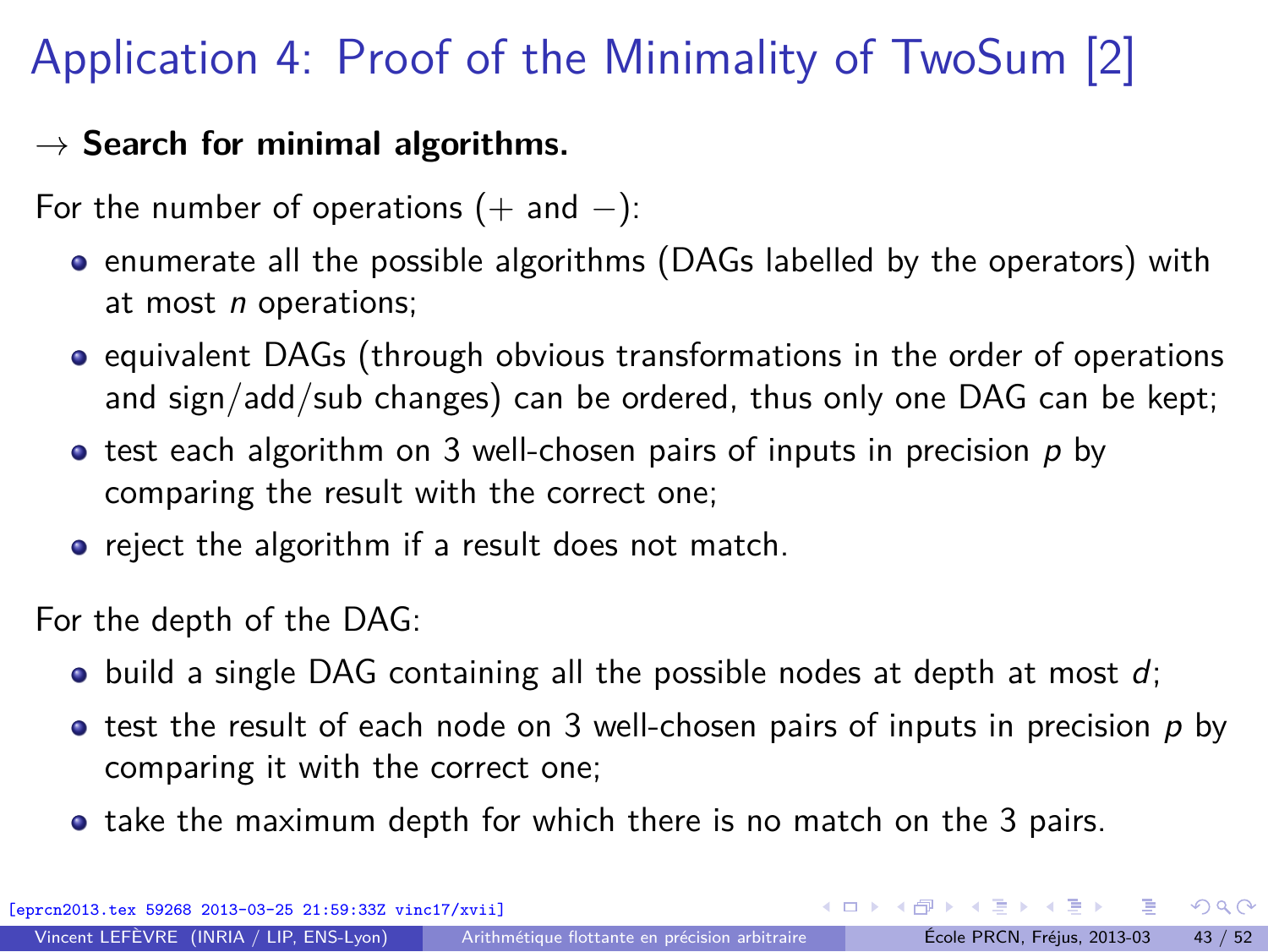## Application 4: Proof of the Minimality of TwoSum [3]

The number of possible precisions is infinite (or arbitrarily large).

The idea: choose the pairs of inputs in some form so that one can prove that a counter-example in one precision yields a counter-example in all (large enough) precisions.

Let us take  $\varepsilon = \mathsf{ulp}(1) = 2^{1-p}$  and choose numbers of the form  $u + v \varepsilon$ , where  $u$  and  $v$  are small integers. Example of TwoSum on one of the pairs:

| algorithm                     | precision 12  | precision 17       | expr.               |
|-------------------------------|---------------|--------------------|---------------------|
| a                             | 1000.00000001 | 1000.0000000000001 | $8+8\varepsilon$    |
| h                             | 1.00000000011 | 1.0000000000000011 | $1 + 3\varepsilon$  |
| $s = RN(a + b)$               | 1001.00000001 | 1001.0000000000001 | $9 + 8\epsilon$     |
| $b' = RN(s - a)$              | 1.00000000000 | 1.0000000000000000 | $1 + 0 \varepsilon$ |
| $a' = RN(s - b')$             | 1000.00000001 | 1000.0000000000001 | $8+8\varepsilon$    |
| $\delta_b$ = RN(b – b')       | 0.00000000011 | 0.0000000000000011 | $0 + 3\varepsilon$  |
| $\delta_a = RN(a-a')$         |               |                    | $0 + 0 \varepsilon$ |
| $t = RN(\delta_a + \delta_b)$ | 0.00000000011 | 0.0000000000000011 | $0 + 3\varepsilon$  |

[eprcn2013.tex 59268 2013-03-25 21:59:33Z vinc17/xvii]

 $\Omega$ 

( ロ ) ( 何 ) ( ヨ ) ( ヨ )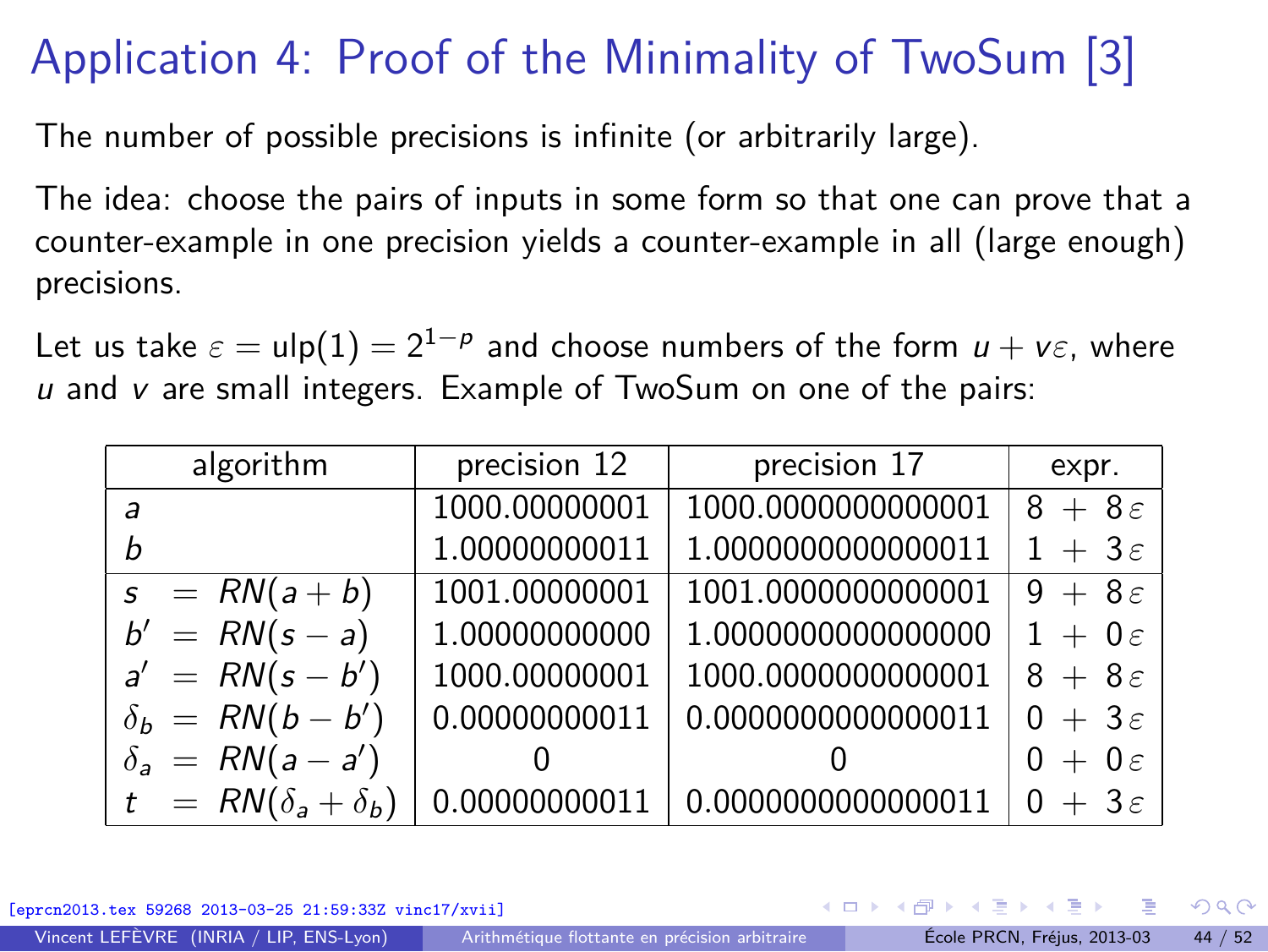## Application 4: Proof of the Minimality of TwoSum [4]

Chosen pairs after testing various ones, where  $\uparrow x$  denotes next $Up(x)$ , i.e. the least floating-point number that compares greater than  $x$ :

$$
a_1 = \uparrow 8
$$
  $b_1 = \uparrow^3 1$   
\n $a_2 = \uparrow^5 1$   $b_2 = \uparrow 8$   
\n $a_3 = 3$   $b_3 = \uparrow 3$ 

In precision  $p \geq 4$ , this gives:

$$
a_1 = 8 + 8\varepsilon \qquad b_1 = 1 + 3\varepsilon
$$
  
\n
$$
a_2 = 1 + 5\varepsilon \qquad b_2 = 8 + 8\varepsilon
$$
  
\n
$$
a_3 = 3 \qquad b_3 = 3 + 2\varepsilon
$$

Precisions 2 to 12 (or 11) are tested. Results in precisions  $p \geq 13$  can be deduced from the results in precision 12 (or 11).

[eprcn2013.tex 59268 2013-03-25 21:59:33Z vinc17/xvii] イロト イ何 トイヨ トイヨト  $\Omega$ Vincent LEFÈVRE (INRIA / LIP, ENS-Lyon) [Arithmétique flottante en précision arbitraire](#page-0-0) École PRCN, Fréjus, 2013-03 45 / 52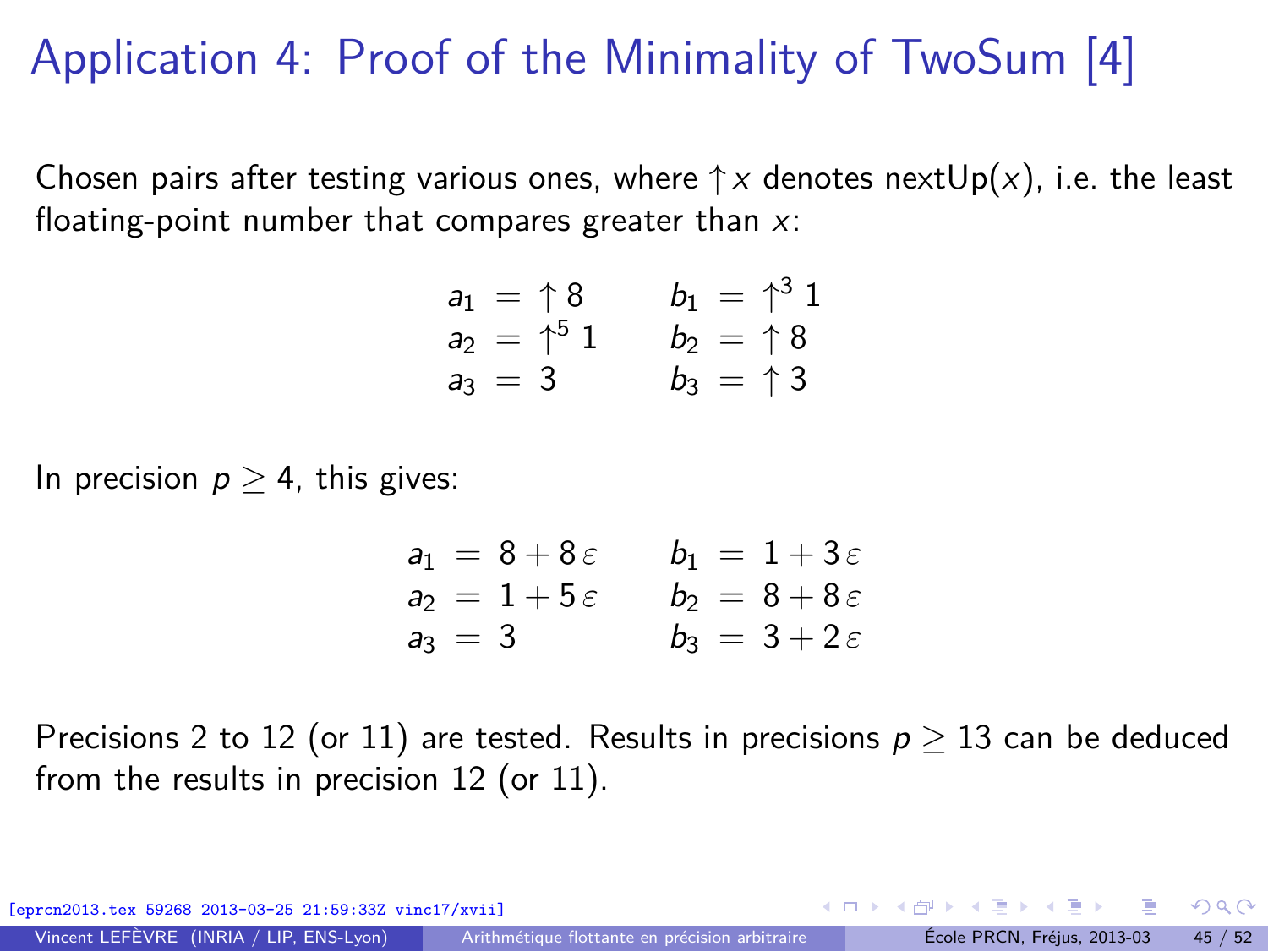## Application 4: Proof of the Minimality of TwoSum [5]

Let us consider a computation DAG of maximum depth n. Here,  $n = 6$ . Assume that  $p \geq n+6$  (here,  $p \geq 12$ ). We define:  $\varepsilon_p = \mathsf{ulp}(1) = 2^{1-p}.$  Main properties that have been proved:

- the value of any node of the DAG has the form  $u + v \varepsilon_p$ , where u and v are "small" integers ( $|v \varepsilon_p|$  < 1/2) that do not depend on the precision p;
- $\bullet$  since the integers u and v are small enough (see the full proof), two values  $u_1 + v_1 \varepsilon_p$  and  $u_2 + v_2 \varepsilon_p$  are equal if and only if  $u_1 = u_2$  and  $v_1 = v_2$ .

Note: we know that the depth of a minimal algorithm is bounded by 5, so that we could take  $n = 5$  (but spurious algorithms might be obtained if the test is done in precision 11).

[eprcn2013.tex 59268 2013-03-25 21:59:33Z vinc17/xvii]

 $\Omega$ 

イロト イ押 トイヨ トイヨト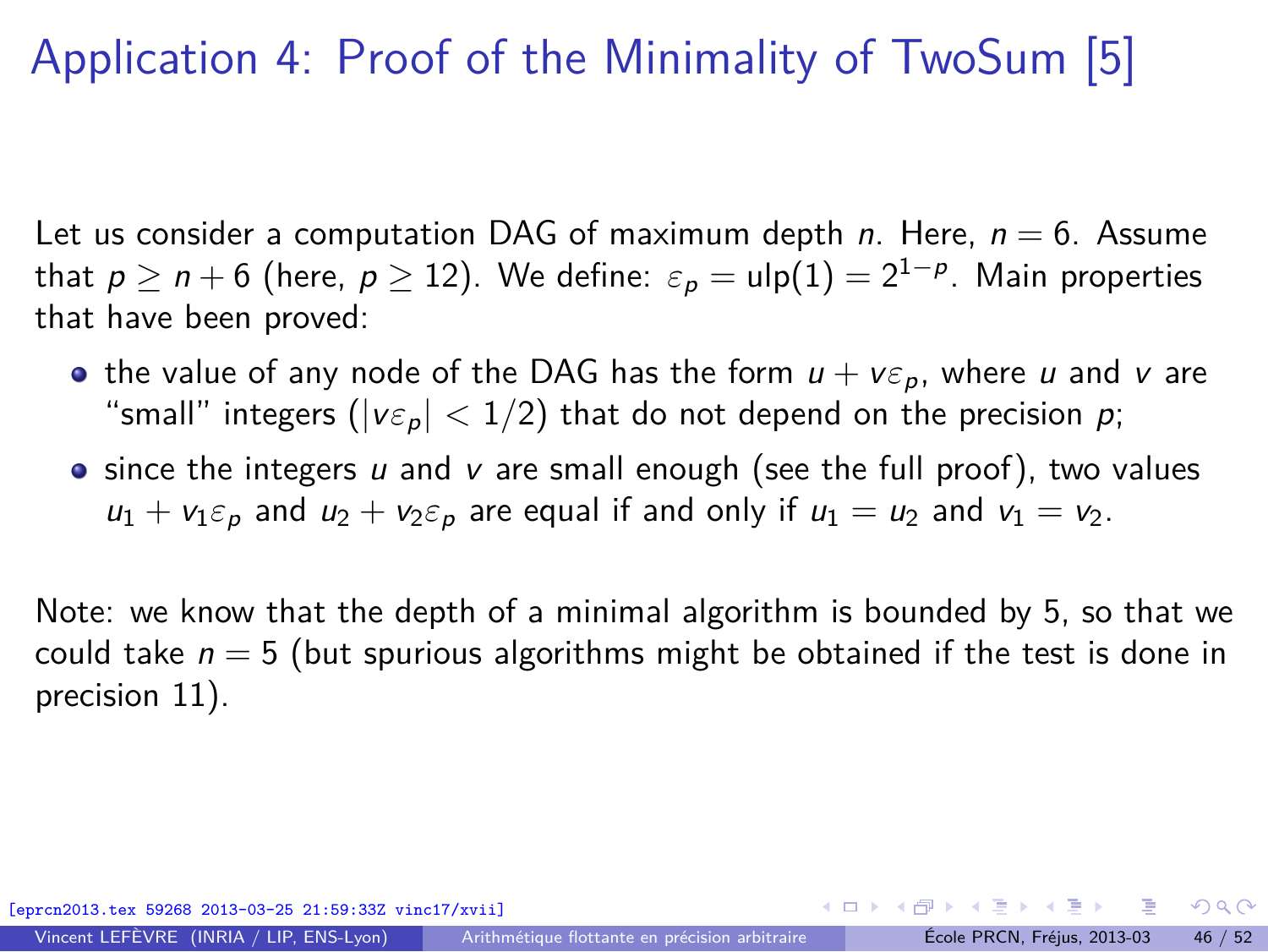## Application 4: Proof of the Minimality of TwoSum [6]

• The minimal add/sub algorithm giving the correct result is TwoSum (that is, with 6 operations); all the other equivalent algorithms reduce to TwoSum by using trivial transformations.

Test on 33,467,556 DAGs.

• For add/sub algorithms, the depth minimality for precision  $p > 4$  is proved by computing the 89,903,977 values of depth less or equal to 4 for each pair, in precisions 4 to 12.

The proof of the minimality for precisions 2 and 3 needs a 4th pair to test:

- Precision 2:  $a_4 = 1$  and  $b_4 = 6$ .
- Precision 3:  $a_4 = 10$  and  $b_4 = 1$ .

 $\rightarrow$  In precision  $p > 2$ , the depth is at least 5 (depth of TwoSum).

[eprcn2013.tex 59268 2013-03-25 21:59:33Z vinc17/xvii]

 $\Omega$ 

イロト イ何 トイヨ トイヨト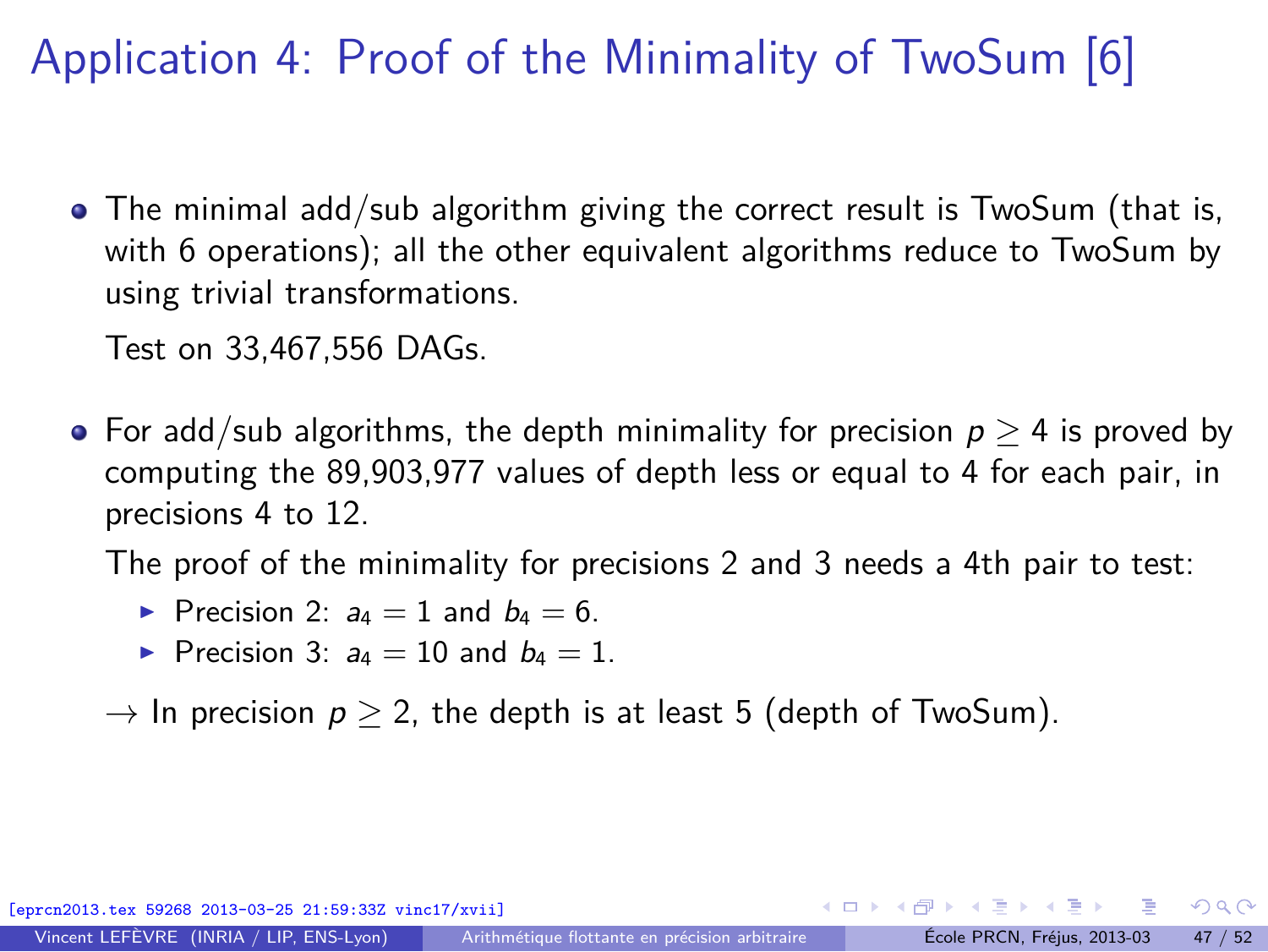### **Timings**

Source: <http://www.mpfr.org/mpfr-3.1.0/timings.html>

| Maple       | Mathematica | Sage        | <b>GMP MPF</b> | <b>MPFR</b> | PARI    | NTI     | CLN     |
|-------------|-------------|-------------|----------------|-------------|---------|---------|---------|
| commercial  | commercial  | GPL         | _GPL           | _GPL        | GPI     | GPI     | GPL     |
| 12.00       | 6.0.1       | 4.          | 5.0.2          | 3.1.0       | 2.5.0   | 5.5.2   |         |
| interactive | interactive | interactive | library        | library     | library | library | library |

| 100 digits | Maple  | Mathematica | Sage    | <b>MPF</b> | <b>MPFR</b> | Pari    | <b>NTL</b> | <b>CLN</b> |
|------------|--------|-------------|---------|------------|-------------|---------|------------|------------|
| mult       | 0.0020 | 0.0006      | 0.00056 | 0.00011    | 0.00013     | 0.00012 | 0.000367   | 0.00018    |
| sqr        |        |             | 0.00051 | 0.00009    | 0.00010     | 0.00011 |            | 0.00015    |
| div        | 0.0029 | 0.0017      | 0.00078 | 0.00031    | 0.00031     | 0.00034 | 0.00070    | 0.00049    |
| sqrt       | 0.032  | 0.0018      | 0.00114 | 0.00056    | 0.00049     | 0.00049 | 0.00442    | 0.00067    |
| exp        | 0.070  | 0.019       | 0.0098  | na         | 0.0073      | 0.0106  | 0.069      | 0.0197     |
| log        | 0.100  | 0.028       | 0.0172  | na         | 0.0108      | 0.0117  | 0.386      | 0.0278     |
| sin        | 0.131  | 0.017       | 0.0107  | na         | 0.0074      | 0.0095  | 0.074      | 0.0253     |
| COS        | 0.119  | 0.018       | 0.0075  | na         | 0.0054      | 0.0085  | 0.082      | 0.0212     |
| acos       | 0.450  | 0.053       | 0.062   | na         | 0.045       | 0.028   | na         | 0.033      |
| atan       | 0.280  | 0.048       | 0.053   | na         | 0.039       | 0.026   | na         | 0.028      |

[eprcn2013.tex 59268 2013-03-25 21:59:33Z vinc17/xvii]

 $\left\{ \begin{array}{ccc} 1 & 0 & 0 \\ 0 & 1 & 0 \end{array} \right.$ 

Vincent LEFÈVRE (INRIA / LIP, ENS-Lyon) [Arithmétique flottante en précision arbitraire](#page-0-0) École PRCN, Fréjus, 2013-03 48 / 52

<span id="page-56-0"></span>э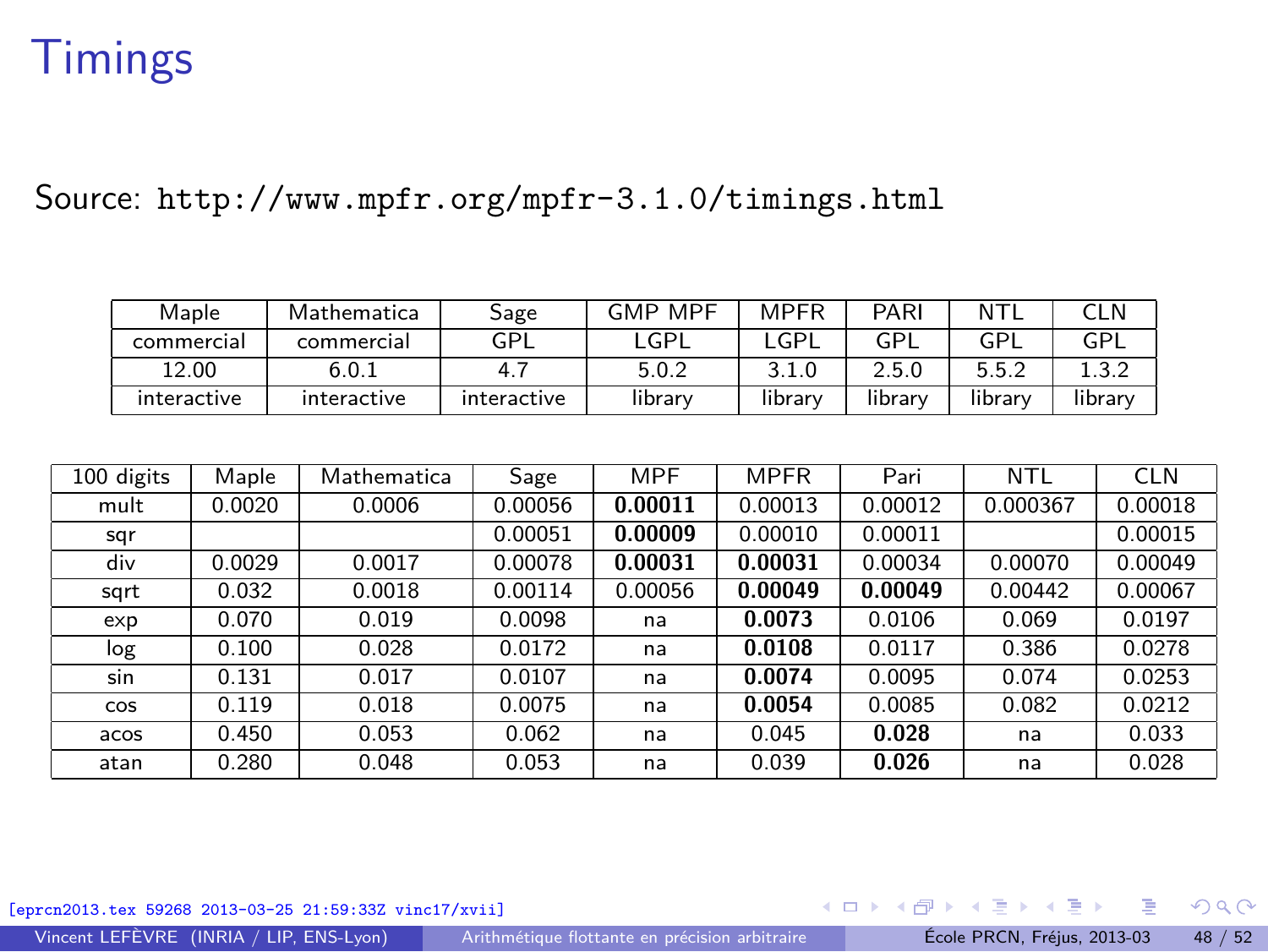# Timings [2]

| 1000 digits | Maple  | Mathematica | Sage   | <b>MPF</b> | <b>MPFR</b> | Pari   | NTL    | <b>CLN</b> |
|-------------|--------|-------------|--------|------------|-------------|--------|--------|------------|
| mult        | 0.0200 | 0.007       | 0.0040 | 0.0036     | 0.0030      | 0.0035 | 0.0137 | 0.0037     |
| sqr         |        |             | 0.0029 | 0.0024     | 0.0018      | 0.0024 |        | 0.0026     |
| div         | 0.0200 | 0.015       | 0.0070 | 0.0041     | 0.0048      | 0.0060 | 0.0201 | 0.0080     |
| sqrt        | 0.160  | 0.011       | 0.0061 | 0.0050     | 0.0047      | 0.0047 | 0.187  | 0.0063     |
| exp         | 0.90   | 0.63        | 0.196  | na         | 0.183       | 0.364  | 5.96   | 0.332      |
| log         | 0.300  | 0.67        | 0.192  | na         | 0.162       | 0.203  | 48.1   | 0.400      |
| sin         | 1.89   | 0.41        | 0.200  | na         | 0.167       | 0.310  | 6.78   | 0.291      |
| <b>COS</b>  | 1.91   | 0.40        | 0.187  | na         | 0.157       | 0.300  | 6.98   | 0.266      |
| acos        | 2.50   | 0.82        | 0.77   | na         | 0.36        | 0.73   | na     | 0.49       |
| atan        | 2.10   | 0.80        | 0.69   | na         | 0.34        | 0.72   | na     | 0.45       |

| 10000 digits | Maple | Mathematica | Sage  | MPF   | <b>MPFR</b> | Pari  | NTL   | <b>CLN</b> |
|--------------|-------|-------------|-------|-------|-------------|-------|-------|------------|
| mult         | 0.80  | 0.28        | 0.113 | 0.107 | 0.095       | 0.108 | 0.508 | 0.106      |
| sqr          |       |             | 0.086 | 0.076 | 0.064       | 0.076 |       | 0.076      |
| div          | 0.80  | 0.56        | 0.267 | 0.198 | 0.183       | 0.264 | 1.662 | 0.503      |
| sqrt         | 3.70  | 0.36        | 0.183 | 0.178 | 0.176       | 0.176 | 20.48 | 0.295      |
| exp          | 50.0  | 17.6        | 9.5   | na    | 8.7         | 12.6  | 1560  | 13.6       |
| log          | 20.0  | 15.9        | 7.7   | na    | 7.1         | 8.2   | 16080 | 16.7       |
| sin          | 93.0  | 44.4        | 17.3  | na    | 15.4        | 21.7  | 1650  | 17.6       |
| COS          | 92.0  | 44.4        | 17.0  | na    | 15.5        | 21.6  | 7710  | 16.5       |
| acos         | 87.0  | 91.2        | 28.9  | na    | 15.2        | 31.1  | na    | 28.6       |
| atan         | 82.0  | 87.2        | 26.5  | na    | 13.9        | 31.0  | na    | 27.0       |

[eprcn2013.tex 59268 2013-03-25 21:59:33Z vinc17/xvii]

メロトメ 御 トメ ヨ トメ ヨト

Vincent LEFÈVRE (INRIA / LIP, ENS-Lyon) [Arithmétique flottante en précision arbitraire](#page-0-0) École PRCN, Fréjus, 2013-03 49 / 52

重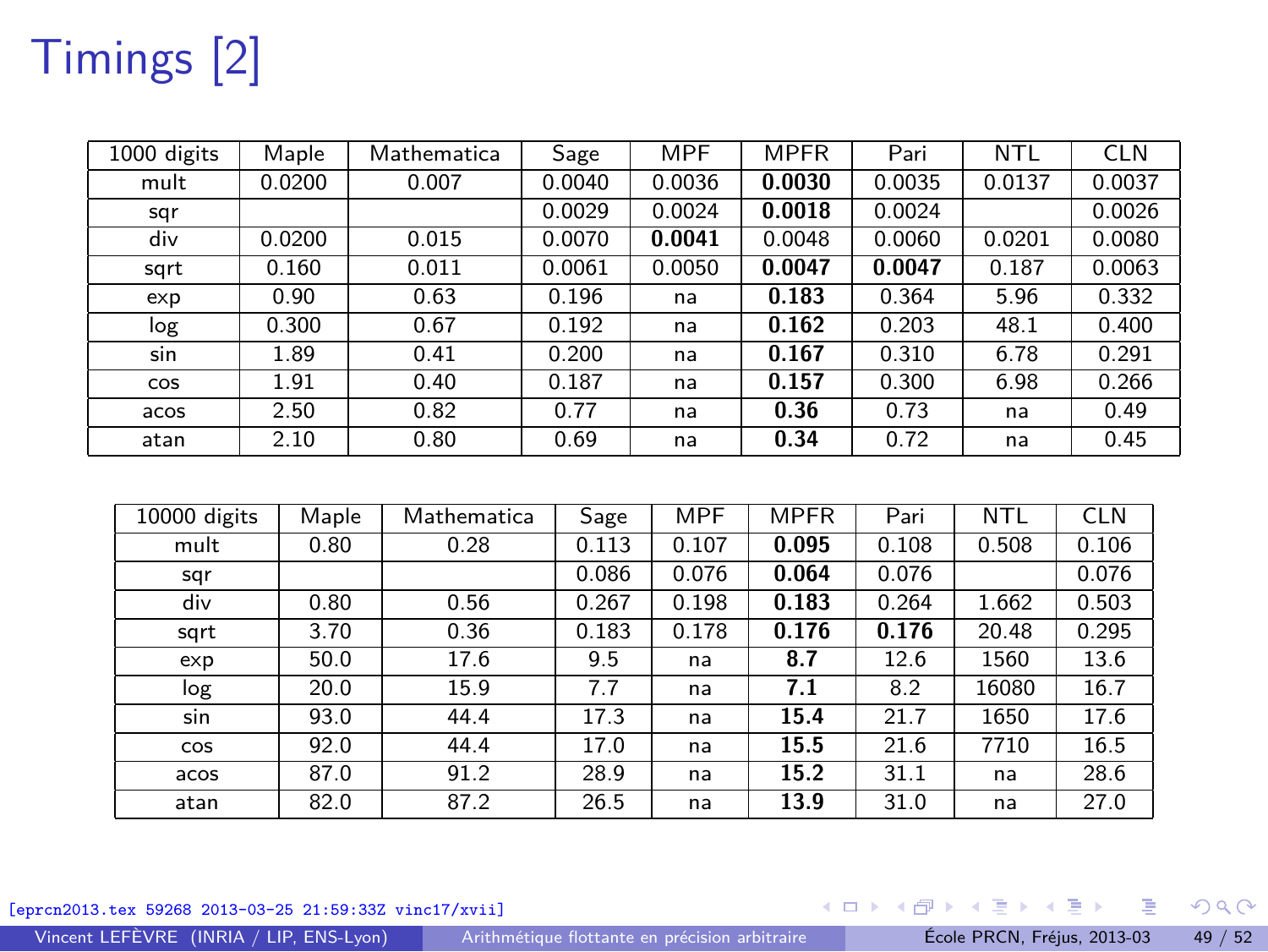## **Support**

- MPFR manual in info, HTML and PDF formats (if installed).
- MPFR web site: <http://www.mpfr.org/> (manual, FAQ, patches. . . ).
- MPFR project page: <https://gforge.inria.fr/projects/mpfr/> (with Subversion repository).
- Mailing-list mpfr@inria.fr with
	- ▶ official archives: <https://sympa.inria.fr/sympa/arc/mpfr>;
	- ▶ Gmane mirror: <http://dir.gmane.org/gmane.comp.lib.mpfr.general>.

40 messages per month in average.

<span id="page-58-0"></span> $\Omega$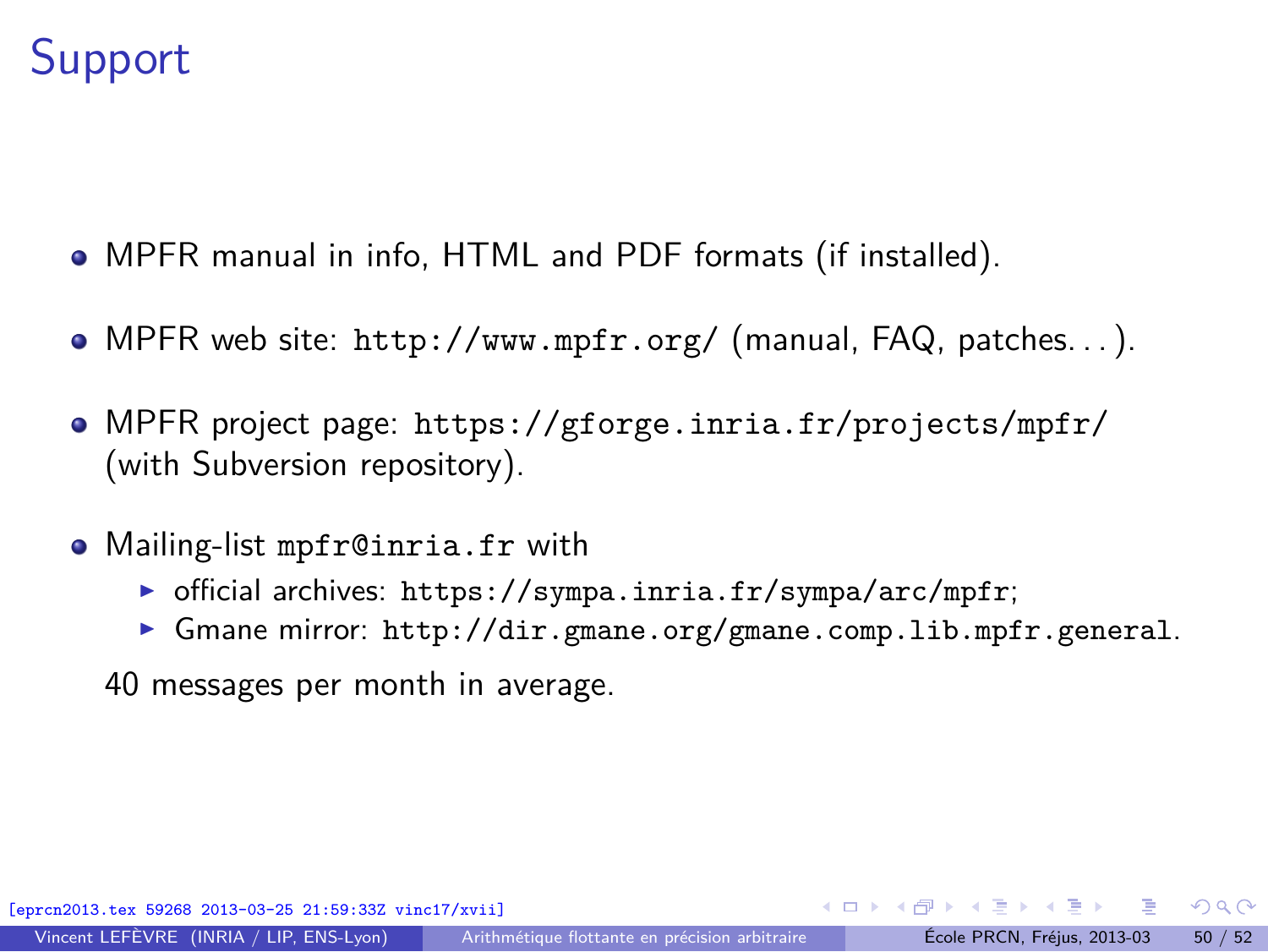## How To Contribute to GNU MPFR

- **•** Improve the documentation.
- Find, report and fix bugs.
- $\bullet$  Improve the code coverage and/or contribute new test cases.
- Measure and improve the efficiency of the code.
- **Contribute a new mathematical function.** 
	- ▶ Assign (you or your employer) the copyright of your code to the FSF.
	- $\triangleright$  Mathematical definition, specification (including the special data).
	- $\triangleright$  Choose one or several algorithms (with error analysis).
	- ▶ Implementation: conform to ISO C89, C99, and GNU Coding Standards.
	- $\triangleright$  Write a test program in tests (see slides on the tests).
	- $\triangleright$  Write the documentation (mpfr.texi), including the special cases.
	- $\blacktriangleright$  Test the efficiency of your implementation (optional).
	- Send your contribution as a patch (obtained with svn diff).

More information: <http://www.mpfr.org/contrib.html>

[eprcn2013.tex 59268 2013-03-25 21:59:33Z vinc17/xvii]

 $\Omega$ 

∢ ロ ▶ ( 何 ) ( ミ ) ( ミ )